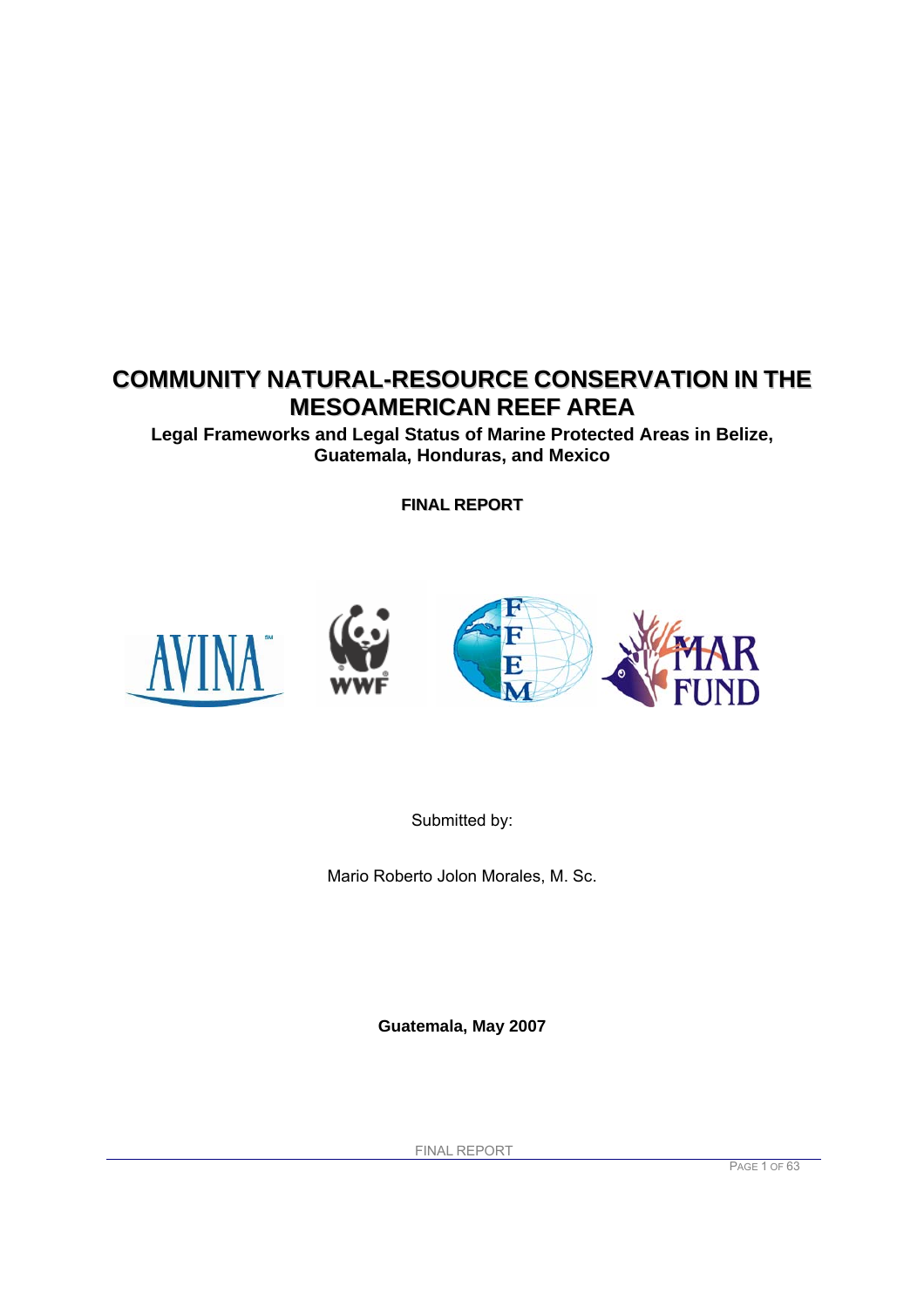#### **With the institutional support of**

Fundación AVINA Fondo Mundial para la Naturaleza WWF Fondo Francés para el Medio Ambiente Mundial (FFEM) Mesoamerican Reef Fund (MAR FUND)

#### **Texts:**

Mario Roberto Jolon Morales, M. Sc. Biologist specializing in Forest Management and Biodiversity

#### **Text Revisers and Final Edition**

Maria José Gonzalez F. Claudia Ruiz Mario Roberto Jolon Morales.

Referencing suggestion:

Jolon-Morales, M. R. 2007. Community Natural-Resource Conservation in the Mesoamerican Reef Area*: Legal Frameworks and Legal Status of Marine Protected Areas in Belize, Guatemala, Honduras, and Mexico.* Consultancy Final Report. Guatemala: MAR-FUND. 61 pp.

#### **ACKNOWLEDGMENTS**

The author would like to express his gratitude to Napoleón Morazán in Honduras for his comments, suggestions, and support to the first drafts of the document; to Adrián Oviedo from HCRF for sharing information and his experiences on fishery management in Cayos Cochinos; to Juan Carlos Villagrán C., from TNC's MAR Project for his general comments on the preliminary versions of the document and his guidelines to identify fishery management areas; Isaías Majil for reviewing the document and for his comments on Belize fishery-management areas. I would especially like to thank Maria José Gonzáles F., Claudia Ruiz and Alicia Medina for reviewing the various versions of this document, for providing me with a considerable number of documents, and for their support during the short time in which I developed this document.

This publication was financed by: the Project "Conservation and Sustainable use of Coral Reefs in the Mesoamerican Ecoregion" with support of the French Global Environmental Fund Secretary (FFEM) Fondo Francés (FFEM) performed by WWF Centroamérica, and AVINA Foundation and the Mesoamerican Reef Fund (MAR Fund).

The opinions and ideas contained in this document are not necessarily those of the sponsor organizations, and they do not reflect their official policies.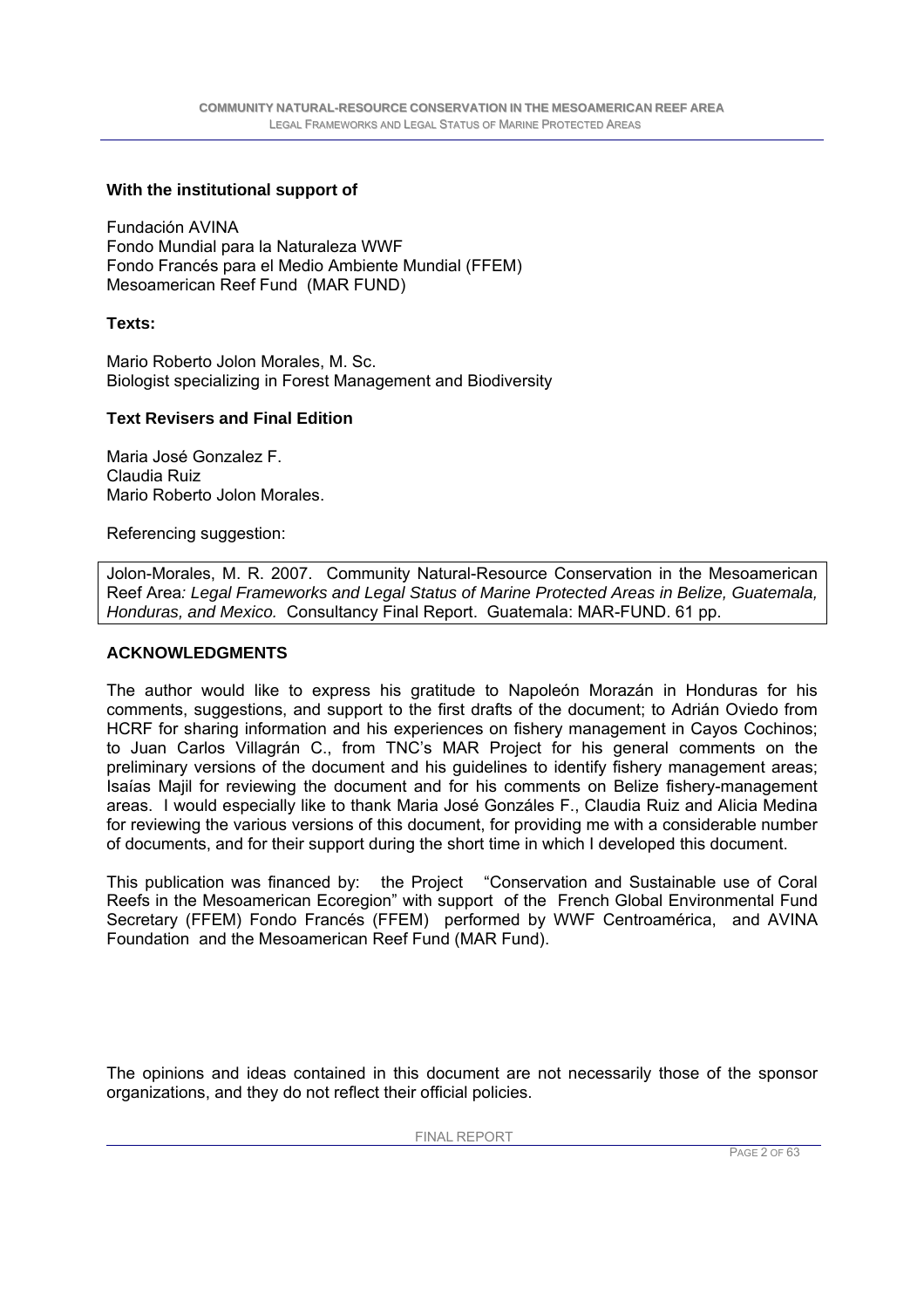### **TABLE OF CONTENTS**

| 1. |  |
|----|--|
|    |  |
| 2. |  |
|    |  |
| 3. |  |
|    |  |
| 4. |  |
|    |  |
| 5. |  |
|    |  |
| 6. |  |
|    |  |
| 7. |  |
|    |  |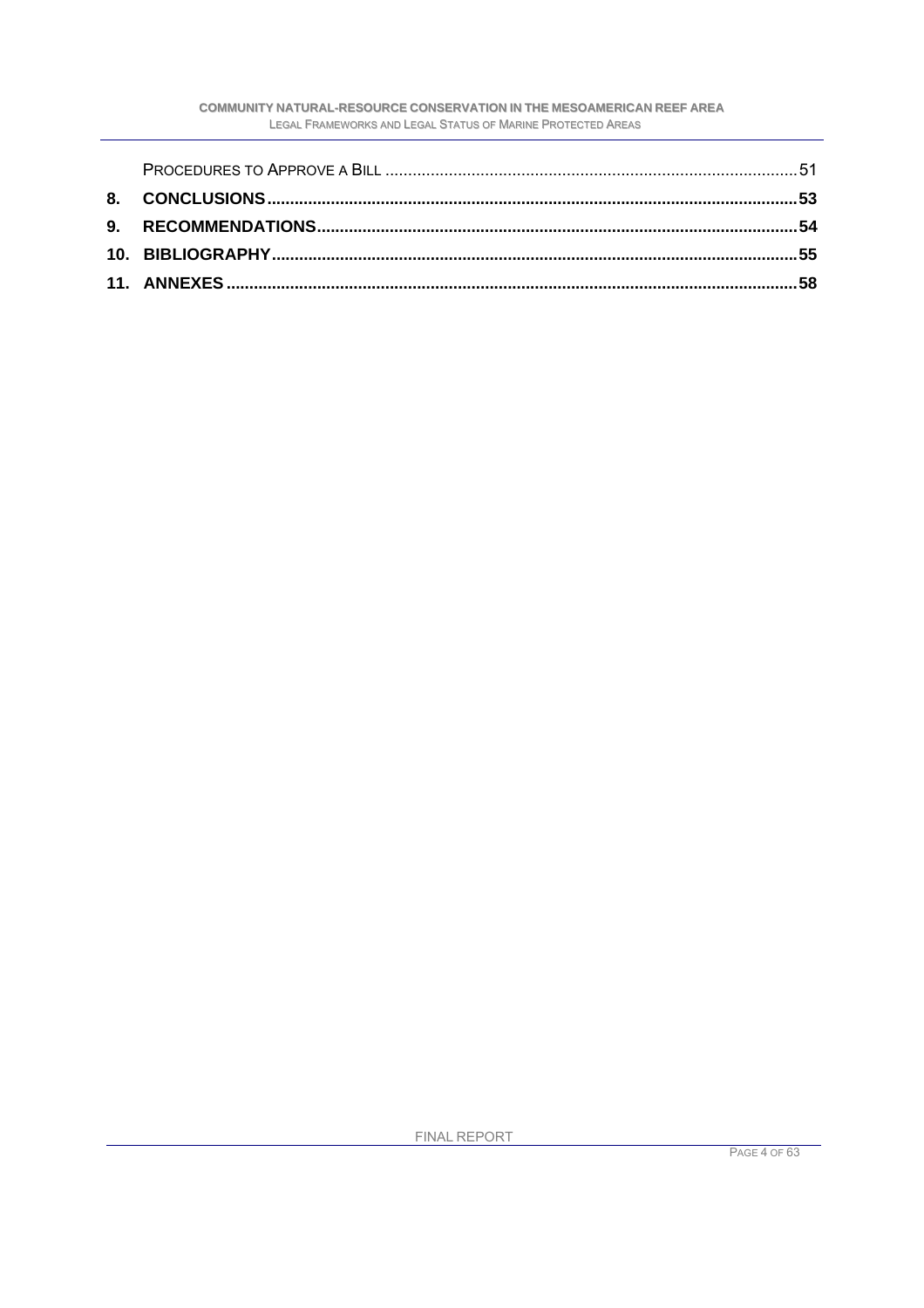#### **ACRONYM DESCRIPTION**

| <b>AFE-COHDEFOR</b>         | National Forest Administration, Honduras                                                                                 |
|-----------------------------|--------------------------------------------------------------------------------------------------------------------------|
| <b>AMHON</b>                | Association of Municipalities of Honduras                                                                                |
| <b>CBM</b>                  | Mesoamerican Biological Corridor                                                                                         |
| <b>CCAD</b><br><b>CDB</b>   | Central American Commission on Environment and Development<br>Convention on Biological Diversity                         |
| <b>CECON</b>                | <b>Center for Conservation Studies</b>                                                                                   |
| <b>CI</b>                   | <b>Conservation International</b>                                                                                        |
| <b>COLAP</b>                | Local Council for Protected Areas, Honduras                                                                              |
| <b>CONANP</b>               | National Commission of Protected Natural Areas, Mexico                                                                   |
| <b>CONAP</b>                | National Council on Protected Areas                                                                                      |
| <b>CONAPESCA</b>            | National Commission of Fisheries and Aquaculture, Mexico                                                                 |
| <b>CORAP</b>                | Regional Councils for Protected Areas, Honduras                                                                          |
| <b>DAVPS</b>                | Protected Areas and Wildlife Department, Honduras                                                                        |
| <b>DIGEPESCA</b>            | General Fisheries Directorate, Honduras                                                                                  |
| <b>DJ-CC</b>                | Legal Department of Central CONAP Office                                                                                 |
| <b>DTG-CC</b>               | General Technical Directorate of Central CONAP Office                                                                    |
| <b>DVS-CC</b>               | Wildlife Department of Central CONAP Office                                                                              |
| <b>FDN</b>                  | Defenders of Nature Foundation (Fundación Defensores de la Naturaleza)                                                   |
| <b>FOPRIDEH</b>             | Federation of Development Organizations of Honduras<br>Foundation for Ecodevelopment and Conservation (Fundación para el |
| <b>FUNDAECO</b>             | Ecodesarrollo y la Conservación)                                                                                         |
| <b>FUNDARY</b>              | Mario Dary Rivera Foundation (Fundación Mario Dary Rivera)                                                               |
| <b>GUC-CC</b>               | Management for Conservation Units of Central CONAP Office                                                                |
| <b>HCRF</b>                 | Honduran Foundation for the Protection and Conservation of Cayos Cochinos                                                |
| <b>IHCAFE</b>               | Honduran Coffee Institute                                                                                                |
| <b>IHT</b><br><b>MAGA</b>   | Honduran Tourism Institute<br>Ministry of Agriculture, Livestock and Food                                                |
| <b>MAR</b>                  | Mesoamerican Reef                                                                                                        |
| <b>MPA</b>                  | <b>Marine Protected Area</b>                                                                                             |
| <b>OSC</b>                  | <b>Civil Society Organizations</b>                                                                                       |
| <b>PROARCA</b>              | Regional Environmental Program for Central America, USAID                                                                |
| <b>RAMSAR</b>               | <b>Convention on Wetlands</b>                                                                                            |
| <b>SAG</b>                  | Secretariat for Agriculture and Livestock, Honduras                                                                      |
| <b>SAGARPA</b>              | Secretariat for Agriculture, Livestock, Rural Development, Fisheries, and Food, Mexico                                   |
| <b>SANAA</b>                | Autonomous National Service of Aqueducts and Sewage System, Honduras                                                     |
| <b>SEMARNAT</b>             | Secretariat for Environment and Natural Resources, Mexico                                                                |
| <b>SERNA</b>                | Secretariat for Natural Resources and Environment, Honduras                                                              |
| <b>SIGAP</b>                | Guatemalan System of Protected Areas                                                                                     |
| <b>SINAP</b>                | National System of Protected Areas, Mexico                                                                               |
| <b>SINAPH</b><br><b>TNC</b> | Honduran National Protected Area System<br>The Nature Conservancy                                                        |
| <b>UNESCO</b>               | United Nations Education, Science and Culture Organization                                                               |
| <b>UNIPESCA</b>             | Special Unit for Fisheries and Aquaculture, Guatemala                                                                    |
| <b>USAC</b>                 | San Carlos University of Guatemala                                                                                       |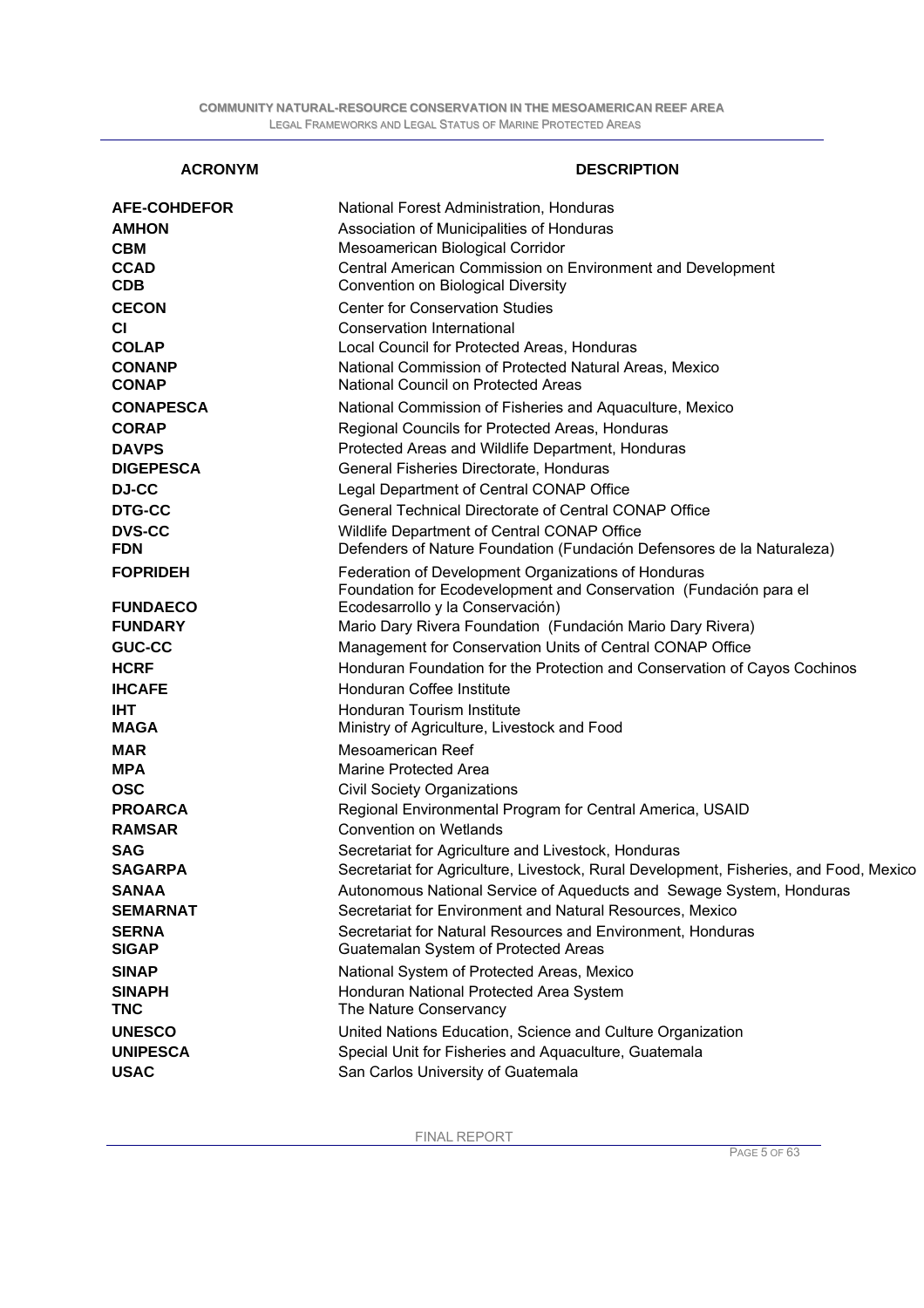### **1. INTRODUCTION**

By means of the participation of citizens, it has been possible to recover spaces beyond countries' national borders. This is currently the case in Central America; countries and municipalities cannot ignore this reality, which generates increased activity in the spaces for citizens' involvement.

Starting in the nineties, these participative processes have increasingly been taken up, promoted by means of legally-recognized spaces established by laws that foster the participation of local stakeholders in local, regional, and national development processes.

The fundamental aim of this consultancy is to present the guiding frameworks, guidelines, and general processes existing within each country's legal framework to allow the effective participation of Civil Society Organizations (CSOs) specifically linked to fishery management. It seeks to coordinate community organizations and various stakeholders from local government and public and private institutions, so that they can participate in the decision-making process pertaining to fishing-resource management, with the commitment and responsibility warranted, in their respective action spheres, and fully aware of the dimension of their participation, and the fields in which they will undertake their roles.

The document is structured to provide a referential framework on each country's political-legal tools supporting and promoting citizen participation in resource management, and specify the processes pertaining to natural-resource management (specifically, to fisheries) being implemented in each country. The first part is a conceptual framework on the Mesoamerican Reef (MAR) and Marine Protected Areas (MPAs), as well as an overview of citizen participation.

There are four national protected-area systems within the MAR region; jointly, they are made up of nearly 70 areas encompassing 2,842,640.29 ha. In addition, based on the areas by country, Mexico and Honduras constitute nearly 82% of the total area, while Belize and Guatemala make up the remaining 18%. The order of importance is different when analyzing countries according to the number or protected areas in each one of them: Belize (29), Honduras (19), Mexico (15), and Guatemala (7). The status of area-management can be considered according to varying degrees and scales that range from areas with no institutional presence or management to areas with consolidated management and citizen-participation processes that are fully established.

This document is based on the laws of each one of the countries involved (Belize, Guatemala, Honduras, and Mexico). It is also aimed at providing accessible references and guidance on how to apply participative approaches to managing natural resources, and at establishing the basis for the citizen participation process needed to manage fisheries in the Mesoamerican Reef region.

Specifically, the terms of reference establish two subject matters that, jointly, can provide valuable information related to the condition of marine protected areas and to the way in which to organize fishermen groups in MAR-region communities. Results can also show perspectives on how to establish new marine protected areas, community marine reserves, or any other mechanism to transfer responsibility for managing fishing resources to community groups. The two subject matters are: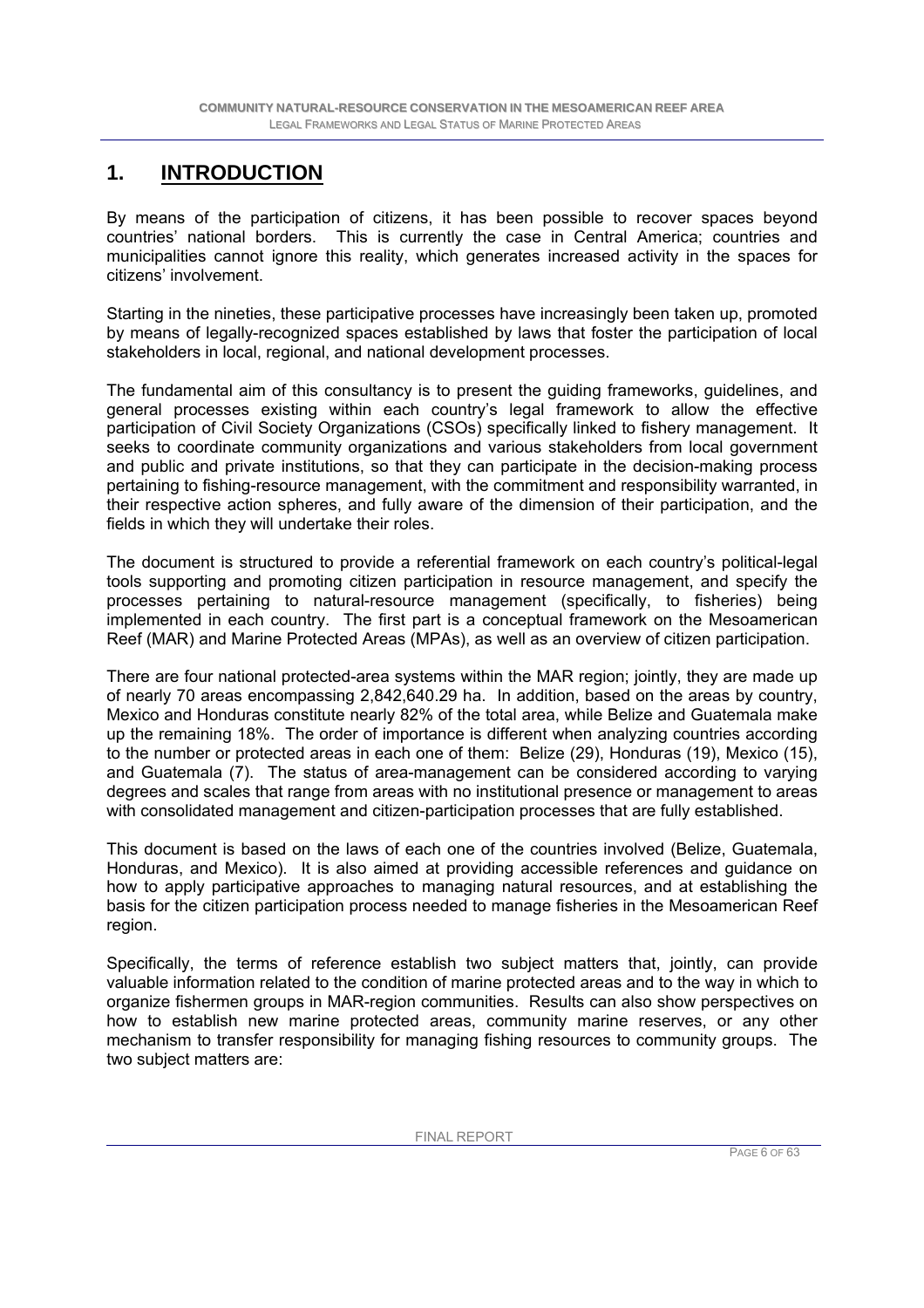- a. Legal tools to establish fishing communities' resource-management agreements;
- b. Processes and criteria involved in identifying and declaring new marine protected areas in Mexico, Belize, Honduras, and Guatemala.

### **1.1 Objectives**

### **1.1.1 Legal Frameworks**

- a. To evaluate the legal frameworks existing in the four MAR-region countries to establish fishing-communities' resource management. If national legislations do not acknowledge community marine reserves, to describe the options that are available to interested groups.
- b. Documentation and analysis of legal status of marine protected areas in Belize, Honduras, and Mexico.
- c. Documentation and analysis of legal, political, and institutional processes involved in identifying and declaring new marine protected areas in Belize, Honduras, and Mexico. This analysis must include national and international legislation, local obligations and institutional provisions.

### **1.1.2 Profiles of Marine Protected Areas**

a. Description of areas identified by the analysis as key sites for special fishing-resource management in Belize, Honduras and Mexico.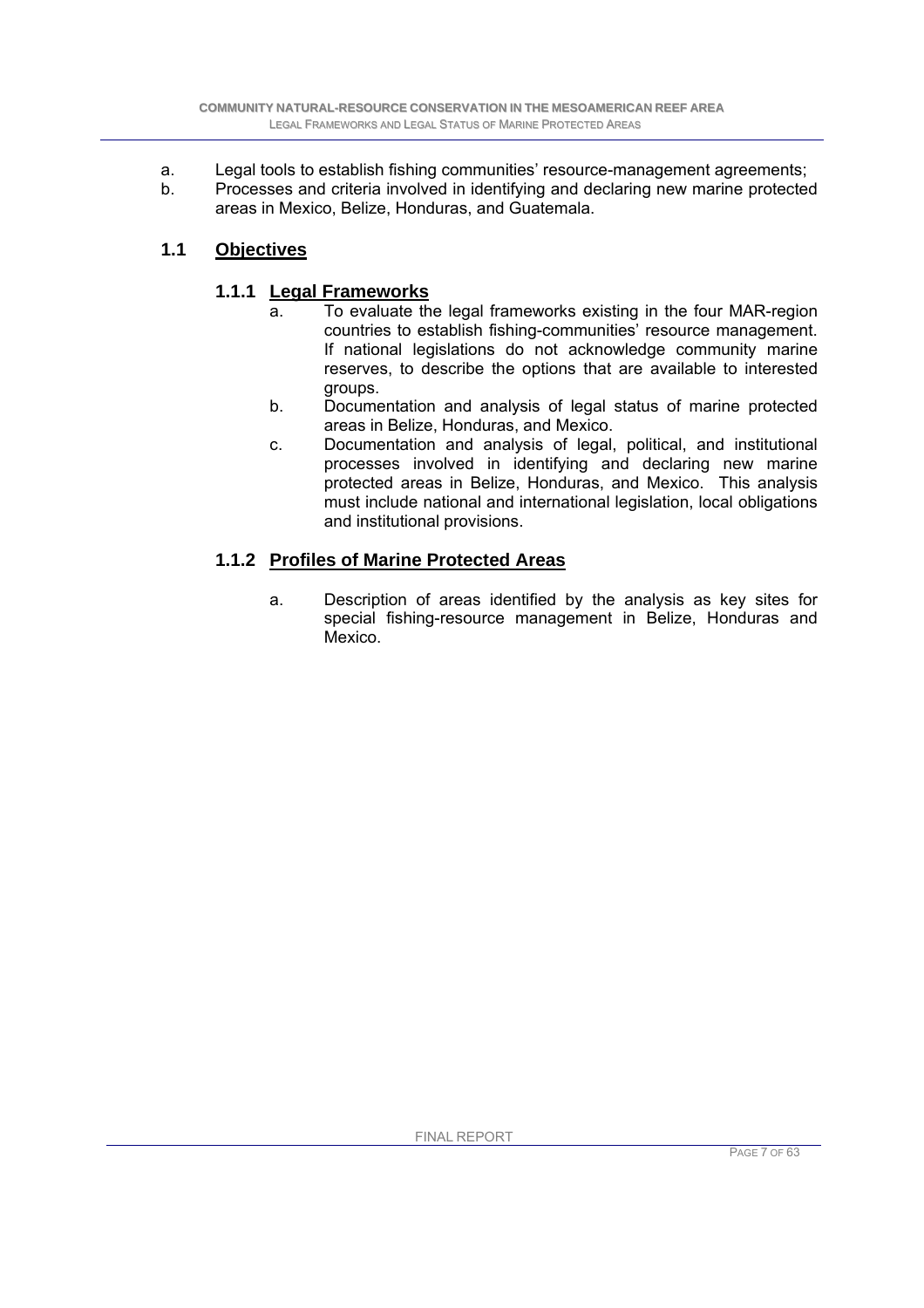### **2. CONCEPTUAL FRAMEWORK**

### **2.1 Marine Protected Areas and MAR**

Marine Protected Areas (MPAs) are those areas that protect or shelter some coastal or marine component. Most of them are basically land areas with a marine component or MPAs existing only in theory (Barzetti 2003). The initial approach to establishing them was to specifically regulate their uses, such as commercial fishing, but subsequently it turned into protecting specific components such as reefs, marine grasses, or turtles. At present, integral management of MPAs —from uses to protection, including various degrees of participation— is being sought.

The Mesoamerican Reef (MAR), spanning more than 1000 km, runs from the Isla de Contoy in the southern part of the Yucatan Peninsula, to the Bay Islands in Honduras. It includes the longest barrier reef in the Atlantic Ocean. Because of its length, and the types of reefs, the diversity of coral assemblages and related species it contains, it is unique in the Western Hemisphere. The MAR contributes to stabilizing and protecting coastal landscape, maintains the quality of coastal waters, and constitutes a feeding and breeding site for marine mammals, reptiles, fish, and invertebrates, many of which are commercially important. The MAR is very important socio-economically, since it provides employment and is a source of income for approximately one million persons living in adjacent coastal areas (MAR 2004).

Associated with MAR there are also extensive coastal wetland areas, coastal lagoons, marine grasses, and mangroves that sustain an exceptional and significant biodiversity and that provide critical habitats for threatened and endangered species. The considerable ecological and cultural value of the Mesoamerican Reef led UNESCO to declare Sian Ka'an —located in the eastern coast of the Yucatan Peninsula in Mexico and the Belize Barrier Reef Reserve System, as World Heritage Sites in 1987 and 1996, respectively (MAR 2004).

Acknowledging MAR's importance for the regional economy and as cultural and natural heritage of its people, in addition to the growing threats to this system, the four countries composing the MAR region, Mexico, Guatemala, Honduras, and Belize approved the "Tulum Declaration", which reaffirms their commitment to undertake actions that seek the sustainable development of the Mesoamerican Reef (MAR 2004).

As a result of this governmental declaration, in 1999, in its Twenty-Seventh Ordinary Meeting, the Central American Commission on the Environment and Development (CCAD in Spanish) Council of Ministers approved a 15-year Action Plan establishing the bases for a comprehensive work program containing regional and national activities aimed at protecting MAR's integrity and productivity. During that same meeting, the headquarters for the Belize Project and the grant agreement with the World Bank to execute it were approved (MAR 2004).

The MAR region includes nearly 70 known MPAs with various degrees of legal or official protection. The MAR Project, however, has chosen to initially focus on 15 of them, based on the fact that they are located on or near cross-border sites. The MPAs that have been selected are: Banco Chinchorro Biosphere Reserve, Bahía de Chetumal Santuario del Manatí Area Subject to Ecological Conservation, Corozal Bay (Manatee) Wildlife Sanctuary, Arrecifes de Xcalak National Park, Bacalar Chico Marine Reserve and National Park, South Water Caye Marine Reserve, Glovers Reef Marine Reserve, Port Honduras Marine Reserve, Gladden Spit/ Silk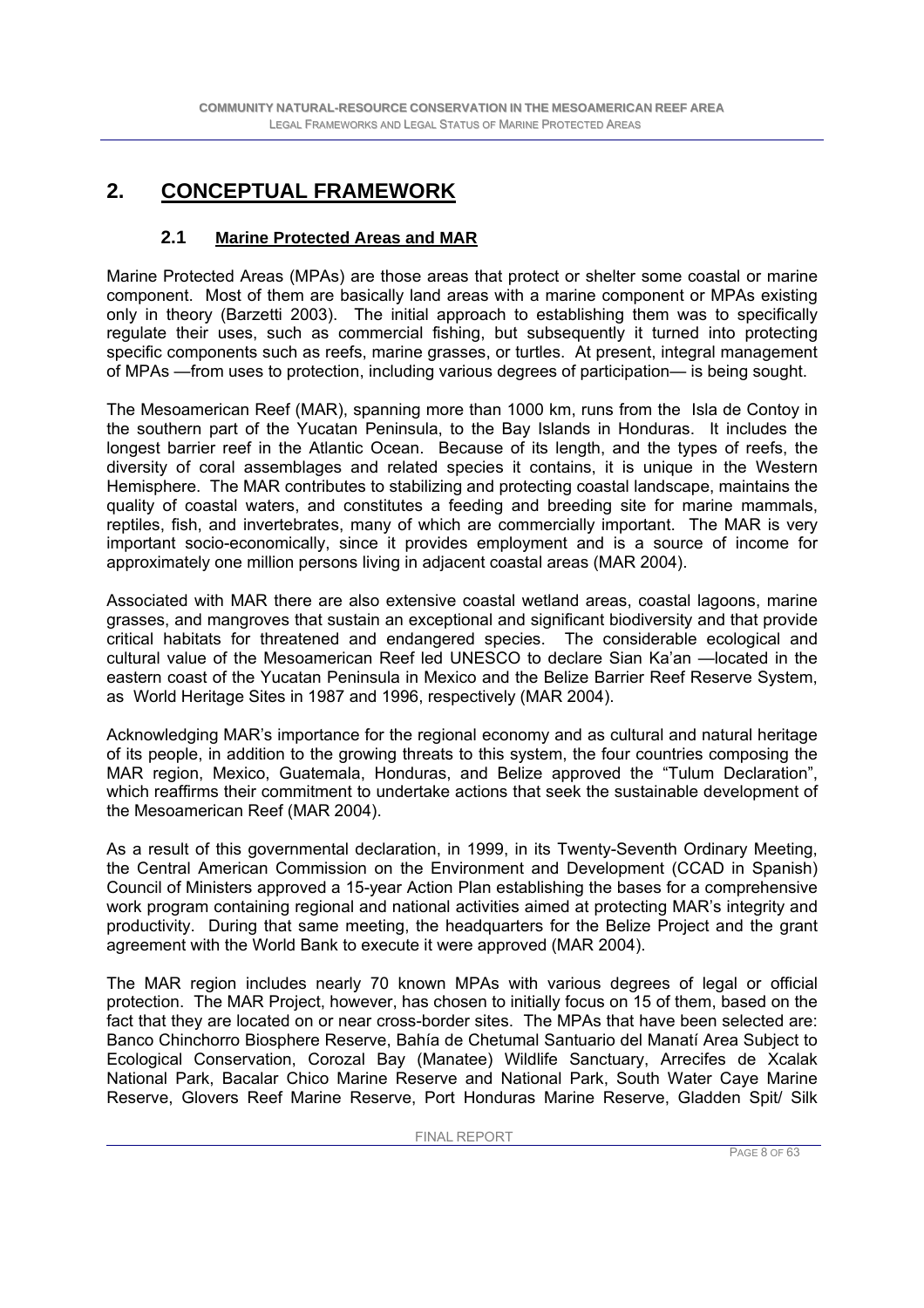Cays Marine Reserve, Spodilla Cays Marine Reserve, Sarstoon-Temash National Park, Río Sarstún Multiple-Use Reserve, Punta de Manabique Wildlife Refuge, Omoa-Baracoa and Utila/ Turtle Harbor (SAM 2004). Eleven of these MPAs are currently under some kind of legal protection, while the other four are in various phases of the legal-declaration process. Further details on each national MPA sub-system will be included in subsequent paragraphs.

According to the definitions contained in the resolutions at the V World Parks Congress in Durban in 2003, Governance is "the interaction among structures, processes, and traditions determining how power is exercised, how decisions on public matters are made, and how citizens and other stakeholders have their say in the management of natural resources. This concept applies to protected areas at all site, national, regional, and global levels. Governance is about power, relations and accountability; about who has influence, who decides, and how each one is held accountable." (Abraham et al., 2003, cited by Madrigal and Solís 2004)

Broadly speaking, Governance of protected areas follows one of the following general structures (Madrigal and Solís 2004)

- 1. *Government Protected Area:* The authority in charge of managing this type of area is a national or local government agency. It includes concessions to third parties to manage the area as a non-governmental organization.
- 2. *Co-Managed Protected Area*: Authority, responsibility and control in managing this area is shared in various ways by a number of stakeholders: one or more government institutions, local communities, private owners, and others.
- 3. *Private Protected Area*: Authority, responsibility and control in managing this type of area is borne by one or more private, individual or corporate owners, whether with profitable aims or not.
- 4. *Community Management*: Authority, responsibility and control in managing this type of area is borne by representatives of indigenous peoples or local communities, in accordance with their common law or traditional norms for their territories or natural resources.

The names of zoning may vary according to each country's laws, even though activities and objectives are essentially the same. As an example, zoning for the Biosphere Reserve management category may vary as follows:

- 1. Natural, primitive, or core zone
- 2. Modifiable zone
- 3. Multiple or sustainable use, recovery and culture zone, and
- 4. Buffer zone

It is important to underscore that management categories and zoning define the type of actions that are allowed, which are in turn ordered and reflected in a Management Plan (or Master Plan). The reason is that there are management categories that are very strict, and others that allow the integral and integrated management of areas in which human settlements (towns and communities) are fundamental planning pillars.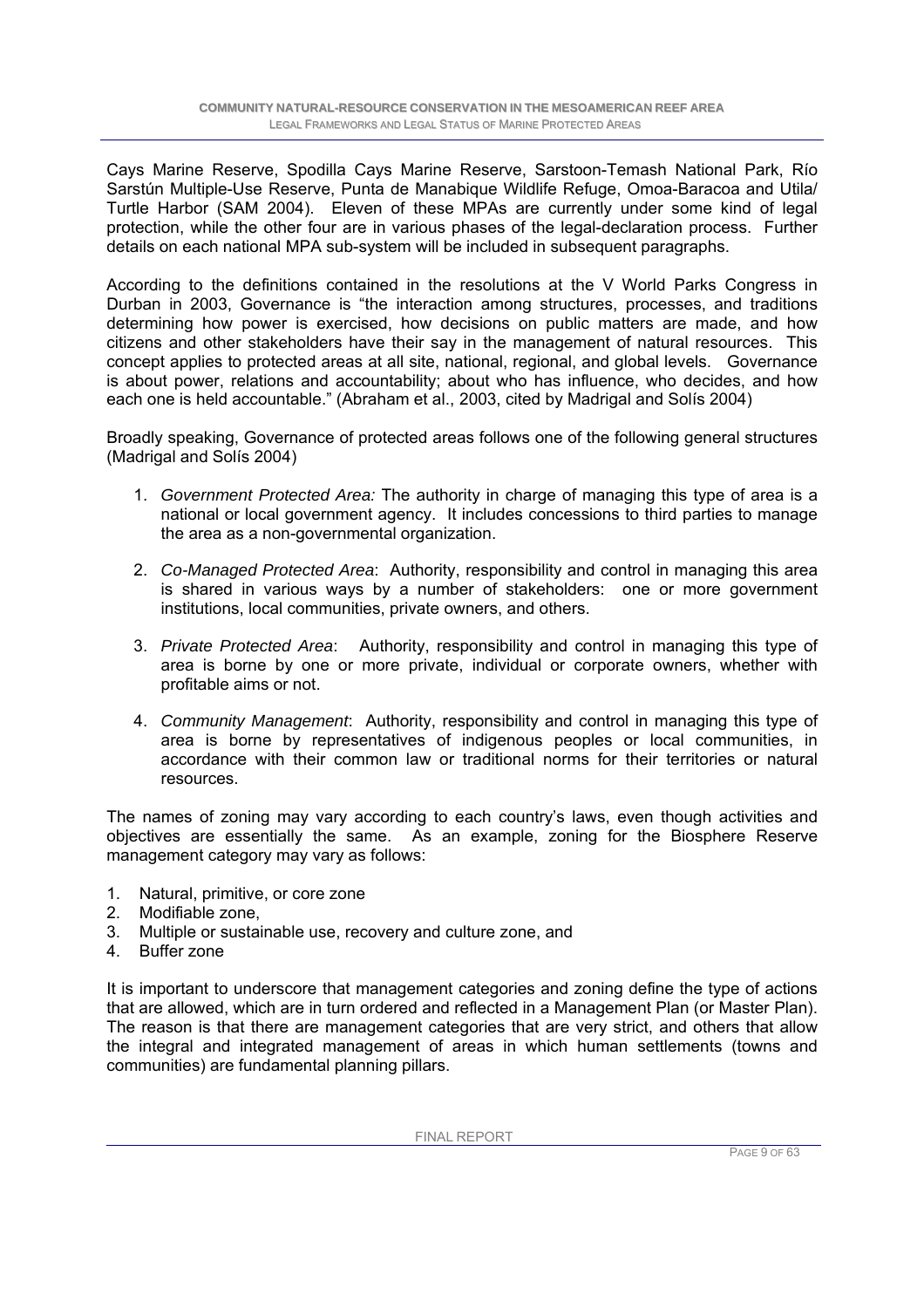### **2.2 Citizen Participation and Natural-Resource Management**

Establishing protected areas has been a process with a whole range of gray areas within two stances:

- a. Protected areas with no populated areas within its boundaries, established with strict conservation purposes.
- b. Protected areas in which populated areas are adapted to their conditions.

Planning and ordering processes have only become constant in protected-area national systems only in the recent past, with the purpose of actively managing protected areas, that is, not only defining such management on paper, but implementing it in practice.

While the process was evolving, it became evident that even protected areas with real management and presence cannot ignore their environment, and that they must relate to the communities located within them or in their zone of influence. This has led to defining social participation within this context, and to adopting and adapting concepts and experiences linked to protected-area management (globalization, de-centralization, and de-concentration).

Participation of Civil-Society Organizations (CSOs) in creating, implementing, and developing protected areas has shown to have considerable influence in management, and plays a determining role in consolidating Protected Area National Systems (SINAPs in Spanish) (CBM, CI, PROARCA, TNC, WCPA 2003). This is why sectoral (environmental and protected-area) state institutions have considered that local state institutions —through the participation of communities, CSOs and municipalities— can play a significant role in supporting conservation areas.

There are two main reasons why citizen participation in natural-resource management is useful. The first one is that, without it, long-term sustainability of many systems would be threatened. The second one is that local populations benefit from the sustainable use of natural resources for their livelihoods and their recreation as well as for their cultural and spiritual needs. These are the most important reasons for increasing local participation, but there are also many other benefits linked to management that must be taken into account.

Even though there are a number of participation efforts being undertaken at various levels by World Protected Area Congresses, international agreements (RAMSAR, CBD, among others), and regional Central American agreements, very rarely are they translated into policies, strategies, or action plans directly linked to real and proactive participation of *organized civil society* in managing a protected area.

In general, adapting concepts, we could say that citizen participation is "the *active and informed* intervention of local communities in a process in which those involved *have influence over and*  take control of development initiatives and on the decisions and resources affecting them<sup>".1</sup> In this context, we can say that citizen participation within the context of protected areas is "*the active, direct, non-discriminatory, inclusive and equitable participation to define common goals and the means to achieve them within a social conglomerate*".<sup>2</sup>

 1 Adapted and modified from the World Bank 1994, cited by Millaleo and Valdez (2005) and Ramsar 2000.

 $2$  Source: Instruction Directorate; Social Instruction and Organization (FOPAS in Spanish), Guatemalan Ministry of the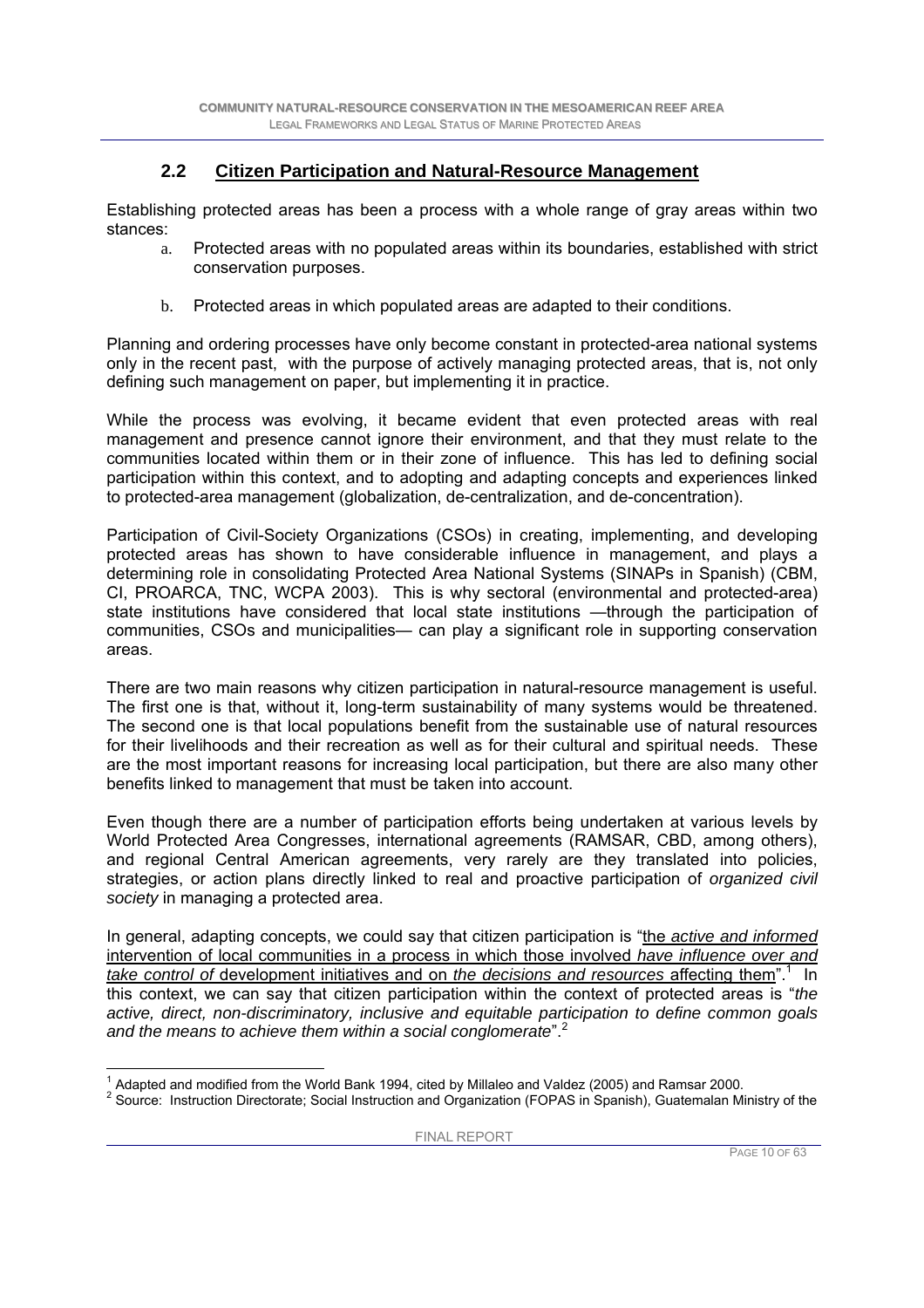Based on the foregoing, motivating a rational and sustained use of natural resources is a current need. In order to achieve such use, *the mechanisms for inclusion, participation and permanence of local communities must be established*, that is, encouraging *active and informed* participation of communities by developing pertinent criteria and guidance.

Participation is one of the components that most interest and concern those institutions working for conservation and development. It has finally been accepted that communities, instead of hindering any "initiative" to be implemented, are determining factors, especially when these efforts benefit the community. Their participation is essential to establish spaces for citizen participation. Their expertise, auditing, overseeing, and their co-participation commitments are fundamental (both for the outcome of resource conservation and for citizen, food and territorial security etc.).

According to Linares (2003) there are a series of characteristics corresponding to good participation; it must be **voluntary, organized, informed, effective, responsible, sociallyoriented, systematic, and civic.** Thus, citizen participation seeks to promote *the acceptance of a series of measures* that ensure implementation of an orderly management plan or system. There is no formula or recipe for success. Participation must be conceived as action and interaction and not as inducement.

In summary, we can understand citizen participation as a gradual process through which citizens are incorporated, either individually or collectively, into decision-making, overseeing, control, and execution of actions pertaining to public and private political, economic, social and environmental matters affecting them, in order to further their full development as human beings and the development of their communities.

In the case of community participation to consolidate conservation proposals, there are several axes ensuring effective compliance with the proposal: On the one hand, a correct diagnosis; on the other, consultation with the community, understood as the beginning of a long dialog and monitoring process to audit success of proposals. It is not possible to establish a definitive list of criteria that guarantee satisfactory establishment of citizen participation, since it is an interactive and iterative process. The ample meaning of the term "participation" (which ranges from manipulation to self-management)<sup>3</sup>, and the great range of local contexts mean that there are few, if any, previous requirements to establish participative management. However, a constant factor is the existence of values and beliefs to support the concept of "sustainable use".

Within the MAR context, local communities and indigenous populations can benefit from participative-management agreements that will promote sustainable livelihoods leading to selfmanagement with activities such as:

- Fishing and
- Recreational uses and ecotourism

High-level political support (such as the support provided by pertinent ministries and authorities) is very important to keep governmental commitments on participative-management systems.

Environment and Natural Resources, March 2005. Personal communication with Milton Cabrera. 3

 $3$  The various degrees of participation within the continuum proposed in this paragraph can be consulted in detail in Millaleo and Valdez (2005).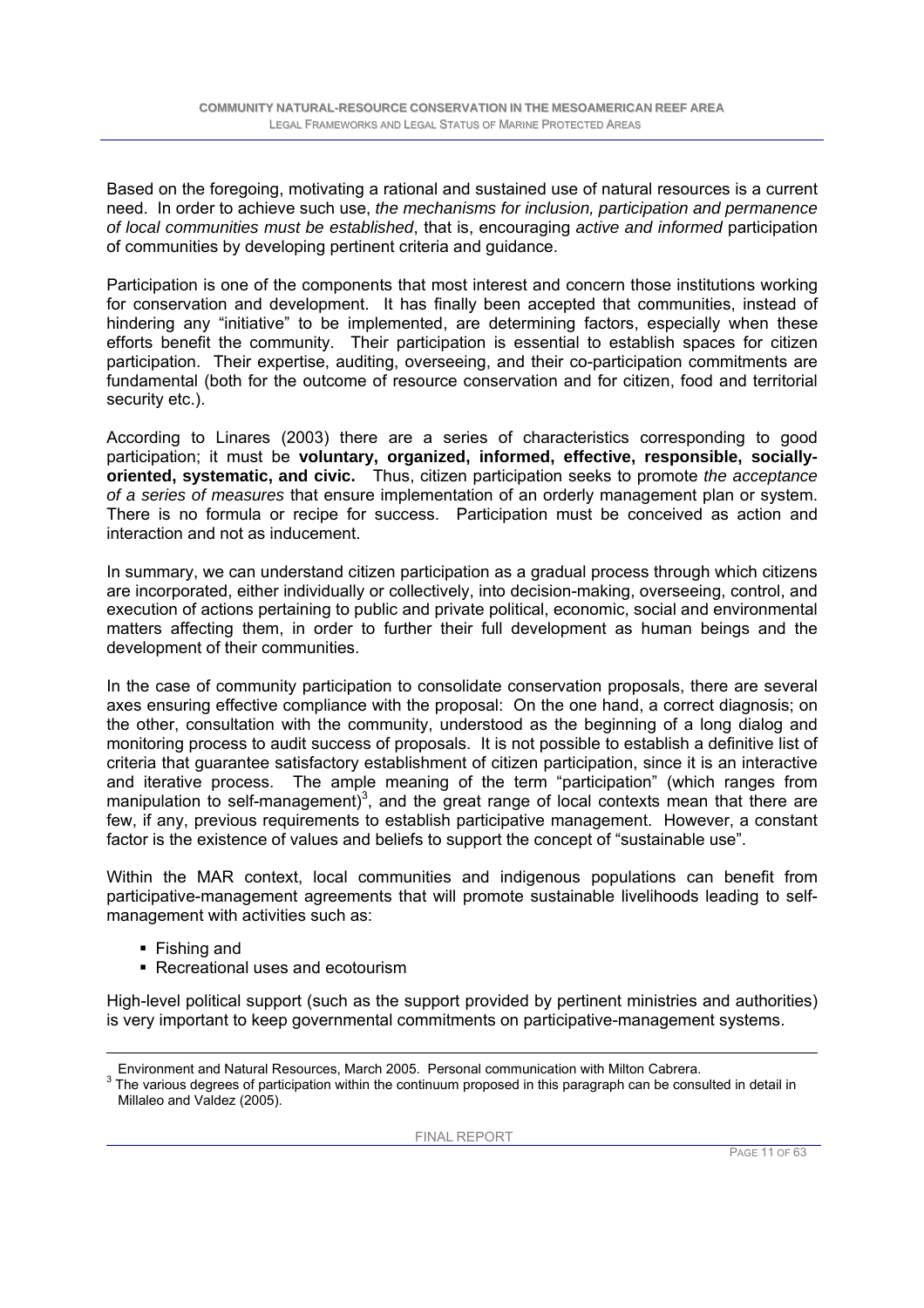Experience has shown that management systems that include direct stakeholders –especially residents and local indigenous communities– tend to be more sustainable than those established without local participation. Said systems involve local and indigenous populations in:

- **Identifying problems;**
- Making decisions on how to solve them;
- Executing management plans, and
- Monitoring the efficacy of agreed-upon measures to face problems and opportunities.

It is possible to increase sustainability of management activities. There are some who refer to this effort as "social sustainability", and consider it a factor that cannot be separated from ecological sustainability of natural resources.

Co-management is an agreement among parties to establish a truly democratic participation in managing a resource or an area. This process entails several elements that should be indicated: an interest of state and private sectors in the resource; negotiation to manage the resource; all those involved should have the information that will make it possible for them to participate; clear rules of the game; enough resources to engage in co-management; established management structure and procedures for decision making and conflict resolution; distribution of costs and benefits of stakeholders' experience, and in more consolidated co-management systems, a financial incentive for stakeholders and a legal base to support the experience (Castro and Nuñez 2004).

Legal and policy frameworks regulating citizen participation in each one of the countries are described in the corresponding section. Some specific issues will be briefly explained and, in a few cases, important elements for each one of the countries will be described. Flowcharts illustrating these descriptions are included as annexes to make them easier to follow.

It is important to note that observing these specific legal frameworks is essential in order to establish and maintain governance in the region, since respecting this legal corpus will mark civil society's intervention in the MPAs and the management of fishing sources, in particular.

The general description of these frameworks poses a question on the procedures that will enable the participation of civil society in managing protected areas or specific natural resources. The specific focus on marine areas and on fishing-resource management must be undertaken within each one of the tools established for that purpose. There are two connected processes included in another section: 1) The general procedure to establish an organization as an important element to request their registration as legal entities (associations), and 2) the general lawapproval process by the Congress of the Republic.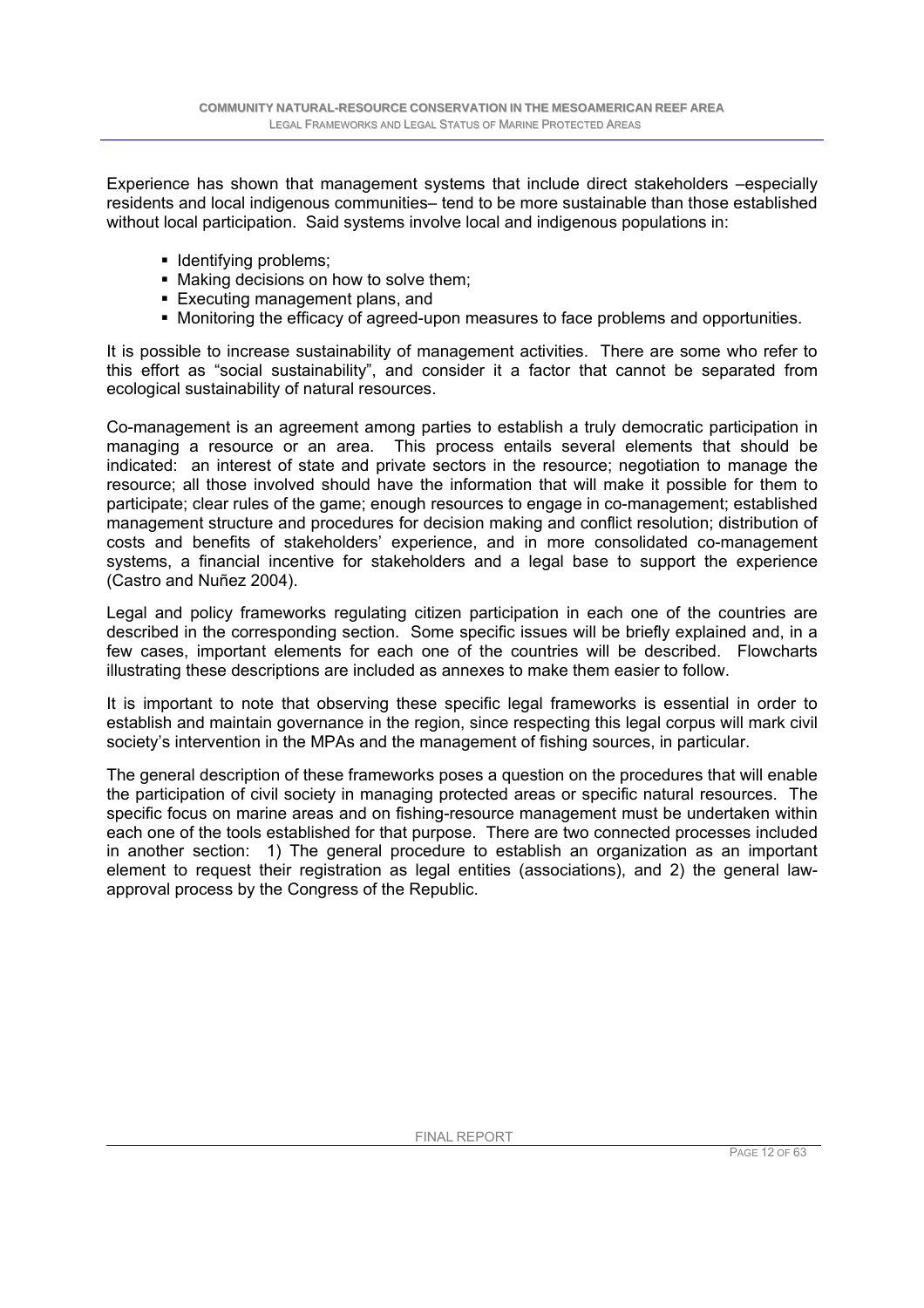### **3. BELIZE.**

### **3.1. Legal and Policy Framework**

Belize has a Protected Areas National System Plan containing the general guidelines for civil society's participation in managing PAs. The document is structured according to an analysis of the gaps in the system, the needs for its development, and the main strategic lines for its implementation (Merman and Wilson 2005).

This document indicates that system management responsibility belongs to the Forestry Department, the Fisheries Department, and the National Culture and History Institute, each under a different ministry. The implementation policies contained in the Plan include (Merriman and Wilson 2005):

- 1. *Governance and Participation of Civil Society.* This can be undertaken by a wide variety of stakeholders and according to various types of management systems, grouped as follows:
	- a. Local communities and indigenous people who become direct users more closely associated with natural resource management to satisfy their basic needs (for example, fishing).
	- b. Commercial interests: Considering the various goods and services that a MPA can provide, stakeholders include tour operators, commercial fishermen and other stakeholders involved in other economic alternatives that may be developed.
	- c. PA recreational uses: Include all the national and international visitors to Belize's SINAP, including hunters and sport fishermen.
- 2. *Protected Area Categories*: They establish the various degrees of protection and use, as well as the activities that are or are not allowed in each one of them.
- 3. *Protected-Area Declaration, Modification and Re-Zoning*: Even though the National System is already established, work is still needed on more detailed selection, establishment and management guidelines.
- 4. *Private Protected Areas*: These play a crucial role in the national system, fill great gaps in the system's coverage, and are vital in establishing operational biological corridors.

The document also recognizes the four types of governance indicated in paragraph 2.1 above: Government, Co-managed, Private, and Community-Managed. Based on this, Belize has the following specific tools:

- 1. National Policy to develop Protected-Area Management Plans. This document establishes the five steps to develop plans, which include: identifying the managing organization; developing and presenting the plan's draft to the authorities; reviewing and accepting the Management Plan; performing annual-plan implementation evaluations and, lastly, reviewing and evaluating the success of the plan.
- 2. Guidelines to Develop a Management Plan, Level 1. Protected Areas Managed by Communities.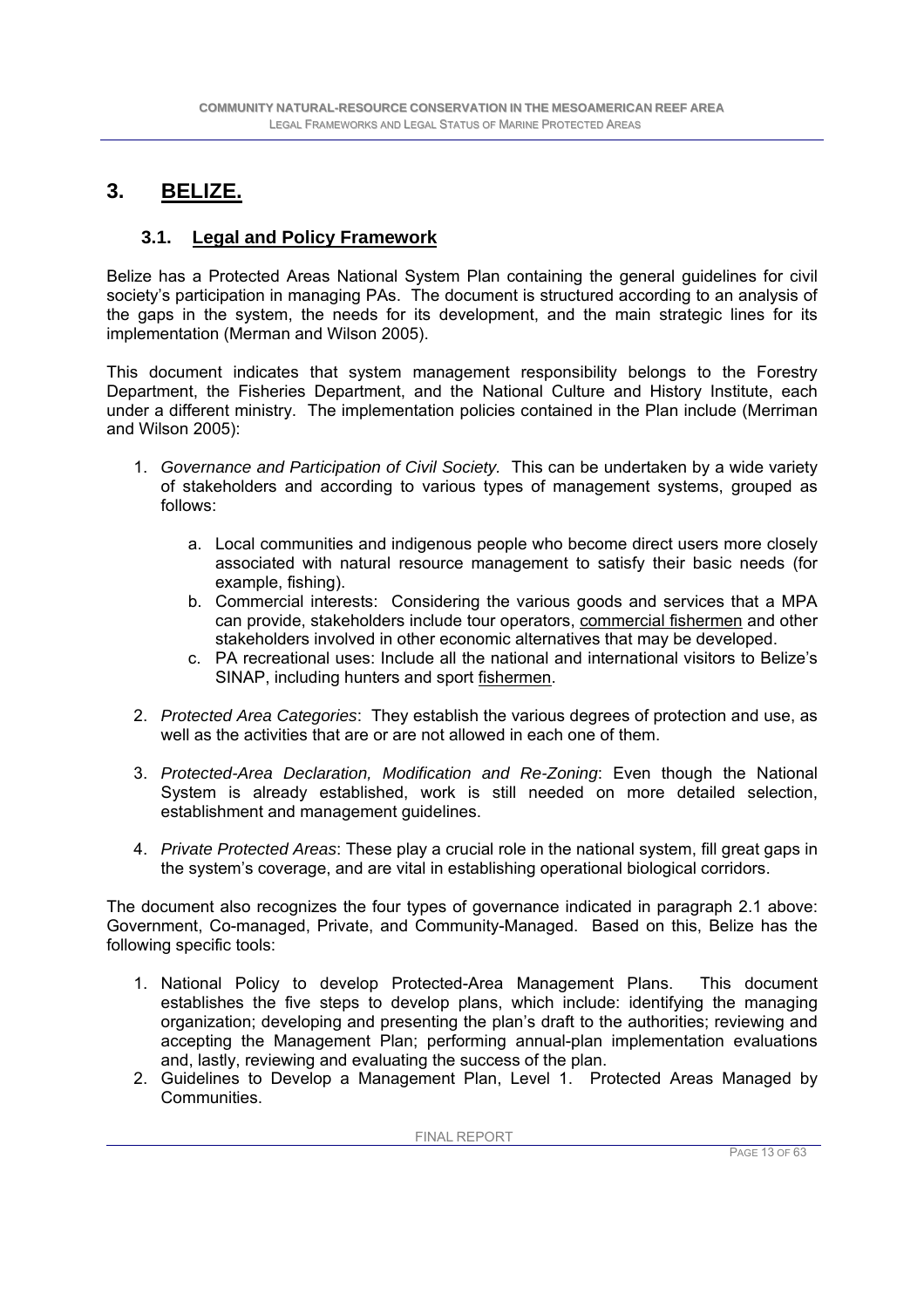- 3. Guidelines to Develop a Management Plan, Level 2. Conservation and Non-Governmental Organizations.
- 4. Establishing the Protected Areas Conservation Fund (Protected Areas Conservation Trust Act, Chapter 218 and Subsidiary Act of 2003).

The legal frameworks specifically associated with protected fisheries and marine areas, are:

- *Fisheries Act Chap. 210, 2003:* stipulating the main regulations, prohibitions, permitted uses and the establishment of marine reserves, among others.
- *National Parks System Act, Chap. 215, 2000:* establishing the national park, naturalreserve, wildlife-sanctuary, and natural-monument system, as well as the rules, exceptions, prohibitions and development of the general system.

#### **3.2. Current Status of Marine and Coastal Areas**

The Belizean National Protected-Area System recognizes 28 marine and coastal areas for the Caribbean MAR region, with different degrees of protection, different phases of declaration, and subsequent establishment. Some details may be seen in Table 1.

**Table 1**: Relevant Information on the Marine Protected Areas Recognized in the Belizean Caribbean for the MAR Region (Developed by the author. Source: Merman and Wilson 2005, www.biodiversity.bz, May 2007, Majil <sup>4</sup> 2007.)

| <b>No</b>      | <b>Name</b>                              | <b>Managemen</b><br>t Category | Area (ha) | <b>Administrator</b>                                               | <b>Legal Basis</b>                                         | Year | $Co-$<br><b>Management</b><br><b>Agreement</b> | <b>Status</b><br><b>Management</b><br><b>Plan</b> | <b>Term</b> |
|----------------|------------------------------------------|--------------------------------|-----------|--------------------------------------------------------------------|------------------------------------------------------------|------|------------------------------------------------|---------------------------------------------------|-------------|
|                | Bacalar<br>Chico MR                      | Marine<br>Reserve              | 6.391,50  | Fishery<br>Department-<br>Green Reef<br>Environmental<br>Institute | <b>Fisheries</b><br>Act-Ch 210<br>GR:1996/88               | 1996 | No                                             | updated                                           | 5 years     |
| $\overline{2}$ | Bacalar<br>Chico NP                      | National<br>Park               | 4.510,50  | Forestry<br>Department                                             | National<br>Parks<br>System Act-<br>Ch. 215 GR:<br>1996/89 | 1996 | <b>No</b>                                      | updated                                           | 5 years     |
| 3              | Half<br>Moon<br>Caye<br><b>Blue Hole</b> | Natural<br>Monument            | 31,00     | Forestry<br>Department                                             |                                                            | 1982 | <b>Belize</b><br>Audubon<br>Society            | updated                                           | 5 years     |
| $\overline{4}$ | <b>Blue Hole</b><br><b>NM</b>            | Natural<br>Monument            | 383,00    | Forestry<br>Department                                             | National<br>Parks<br>System Act-<br>CH.215 GR:<br>1996/96  | 1996 | <b>Belize</b><br>Audubon<br>Society            | updated                                           | 5 years     |
| 5 I            | <b>Burdon</b><br>Canal                   | Natural<br>Reserve             | 2.126,50  | Forestry<br>Department                                             | National<br>Parks<br>System Act-<br>Ch. 215 GR:<br>1992/88 | 1992 | <b>No</b>                                      | ?                                                 | ?           |

4 Isaias Majil June 2007, MPA Coordinator, Fisheries Department, Belize. Electronic Communication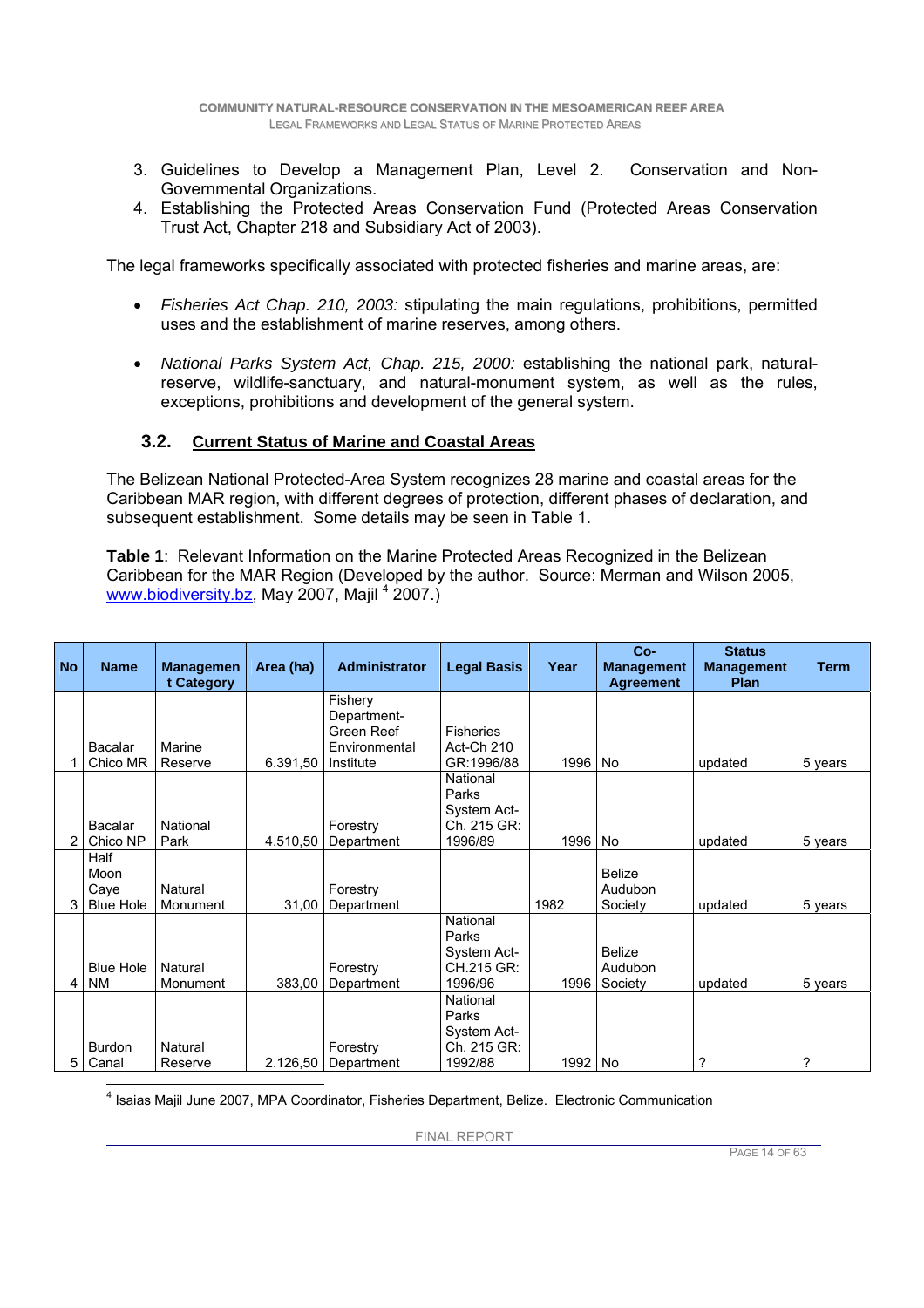| <b>No</b> | <b>Name</b>                      | <b>Managemen</b>                 | Area (ha) | <b>Administrator</b>                                                 | <b>Legal Basis</b>                                        | Year    | Co-<br><b>Management</b>                                            | <b>Status</b><br><b>Management</b> | <b>Term</b>              |
|-----------|----------------------------------|----------------------------------|-----------|----------------------------------------------------------------------|-----------------------------------------------------------|---------|---------------------------------------------------------------------|------------------------------------|--------------------------|
|           |                                  | t Category                       |           |                                                                      |                                                           |         | <b>Agreement</b>                                                    | Plan                               |                          |
| 6         | Caye<br>Caulker<br><b>FR</b>     | Natural<br>Reserve               | 38,00     | Forestry<br>Department                                               | <b>Forests Act-</b><br>Ch. 213 GR:<br>1998/28             | 1998    | Forestry and<br>Marine<br>Reserve<br>Association of<br>Caye Caulker | Yes                                | 5 years                  |
|           | Caye<br>Caulker<br>MR            | Marine<br>Reserve                | 3.913,50  | Fishery<br>Department                                                | <b>Fisheries</b><br>Act-Ch 210<br>GR:1998/35              | 1998    | Forest and<br>Marine<br>Reserve<br>Association of<br>Caye Caulker   | updated                            | 5 years                  |
| 8         | Corozal<br>Bay                   | Wildlife<br>Sanctuary            | 73.049,50 | Forestry<br>department                                               | National<br>Parks<br>System Act-<br>Ch 215 GR:<br>1998/48 | 1998    | No                                                                  | ongoing<br>process                 | 10 years                 |
| 9         | Dog Flea                         | Spawning<br>aggregations         | 576,50    | Fishery<br>Department                                                | <b>Fisheries</b><br>Act-Ch 210<br>GR:2003/16<br>1         | 2003    | WWF/<br>University of<br><b>Belize</b>                              | ongoing<br>process                 | 5 years                  |
| 10        | Gales<br>Point                   | Wildlife<br>Sanctuary            | 3.681,50  | Forestry<br>department                                               | National<br>Parks<br>System Act-<br>Ch 215 GR:<br>1998/92 | 1998    | No                                                                  | ?                                  | $\overline{\phantom{a}}$ |
| 11        | Gladden<br>spit                  | Spawning<br>aggregations         | 1.617,50  | Fishery<br>Department                                                | <b>Fisheries</b><br>Act-Ch 210<br>GR:2003/16<br>1         | 2003    | Friends of<br>Nature.                                               | updated                            | 5 years                  |
| 12        | Gladden<br>spit and<br>Silk Cays | Marine<br>Reserve                | 10.513,00 | Fishery<br>Department-<br><b>Friends of Nature</b>                   | <b>Fisheries</b><br>Act-Ch 210<br>GR:2000/68              | 2000    | Friends of<br>Nature                                                | updated                            | 5 years                  |
| 13        | Glovers<br>Reef                  | Marine<br>Reserve                | 35.067.50 | Fishery<br>Department                                                | <b>Fisheries</b><br>Act-Ch<br>210GR:1993<br>/38           | 1993    | No                                                                  | Ongoing<br>updating<br>process     | 5                        |
|           | Golden<br>14 Stream              | Private<br>Reserve<br>(Official) | 6.085,50  | Yaaxché<br>Conservation<br>Trust-Fauna and<br>Flora<br>International | None                                                      | Unknown | ?                                                                   | ?                                  | ?                        |
|           | Gra-gra<br>15 Lagoon             | National<br>Park                 | 534,00    | Forestry<br>department                                               | National<br>Parks<br>System Act-<br>Ch 215 GR:<br>2002/86 | 2002    | No                                                                  | ?                                  | $\overline{?}$           |
| 16        | Halfmoon<br>Caye                 | Natural<br>Monument              | 3.954,00  | Forestry<br>department                                               | National<br>Parks<br>System Act-<br>Ch 215 GR:<br>1982/30 | 1982    | Belize<br>Audubon<br>Society                                        | updated                            | 5 years                  |
| 17        | Hol Chan                         | Marine<br>Reserve                | 1.543,00  | Fishery<br>Department                                                | Fisheries<br>Act-Ch 210<br>GR:1987/57                     | 1987 No |                                                                     | updated                            | 5 years                  |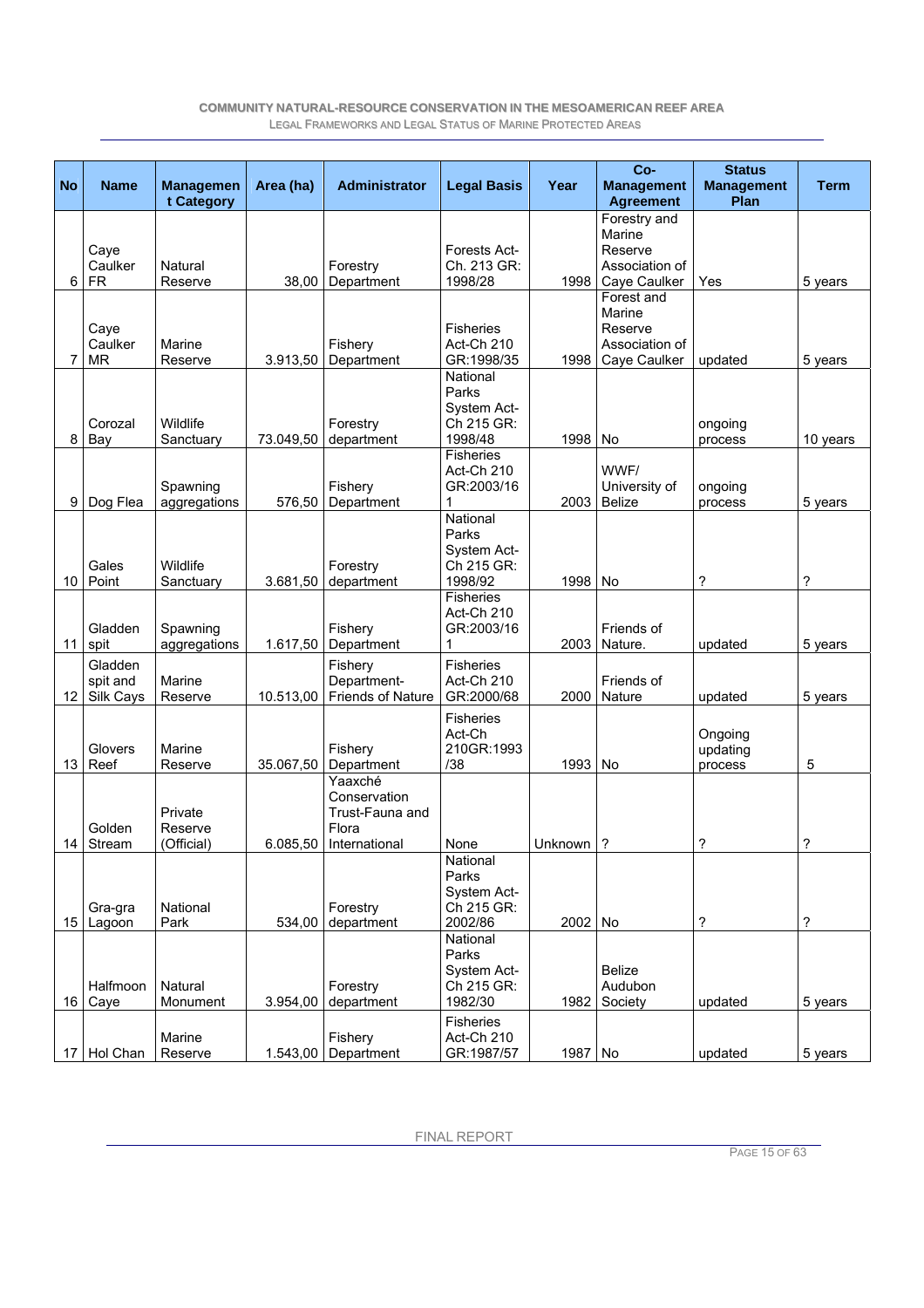| <b>No</b> | <b>Name</b>                      | <b>Managemen</b>                     | Area (ha)          | <b>Administrator</b>                                                              | <b>Legal Basis</b>                                         | Year    | Co-<br><b>Management</b>                                                      | <b>Status</b><br><b>Management</b> | <b>Term</b>              |
|-----------|----------------------------------|--------------------------------------|--------------------|-----------------------------------------------------------------------------------|------------------------------------------------------------|---------|-------------------------------------------------------------------------------|------------------------------------|--------------------------|
|           |                                  | t Category                           |                    |                                                                                   | National                                                   |         | <b>Agreement</b>                                                              | Plan                               |                          |
| 18        | Laughing<br><b>Bird Caye</b>     | National<br>Park                     | 4.095,50           | Forestry<br>department -<br><b>Friends of Nature</b>                              | Parks<br>System Act-<br>Ch. 215 GR:<br>1996/94             | 1996    | Friends of<br>Nature                                                          | updated                            | 5 years                  |
| 19        | Payne's<br>Creek                 | National<br>Park                     | 14.739,00          | Forestry<br>department-<br>Toledo Institute<br>for Development<br>and Environment | National<br>Parks<br>System Act-<br>Ch 215 GR:<br>1994/43  | 1994    | ?                                                                             | ?                                  | ?                        |
| 20        | Port<br>Honduras                 | Marine<br>Reserve                    | 40.469,50          | Fishery<br>Department-<br>Toledo Institute<br>for Development<br>and Environment  | <b>Fisheries</b><br>Act-Ch 210<br>GR:2000/9                | 2000    | Toledo<br>Institute for<br>Development<br>and<br>Environment                  | ?                                  | ?                        |
| 21        | Sandbore                         | Spawning<br>aggregations             | 521,50             | Fishery<br>Department                                                             | <b>Fisheries</b><br>Act-Ch 210<br>GR:2003/16<br>1          | 2003    | No                                                                            | No                                 | <b>NA</b>                |
| 22        | Sapodilla<br>Cays                | Marine<br>Reserve                    | 15.618,50          | Fishery<br>Department -<br>Nando Peretti<br>Foundation                            | <b>Fisheries</b><br>Act-Ch 210<br>GR:1996/11<br>7          | 1996    | Toledo<br>Association<br>for<br>Sustainable<br>Tourism and<br>Empowermen<br>t | Updated                            | 5 years                  |
| 23        | Sarstoon-<br>Temash              | National<br>Park                     | 16.938,00          | Forestry<br>department                                                            | National<br>Parks<br>System Act-<br>Ch. 215 GR:<br>1994/42 | 1994    | No                                                                            | ?                                  |                          |
| 24        | Shipstern<br>(N, R)              | Private<br>Reserve (Not<br>official) |                    | None                                                                              | None                                                       | unknown | No                                                                            | <b>No</b>                          | <b>NA</b>                |
| 25        | South<br>Point<br>Turneffe       | Spawning<br>aggregations             | 8.228,50<br>558,00 | Fishery<br>Department                                                             | <b>Fisheries</b><br>Act-Ch 210<br>GR:2003/16               | 2003    | WWF/<br>University of<br><b>Belize</b>                                        | Ongoing<br>updating<br>process     | <b>NA</b>                |
| 26        | Southwat<br>er Caye              | Marine<br>Reserve                    | 47.702,50          | Fishery<br>Department                                                             | <b>Fisheries</b><br>Act-Ch 210<br>GR:1996/11<br>8          | 1996 No |                                                                               | Updated                            | 5 years                  |
| 27        | South<br>Point<br>Lighthous<br>e | Spawning<br>Aggregation              | 533,00             | Fishery<br>Department                                                             | Fisheries<br>Act-Ch 210<br>GR:2003/16<br>1                 | 2003 No |                                                                               | <b>NO</b>                          | <b>NA</b>                |
| 28        | Swallow<br>Caye                  | Wildlife<br>Sanctuary                | 3.631,00           | Forestry<br>department -<br>Friends of<br>Swallow Caye                            | National<br>Parks<br>System Act-<br>Ch 215 GR:<br>2002/102 | 2002    |                                                                               | ?                                  | $\overline{\phantom{a}}$ |
| 29        | Caye<br>Bokel*                   | Marine<br>Reserve                    | 547,00             | Fishery<br>Department                                                             | Fisheries<br>Act-Ch 210<br>GR:2003/16<br>1                 | 2003    | no                                                                            | no                                 |                          |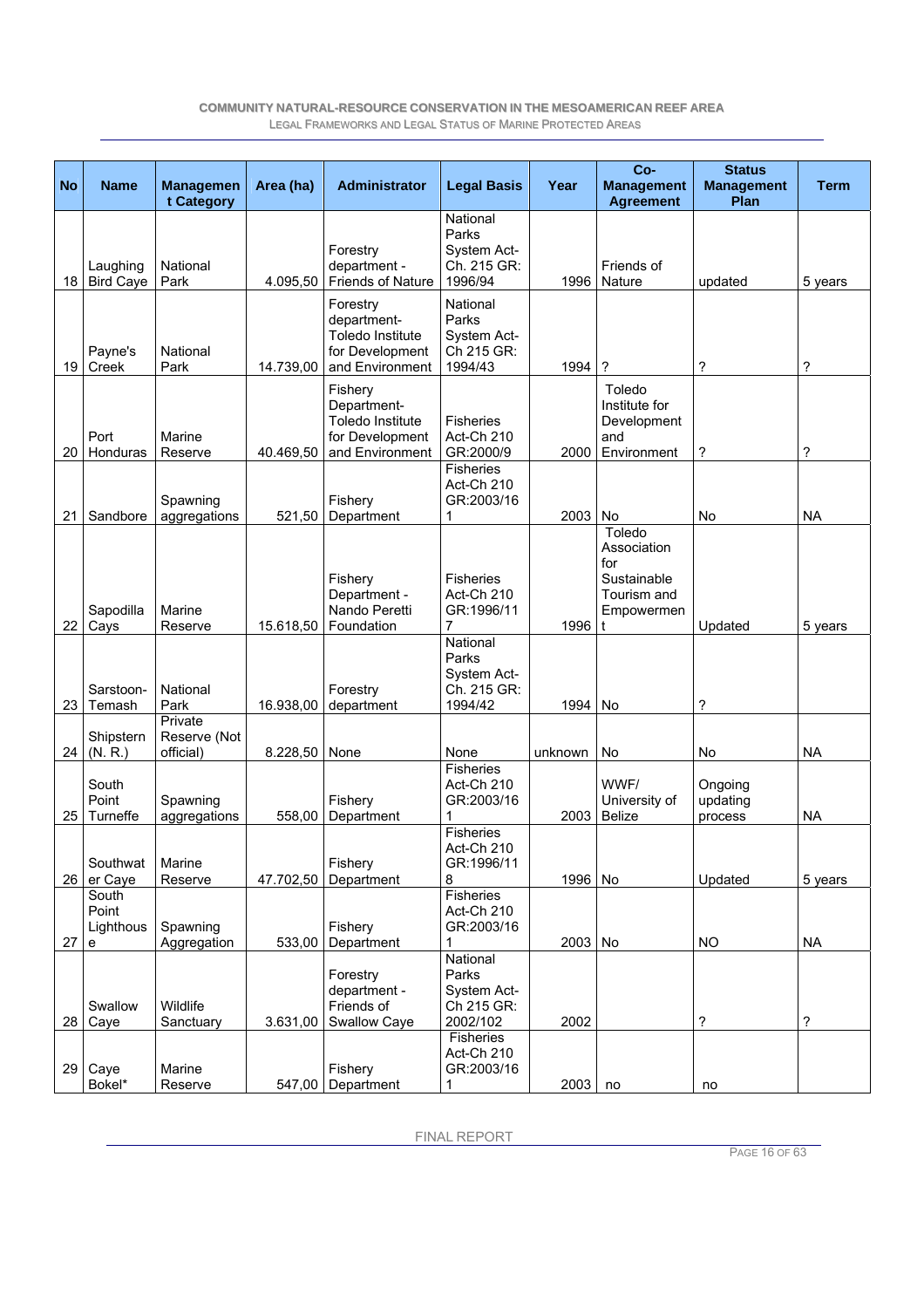| <b>No</b> | <b>Name</b> | <b>Managemen</b><br>t Category | Area (ha) | <b>Administrator</b> | <b>Legal Basis</b>                           | Year | Co-<br><b>Management</b><br><b>Agreement</b> | <b>Status</b><br><b>Management</b><br><b>Plan</b> | Term |
|-----------|-------------|--------------------------------|-----------|----------------------|----------------------------------------------|------|----------------------------------------------|---------------------------------------------------|------|
|           | Cave        | Marine                         |           | Fisherv              | <b>Fisheries</b><br>Act-Ch 210<br>GR:2003/16 |      |                                              |                                                   |      |
|           | 30 Glory*   | Reserve                        |           | 558,00   Department  |                                              | 2003 | no                                           | no                                                |      |

Belizean MAR areas have an estimated total 308,156.00-ha area, including a total of 30 officially recognized protected areas within the system. Three of these areas do not have duly identified legal support. Information from the Fisheries Department indicates that 12 areas have comanagement agreements and five-year management plans. Thirteen areas have a current management plan, four are in the process of updating theirs, five do not have any plans, and there is not enough information available regarding the management plan status for the remaining eight.

### **3.3. Identified Procedures**

### **3.3.1. Protected Areas**

Established procedures vary in the Forestry, National Parks, and Fisheries Acts. Forest reserves are established on national lands by the Minister with the advice of the Forestry Department. Most of these reserves were created between the 1950's and 1960's, and many of them have been redesigned under the National Parks Act, proposed mergers could continue with this trend.

Proposals under the National Parks Act are generally put forward by stakeholders who are not part of the Forestry Department. The Department then investigates, establishes the boundaries, and sends a report to the Minister so that he/she can decide whether to establish it or not.

Marine Reserves are the most recent generation of protected areas; they require extensive consultations and the approval of their Management Plan before the Minister can recommend their declaration (Figure 1). The three laws contain provisions authorizing the Minister to amend or repeal the order of declaration, a fact that implies a series of problems when exercising this power. Circumstances may justify changes in the size or status of a specific area; however, this must be done by means of revisions, consultations, and a transparent justification based on a set of criteria. At present, this is the main weakness of Belize's current system to declare protected areas. Even though there is a procedure in place, the Minister may modify it without prior consultation.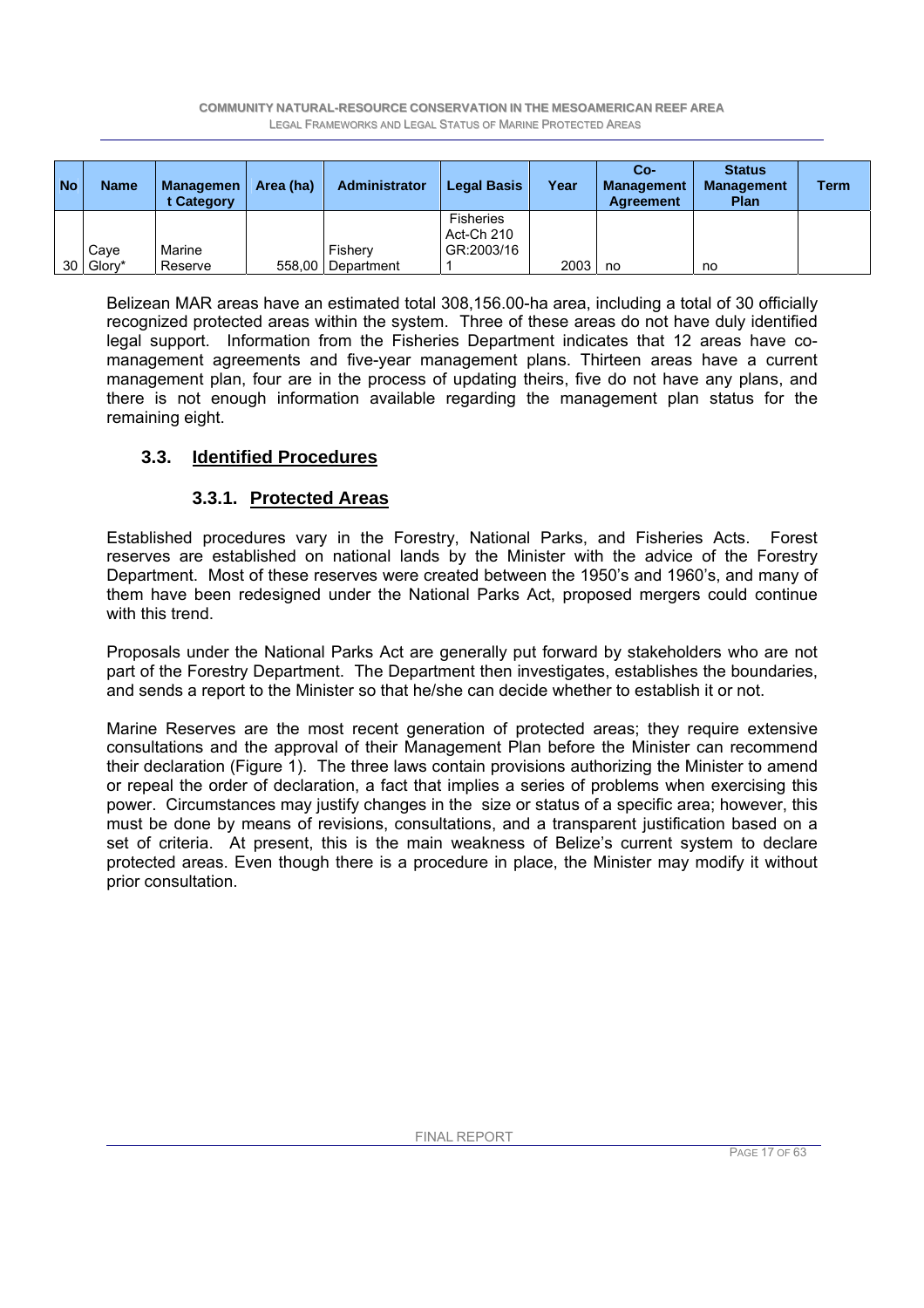

**Figure 1:** General Procedure for Belizean Master Plan Approval (Source: Merman and Wilson 2005)

In order to be viable, the management plan must contemplate managing protected-area resources. This is the opportunity provided to fishing communities for their participation, since management is established as an explicit agreement in the respective Area-Management Plan.

### **3.3.2. Fishing**

Even though the Belizean Fishing Act does not establish direct mechanisms for participating in fishing-resource management, it leaves certain options open to do so by following the steps detailed below:

- 1. Establishing a fishermen organization (cooperative/association)
- 2. Incorporating as members of resource-management committees, as organized entities.
- 3. Being appointed by the Ministry of Agriculture and Fisheries

Fishermen must obtain a license with the Fisheries Department; it is valid for one year. The boats must also obtain licenses; they fall due on December 31 of each year (Majil 2007, personal communication).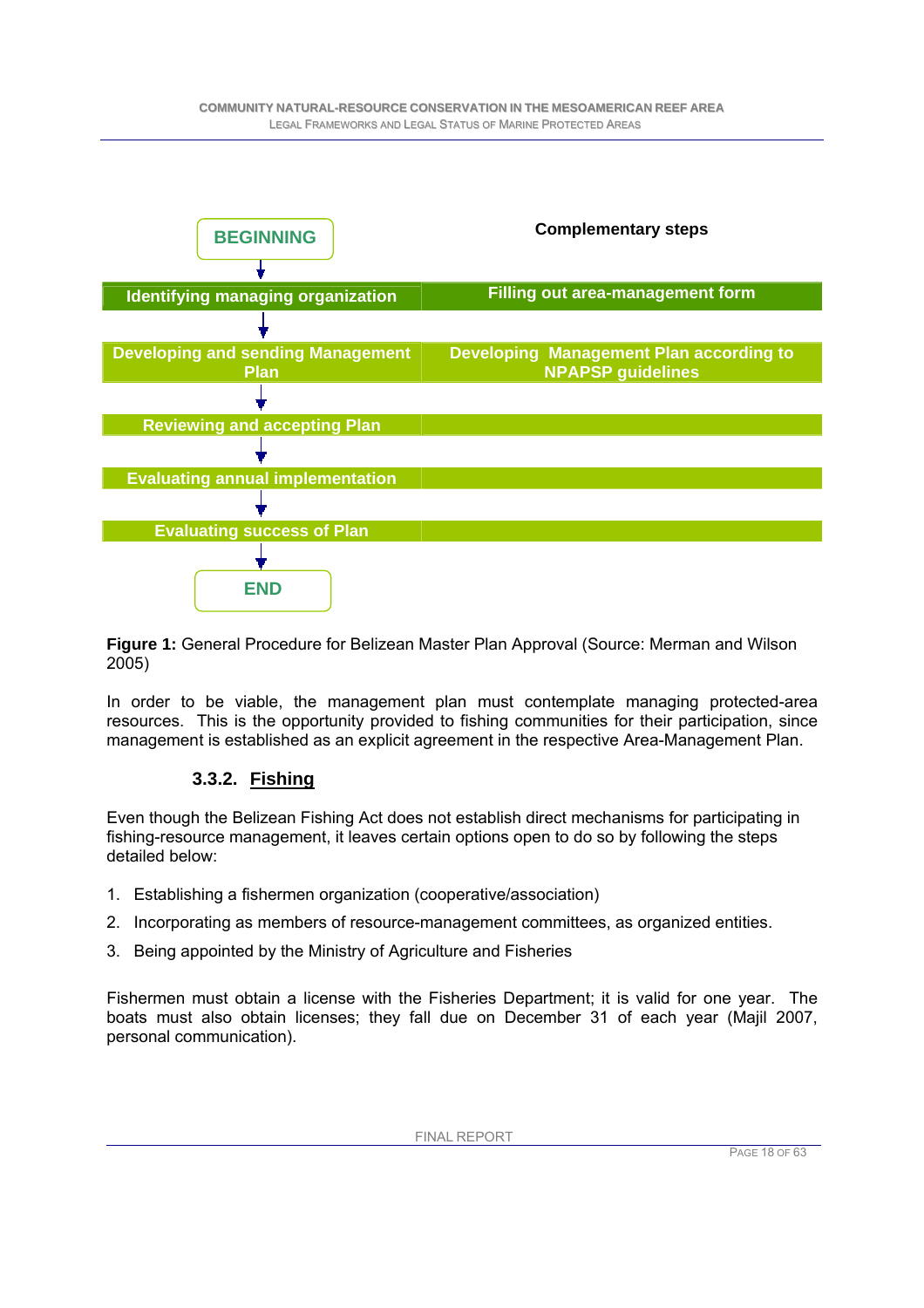### **3.3.3. Analysis**

Community participation in managing fishing resources is limited, but at the same time, it provides spaces for shared management in order to reinforce the application of the Fisheries Act, and co-management in the case of the National Parks Act.

Section 4, subsection 2 of the Fisheries Act stipulates participation through membership in the fisheries-management committee, where compliance with the law is reinforced, but there is no participation in the Government's fishery planning process. This implies fishermen must be organized in legally-constituted groups in order to be taken into account; otherwise, these spaces will continue to be closed to them.

The easiest path to participation is through those protected areas in which fishing activities must be considered when preparing their Management Plans, as indicated in the previouslymentioned procedures. This implies declaring the areas through consultation processes with the residents and resource users, such as fishermen. Only then can users become an important part of the structure created to manage marine protected areas.

Two possible routes have been identified to implement joint management measures for fishing resources. The first one can be developed in the spawning-aggregation areas. It can be easily regulated because captures occur during specific seasons and fishermen extracting resources from these fish-aggregation sites concentrate there.

Communities accessing this resource may be identified and the ordering measures needed may be implemented on this basis, so that access to this resource can be regulated and trustworthy fishing statistical information can be gathered from these areas.

The advantage of performing activities in these areas is that they are not too large and that they are adequately located, so that they are easier to control and supervise; in addition, fishermen are interested their management because they are reliable fishing sources.

The second option is the Bacalar Chico National Park, whose revised management plan includes two ways to participate. The park is managed by the Fisheries Department.

The way for communities to participate in this case is through the Bacalar Chico Counseling Committee, established in a manner similar to PACT , especially because of the presence of key community groups from Sarteneja and San Pedro, where participation of the Caribeña, a local fishermen cooperative, is outstanding (Majil 2007, personal communication).

By identifying specific geographic areas where there are structures and stakeholders to streamline implementation of this process, it can be replicated in areas with those conditions. Following this line of thought and according to the Fisheries Department, all MPAs under their management have a Counseling Committee where fishermen cooperatives are members and participate in the meetings, making recommendations to the Fisheries Department on MPA management (Majil 2007, personal communication). So, once participation is institutionalized, it is easier to implement measures and to make decisions.

Some MPAs have their own regulations establishing that only catch and release sport fishing may take place, strictly observing established laws and regulations, and prohibiting the use of techniques considered harmful to fish populations (Majil 2007, personal communication).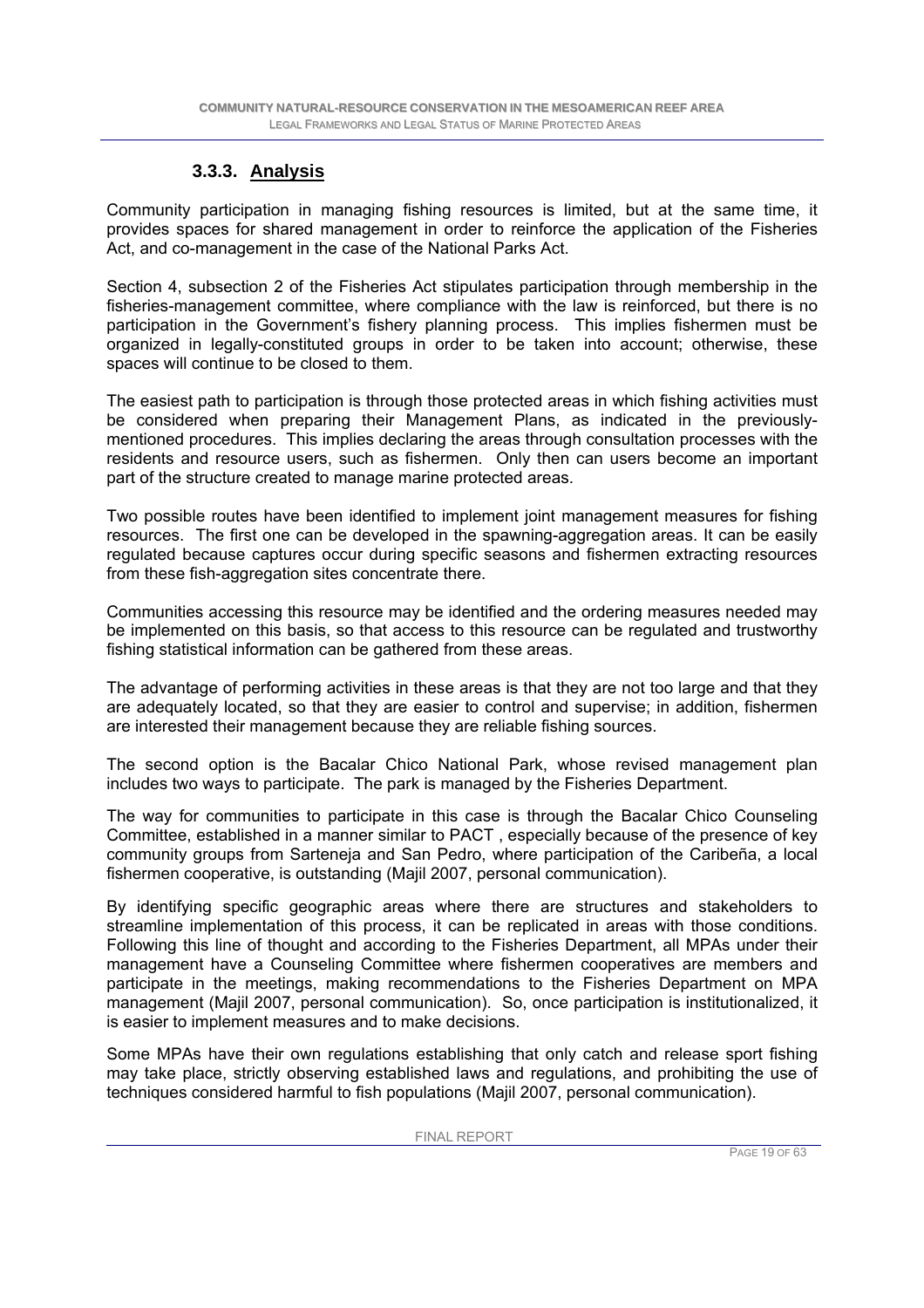### **4. GUATEMALA**

#### **4.1. Legal and Policy Framework**

The Guatemalan Protected-Area System (SIGAP in Spanish) is organized in such a way that it allows coordinating Civil Society Organizations at different levels, including high-level decision making, protected-area local Councils, management, co-management, developing master plans, technical studies for area declaration, and specific studies on managing natural resources through concessions, to mention a few.

Civil society participation is organized through different tools, among them, the following:

- 1. National Policy and Strategies to Develop the Guatemalan Protected Area-System.
- 2. Guatemalan Hydro-Biological Resource Policy
- 3. CONAP Institutional Strategic Plan
- 4. Protected Areas Joint Management Policy, second edition
- 5. Policy for Tourism Activities in Protected Areas
- 6. Biodiversity Conservation and Sustainable-Use National Strategy (ENB in Spanish)
- 7. National Marine-Turtle Conservation and Management Strategy
- 8. National Manatee Conservation Strategy
- 9. Protected-Area Control and Overseeing Strategy
- 10. Forest-Fire Fighting and Control Strategy
- 11. Protected-Area Management Manual (Guides to Develop Technical Studies, Master Plans, Annual Operation Plans).
- 12. Guides for municipal protected-area registration in the National Protected-Area Council (CONAP in Spanish).
- 13. Guide to Establish Private Natural Reserves.

As to legislation, it is important to emphasize the one relating to local governments (municipalities), since they constitute clear examples of how space for participation may be opened by empowering these local groups. (CBM-CI-PROARCA-TNC-WCPA 2003):

- *Urban and Rural Development Council Law, Decree 11-2002 issued by the Congress of the Republic of Guatemala, and its Regulations, Government Resolution 461-2002.*  The Development Council System constitutes the most important means for citizen participation in public administration (Art. 1 of the Law). It establishes several hierarchical levels in the organization of the system, which are:
	- 1. National, through the National Urban and Rural Development Council
	- 2. Regional, through the Regional Urban and Rural Development Councils
	- 3. Departmental, through the Departmental Development Councils (CODEDE in Spanish)
	- 4. Municipal, through the Municipal Development Councils, (COMUDE in Spanish), and
	- 5. Communal, through the Community Development Councils, (COCODE in Spanish).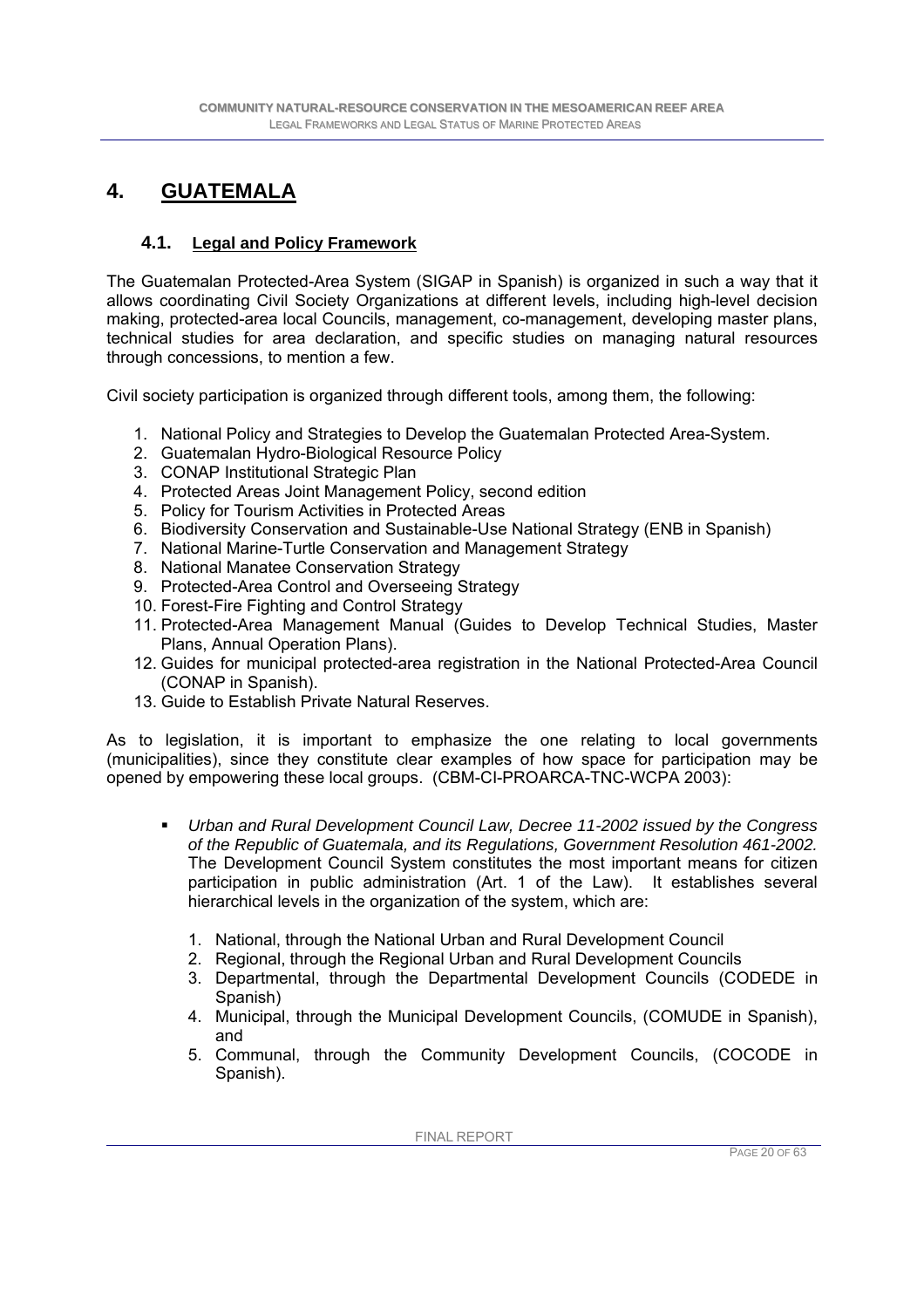These tools provide an organizational framework that has been established for the decentralization process addressed in the following laws:

- *General De-centralization Law, Decree 14-2002 issued by the Congress of the Republic of Guatemala and its Regulation, Governmental Resolution 312-2002*. Article 1 states that these tools have the purpose of achieving economic and administrative de-centralization by transferring power from the Executive Branch to the Municipalities, State institutions and legally-organized communities mentioned in Article 2. One of their principles is re-establishing and conserving environmental balance, human development, and citizens' participation, as stated in Article 4, paragraphs 8 and 9. Pursuant to the municipal code, communities must have an Environment and Natural Resource Committee, though this is not often implemented.
- *Protected-Area Law, Decree 4-89 issued by the Congress of the Republic of Guatemala and its Regulations, Governmental Resolution 759-90*. Article 2 of this law creates the SIGAP; Article 7 indicates how protected areas are constituted; Article 8 of the Law and Article 8 of its Regulations establish management categories; Articles 10 and 14 of the Law and Article 16 of their Regulations establish private natural reserves, and Article 15 of their Regulations establish those areas linked to management through municipalities. The Law also establishes the general procedures to declare protected areas, including the development of a technical study to classify or re-classify them (Articles 11 and 12 of the Law, Articles 10 and 11 of its Regulations) as well as the mechanisms for their management (Articles 12 and 57 of the Law and 17 of the Regulations). The law also stipulates that protected-area activities will be regulated through a Master Plan executed by Annual Operational Plans (Articles 18 of the Law, and 13 and 20 of the Regulations).
- *Fishing Law, Decree 80-2002 and its Regulations, Governmental Resolution 223- 2005)*. Article 4 of the Law recognizes fishing and aquaculture as State-regulated activities based on the concession of fishing and aquaculture-resource management, and Article 5 states that anybody is free to undertake these activities as long as there are no monopolies.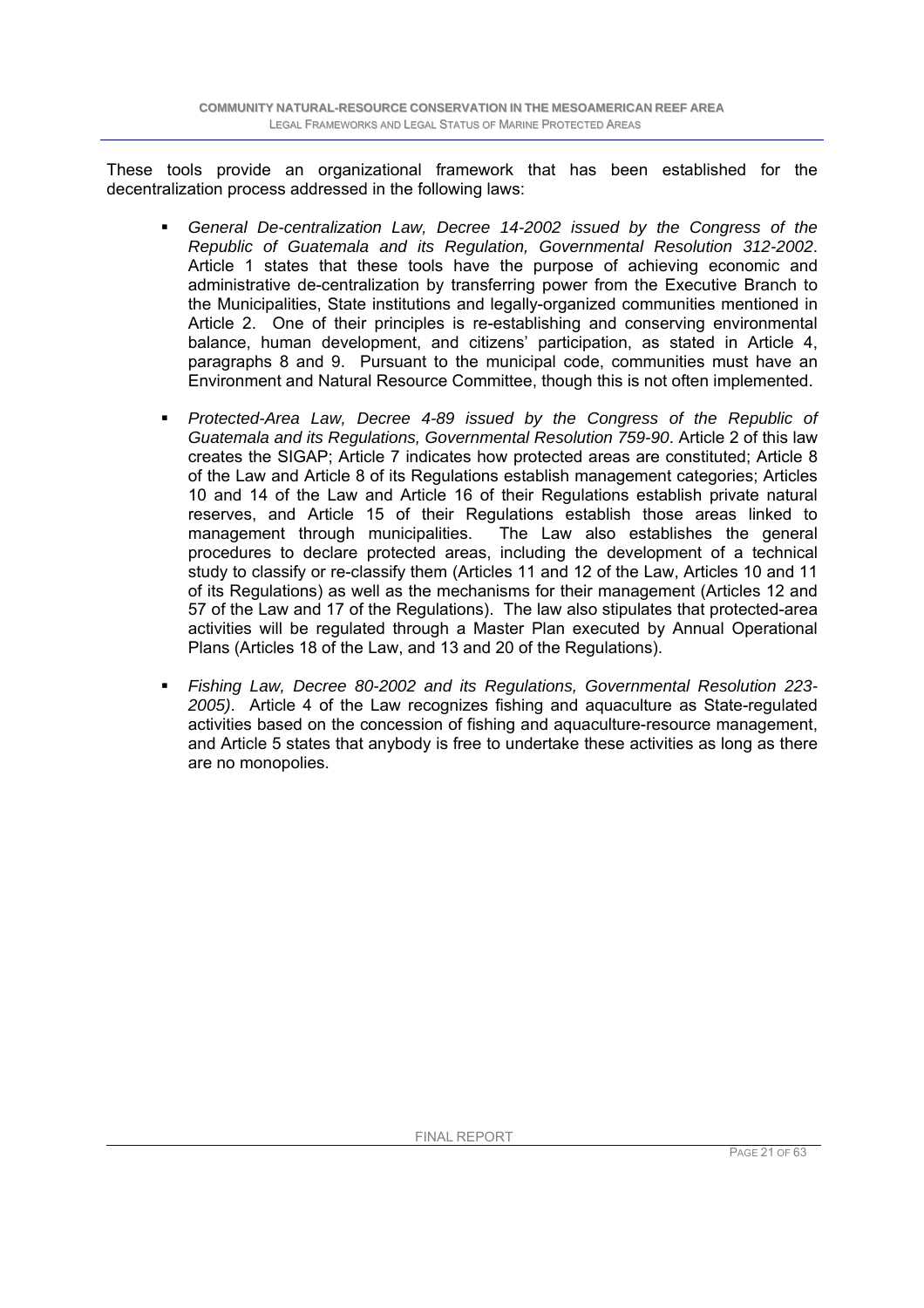### **4.2. Current Status of Marine and Coastal Areas**

The Guatemalan Protected-Area System recognizes seven marine coastal areas for the Guatemalan Caribbean; there are various degrees of protection, and a different declaration and establishment status for each of them. Some details may be seen in Table 2.

**Table 2**: Relevant Information on the Guatemalan Caribbean Recognized Marine Protected Areas (Developed by the author. Source: GUC-CONAP 2007 Data Base).

| Id.<br>No. | <b>Name</b>                 | <b>Management</b><br><b>Category</b> | Area (ha) | <b>Administrator</b> | <b>Legal Basis</b>                                          | Year of<br><b>Declaration</b> | $Co-$<br><b>Management</b><br><b>Agreement</b>       | <b>Status of</b><br><b>Master</b><br>Plan           | <b>Term</b> |
|------------|-----------------------------|--------------------------------------|-----------|----------------------|-------------------------------------------------------------|-------------------------------|------------------------------------------------------|-----------------------------------------------------|-------------|
| 28         | Río Dulce                   | <b>National Park</b>                 | 13.000,00 | CONAP                | Governmental<br>Resolution<br>28-05-55, 23-<br>08-88.182-93 | 1955                          | <b>NO</b>                                            | Approved<br>2005<br>CONAP<br>Resolution<br>160/2005 | 2005-2009   |
| 30         | Bahía de<br>Santo<br>Tomás  | Definitive<br>Close<br>Season Zone   | 1.000,00  | CONAP                | Governmental<br><b>Resolution 21</b><br>06 56               | 1956                          | <b>NO</b>                                            | Does not<br>have a<br>Master<br>Plan                | <b>NA</b>   |
| 70         | Chocón<br>Machacas          | Protected<br><b>Biotope</b>          | 6.265,00  | CECON / USAC         | Leg. Dec. 4-<br>89                                          | 1990                          | <b>NO</b>                                            | Updating<br>Process<br>2006-<br>2010                | Expired     |
| 84         | Bocas del<br>Polochic       | Wildlife<br>Refuge                   | 20.760,00 | CONAP / FDN          | Leg. Dec. 38-<br>96                                         | 1996                          | Defenders<br>Delegated<br>Management<br>1996         | Approved<br>by 2004<br>Resolution                   | 2004-2009   |
| 87         | Cerro San<br>Gil            | Protected<br>Area Springs<br>Reserve | 47.433,00 | CONAP/FUNDAECO       | Law Dec.<br>129-96                                          | 1996                          | Fundaeco<br>Administration<br>Representative<br>1996 | Updating<br>process<br>2006-<br>2010                | 2007-2011   |
| 155        | Río Sarstún                 | <b>Multiple Use</b><br>Area          | 35.202    | CONAP/FUNDAECO       | Decree No.<br>12-2005                                       | 2005                          | N <sub>O</sub>                                       | Updating<br>Process<br>$2005 -$<br>2009             | <b>NEW</b>  |
|            | Punta de<br>156   Manabique | Wildlife<br>Refuge                   | 66.900    | CONAP/FUNDARY        | Decree No.<br>023 -2005                                     | 2005                          | Fundary-<br>$Co-$<br>management<br>Agreement<br>2000 | Updating<br>process<br>2006-<br>2010                | <b>NEW</b>  |

There are 190 of these areas, ―560 ha that represent unique ecosystems for the country inasmuch as they are located in a small region. Of these areas, San Gil and Bocas del Polochic have needed nearly ten years to be consolidated after being declared.

The Punta de Manabique Wildlife Refuge is completing a process to comply with its legal mandate, which came about after it was declared a protected area. After nearly two years, it has been able to comply with all the requirements stipulated in its creation decree, and it is now functioning normally. CONAP still has to issue a bid to co-manage the area, but its bases have already been developed.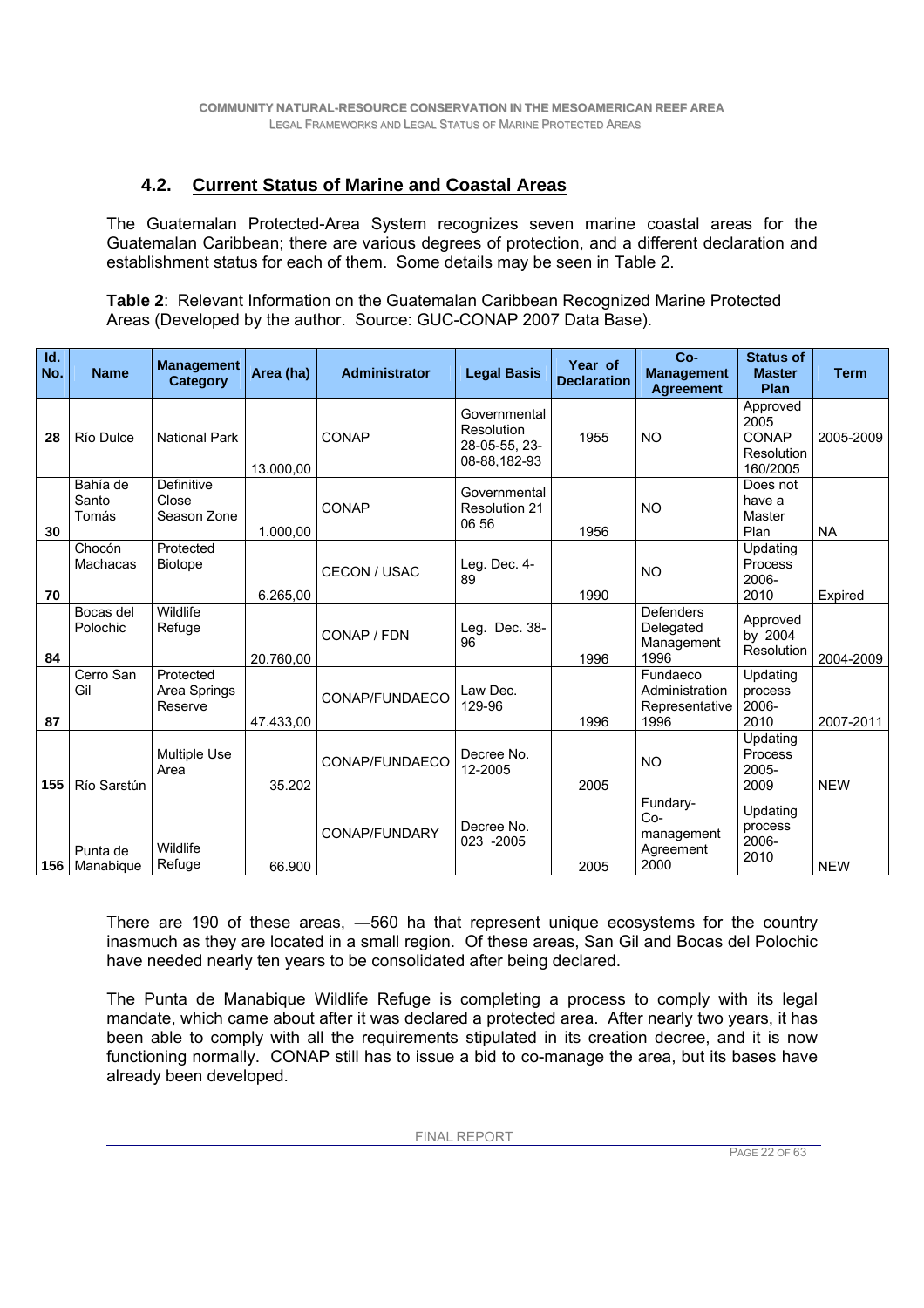The Río Sarstún Multiple-Use Area has reached an *impasse stalled its* regarding implementation, since the Law creating the protected area has been legally contested, and there are some local communities opposing its creation. This is why the legal mandates established by its creation decree have not yet been complied with.

The Bahía de Santo Tomás permanent no-take zone is considered by SIGAP as one of the areas only existing on paper, since it has no boundaries on official SIGAP maps, even though there is a proposal to re-establish them. It is a very small area with no institutional presence. Because of the unique characteristics of this area, it is a good candidate for a change in its registration, establishing it as a Municipal Community Reserve that would focus on local fisherymanagement.

The Río Dulce and Chocón Machacas areas recently began implementing updated Master Plans. They have the challenge of improving their management effectiveness while keeping their effectiveness indicators constant.

### **4.3. Identified Procedures**

### **4.3.1 Protected Areas**

**Step 1:** Picking-up the "CONAP Process Sole Application Form" and completing it as required by each case.

**Step 2:** Complying with established requirements according to the type of area to be declared.

#### *National Protected Area*

- 1. The applicant develops a Technical Study<sup>5</sup> for the declaration of the area, according to the guidelines established in the "Instructions to Perform the SIGAP Protected-Area Technical Study".
- 2. The applicant completes the "CONAP Process Sole Application Form" indicating the type of declaration being requested (Number 6, paragraph c).
- 3. The applicant begins the process by submitting it through the "sole window" system. It is recommended that the study be submitted to the CONAP Regional Offices corresponding to the area, so the process can be streamlined.
- 4. The Regional Office analyzes the documents, determines whether the study fulfills the requirements, and issues an expert opinion. If the opinion is negative or contrary to law, it is returned to the user or applicant so that the necessary corrections are made. Should the opinion be positive, it is sent to the CONAP Central Conservation-Unit Management (GUC-CC in Spanish) to be analyzed.

 5 The technical study may be promoted by CONAP or by a group or several groups of organized civil society. If CONAP is promoting it, it will select the institution or organization in charge of developing the study by means of a bid. If the initiative is promoted by one or more organizations other than CONAP, CONAP may decide which one of them will develop the study, considering their technical capabilities. The study could also be prepared by a consortium of institutions or organizations. Technical studies must be developed by a multi-disciplinary team.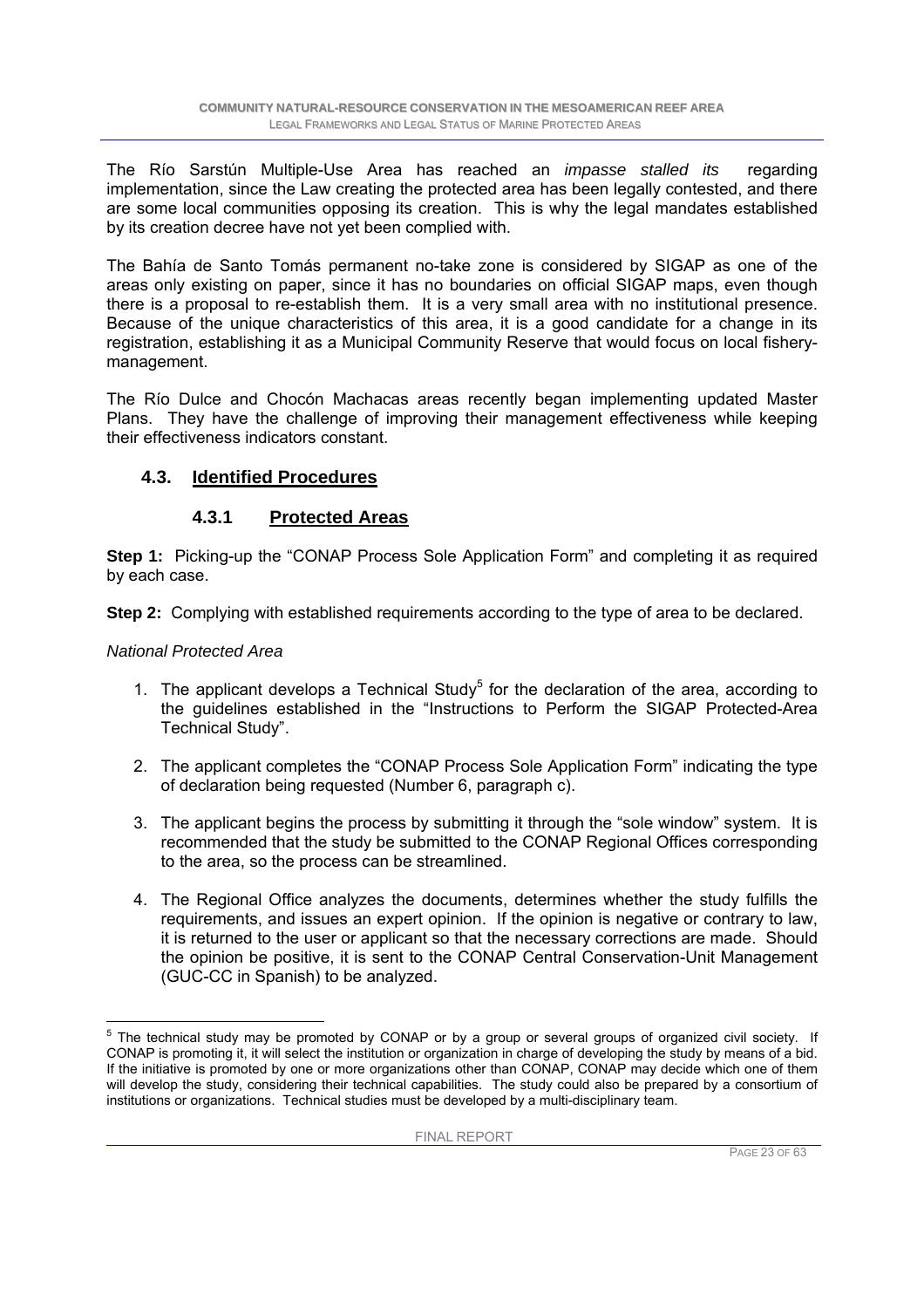- 5. The GUC-CC analyzes the document and issues an expert opinion. If the opinion is negative or contrary to law, it is returned to the applicant for correction.<sup>6</sup> If the opinion is positive, the CONAP Central Conservation-Unit Management (GUC-CC) sends the document to the CONAP Central General Technical Department (DTG-CC in Spanish).
- 6. The DTG-CC analyzes the document and issues its expert opinion. If the opinion is negative or contrary to law, it is returned to the applicant for correction. If the opinion is positive, the DTG-CC sends the document to the CONAP Central Legal Department (DJ-CC in Spanish).
- 7. The DJ-CC analyzes the document and issues its expert opinion. If the opinion is negative or contrary to law, it is returned to the applicant for correction. If the opinion is positive, the GUC-CC Management and the DJ-CC develop a proposal for a Bill to Declare the Protected Area.<sup>7</sup>
- 8. Once the procedure described in paragraph 4.3.2 is completed, the area is incorporated into SIGAP's Official List.

#### *Municipal Protected Areas*

- 1. The applicant prepares the technical card $^8$  to declare the area, according to the guidelines established in the "Guide to Register Municipal Protected Areas with CONAP".
- 2. The applicant completes the "CONAP Process Sole Application Form" indicating the type of declaration involved (Number 6, paragraph b) and preparing the information requested in the guide. An application letter addressed to CONAP's Executive Secretary must be attached to the form.
- 3. The applicant submits the proposal through the "sole window" system. The study should be submitted to the CONAP Regional Offices corresponding to the proposed area, in order to speed up the administrative processes. The original, two printed copies, and an electronic version (CD or diskette) must be delivered.
- 4. The Regional Office analyzes whether the study complies with the requirements and issues its expert opinion. If the opinion is negative or contrary to law, the file is returned to the applicant for the necessary corrections. If the opinion is positive, the file is sent to the CONAP Central Conservation-Unit Manager (GUC-CC) for analysis.
- 5. Technical field inspection and expert technical opinion. In order to verify the information that has been submitted, CONAP's Conservation-Unit Department visits the proposed protected area. The inspection must be coordinated with the person in charge or with the municipal representative, who will be notified about the visit in advance. After the visit,

l 6 One of the reasons for a study receiving a definitive negative expert opinion could be that it lacks social, economic or ecological/biological viability. Whatever the reason, it must be duly documented by CONAP. 7

This bill may be prepared by CONAP, or by the institution submitting the proposal with CONAP's support and supervision.

 $^8$  This is a system used by CONAP to streamline registration of areas averaging from 15 to 1200 ha, since preparing a technical study is too expensive for them.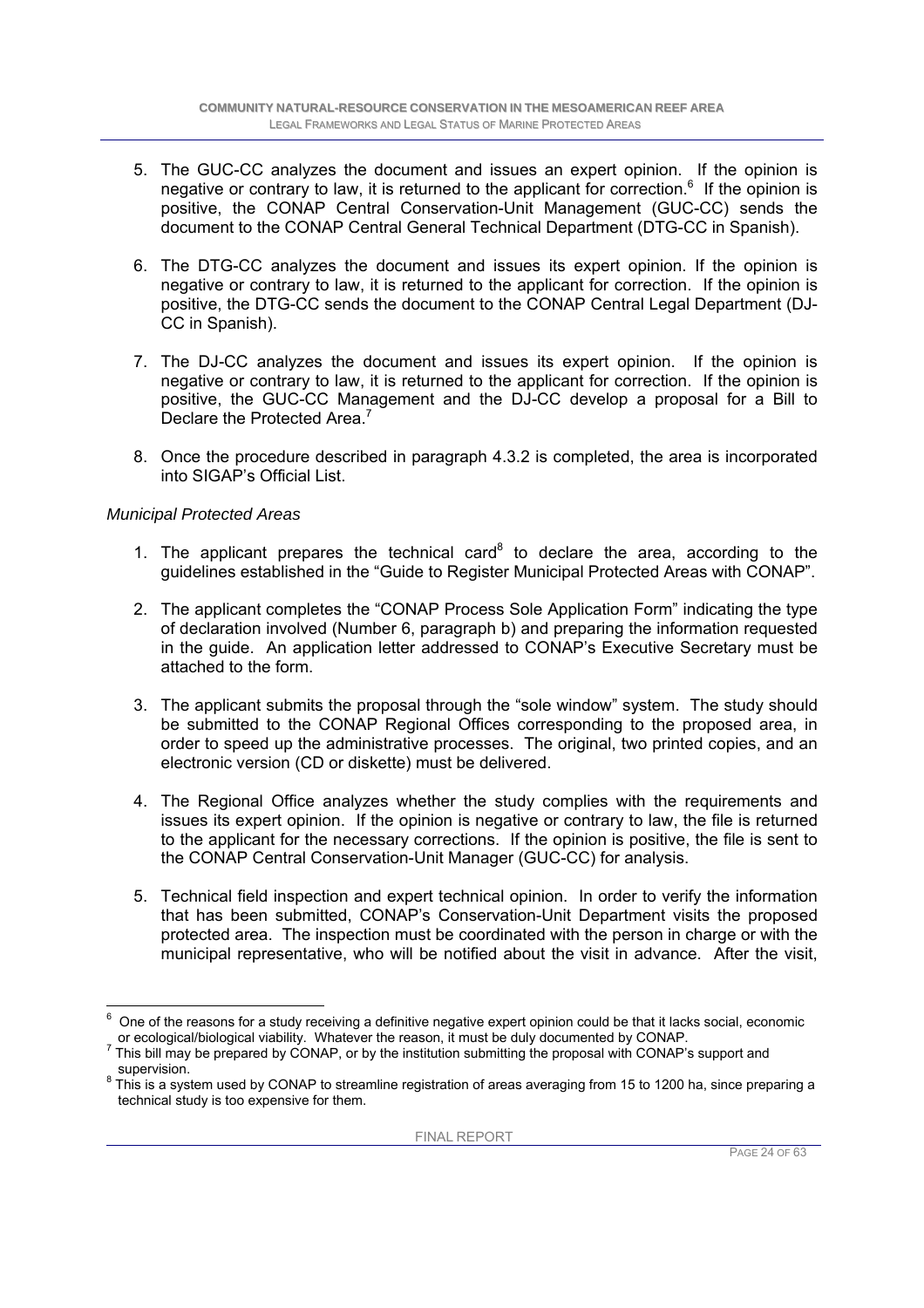CONAP's Conservation-Unit Manager issues an expert technical opinion that is transferred to CONAP's Legal Department.

- 6. Legal expert opinion. CONAP's Legal Department analyzes the file and issues the corresponding legal expert opinion.
- 7. Approval by the National Protected-Area Council. The Executive Secretary of the National Protected-Area Council approves the declaration of the Municipal Regional Park by means of a resolution.
- 8. The area is then added to SIGAP's official list.

#### *Private Natural Reserves*

- 1. The applicant prepares the area-declaration technical card<sup>9</sup> according to the guidelines established in the "Guide to Establish Private Protected Areas".
- 2. The applicant completes the "CONAP Process sole Application Form", indicating the type of declaration involved (Number 6, paragraph a). Preparing the information requested in the guide. An application letter addressed to the CONAP Executive Secretary must be attached to the form.
- 3. The applicant submits the proposal through the "sole window" system. The study should be submitted to the CONAP Regional Offices corresponding to the proposed area, in order to speed up the administrative processes. The original, two printed copies and an electronic version (CD or diskette) must be delivered.
- 4. The Regional Office analyzes whether the study complies with the requirements and issues its expert opinion. If the opinion is negative or contrary to law, the file is returned to the applicant for the necessary corrections. If the opinion is positive, the file is sent to the CONAP Central Conservation-Unit Manager (GUC-CC) for analysis.
- 5. Technical field inspection and expert technical opinion. In order to verify the information that has been submitted, CONAP's Conservation-Unit Department visits the property. The inspection must be coordinated with the owner or with his/her representative. After the visit, CONAP's Conservation-Unit Manager issues an expert technical opinion that is transferred to CONAP's Legal Department.
- 6. Legal expert opinion. CONAP's Legal Department analyzes the file and issues the corresponding legal expert opinion.
- 7. Approval by the National Protected-Area Council. The Executive Secretary of the National Protected-Area Council approves the declaration of the Private Natural Reserve by means of a resolution.
- 8. The area is then added to SIGAP's official list.

 9 This is a system used by CONAP to streamline registration of areas averaging from 15 to 1200 ha, since preparing a technical study is too expensive for them.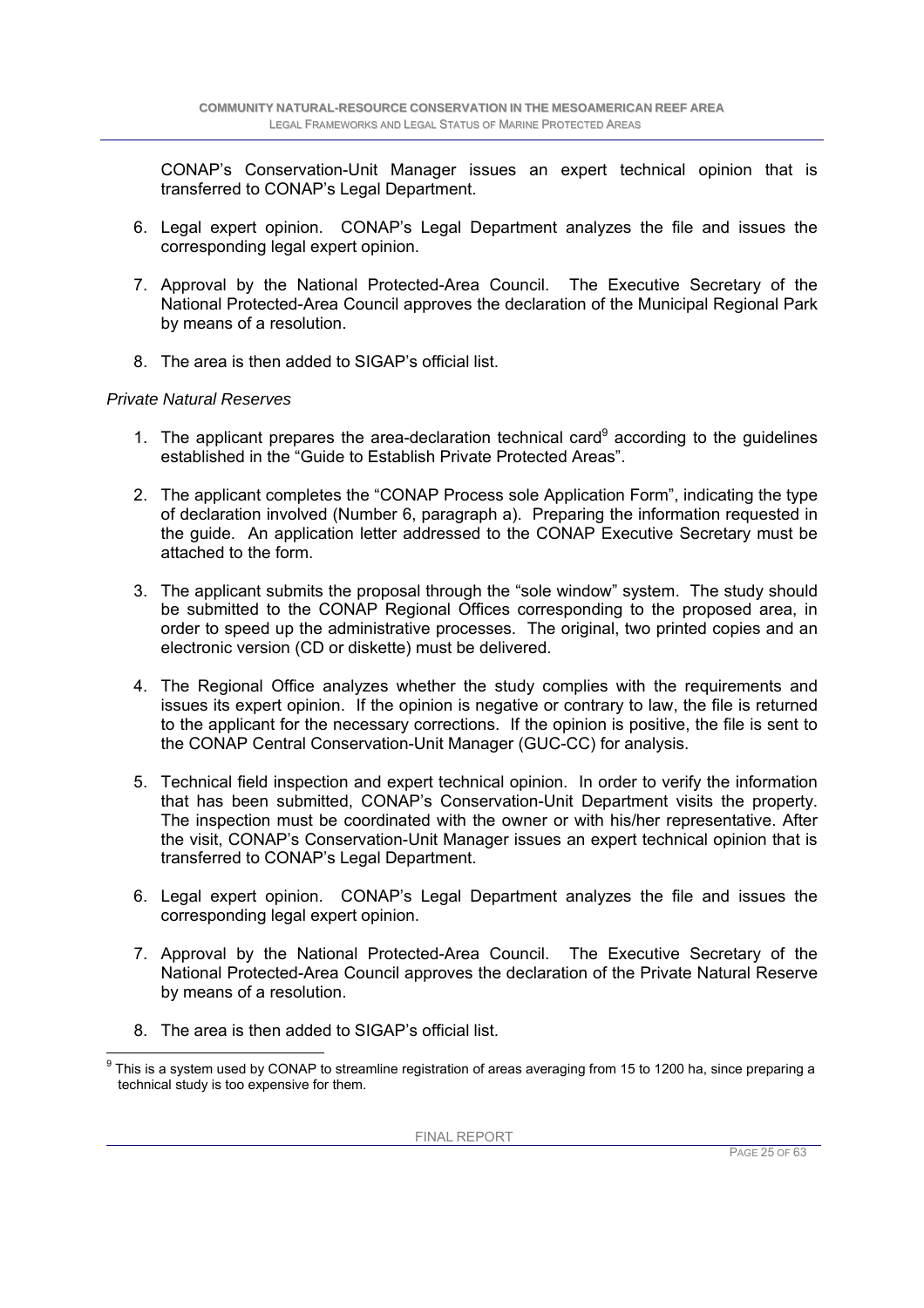**Step 3:** Selecting and establishing the protected area's co-manager

- 1. The protected area's manager or co-manager may be established as follows:
	- a. Management by direct appointment, according to the law creating the protected area.
	- b. Direct management by municipal institutions or private organizations based on self-management initiatives.
	- c. Co-management process as established by CONAP.
- 2. In the first two cases there is nothing else to add. In the latter case, further procedures must be undertaken, as follows:
	- a. Evaluation of a sole candidate in accordance with the obligations to be fulfilled, his/her capabilities, and his/her experience. CONAP may consider abstaining from a delegated-management process.
	- b. Evaluation of several candidates in accordance with the obligations to be fulfilled, their capabilities, and their experience. CONAP must select the best candidate to manage the area.
	- c. Execution of a Co-Management Agreement for a definite period of time.

**Step 4:** When the area is registered at SIGAP, its Master Plan or equivalent tool must be developed or updated.<sup>10</sup>

- 1. The applicant prepares or updates the area's strategic management Master Plan<sup>11</sup> according to the guidelines established in the "Guideline to Develop SIGAP Protected-Area Master Plans".
- 2. The applicant fills out the "CONAP Process Sole Application Form" indicating that it concerns (new or updated) Master Plan approval<sup>12</sup>.
- 3. The applicant submits the proposal through the "sole window" system. The study should be submitted to CONAP's Regional Offices corresponding to the proposed area, in order to speed up the administrative processes.
- 4. The Regional Office analyzes whether the Master Plan complies with the requirements and issues its expert opinion. If the opinion is negative or contrary to law, the file is returned to the applicant for the necessary corrections. If the opinion is positive, the file is sent to CONAP´s Central Conservation Unit Management (GUC-CC) for analysis.

l  $10$  Author's Note: In temporary scales of area declarations there are areas that are being managed, but they have not yet been declared, although they do have a Master Plan. When they are officially declared, they must update their plans in order to develop their first Official Master Plan. Good examples of these cases are the Punta de Manabique Wildlife Refuge and the Río Sarstún Multiple Use Area. In the case of small areas such as Private Natural Reserves and Municipal Protected Areas, easier tools for a Simplified Master Plan are being developed, because the plan was originally created for very large areas.

Either CONAP, one or several groups of organized civil society may promote the Master Plan. If it is CONAP, it must tender for the institution or organization that will develop the plan. In case the initiative originates from one or more organizations unrelated to CONAP, this institution can decide which of them will develop the study, according to their technical capabilities.

 $12$  The form does not include this basic procedure in the applications submitted to CONAP.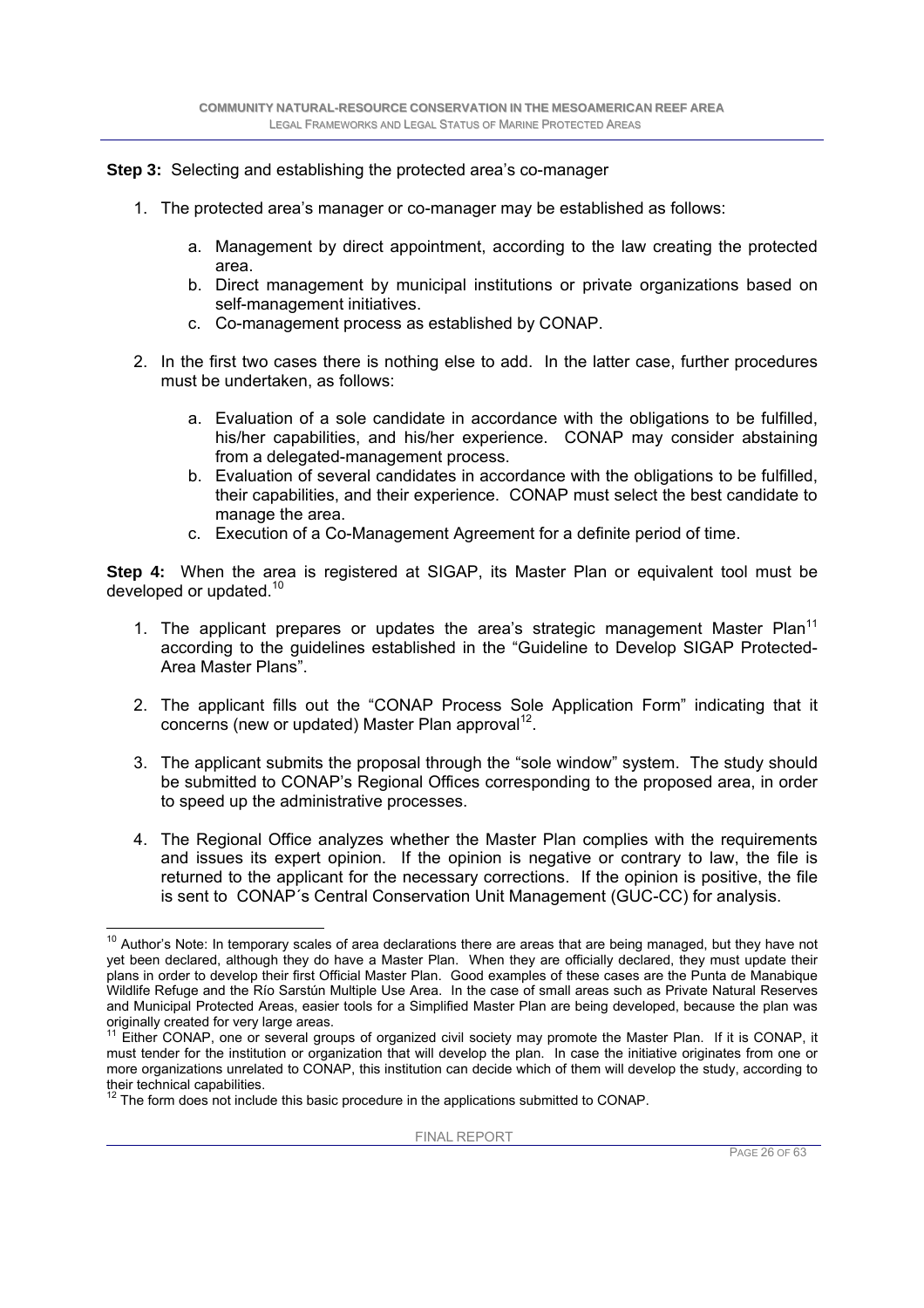- 5. GUC-CC analyzes the document and issues an expert opinion. If the opinion is negative or contrary to law, it is returned for its correction. If the opinion is positive, CONAP's Central Conservation-Unit Management (GUC-CC) sends the document to CONAP's Central General Technical Department (DTG-CC).
- 6. The DTG-CC analyzes the document and issues its expert opinion. If the opinion is negative or contrary to law, it is returned for corrections. If the opinion is positive, the DTG-CC sends the document to CONAP´s Central Legal Department (DJ-CC)
- 7. The DJ-CC analyzes the document and issues its expert opinion. If the opinion is negative or contrary to law, it is returned to the applicant for correction. If the opinion is positive, the DJ-CC sends the document to the Executive Secretary.
- 8. The Executive Secretary of the Protected-Area National Council approves the area's master plan by means of a resolution.<sup>13</sup>

 <sup>13</sup> Depending on the Executive Secretary on duty, this process may be delayed until the Master Plan is approved by the Honorable Council, which is not an obligation, since there is a legal mandate stating that this is the responsibility of the ES, who should undertake this activity as part of his/her routine obligations.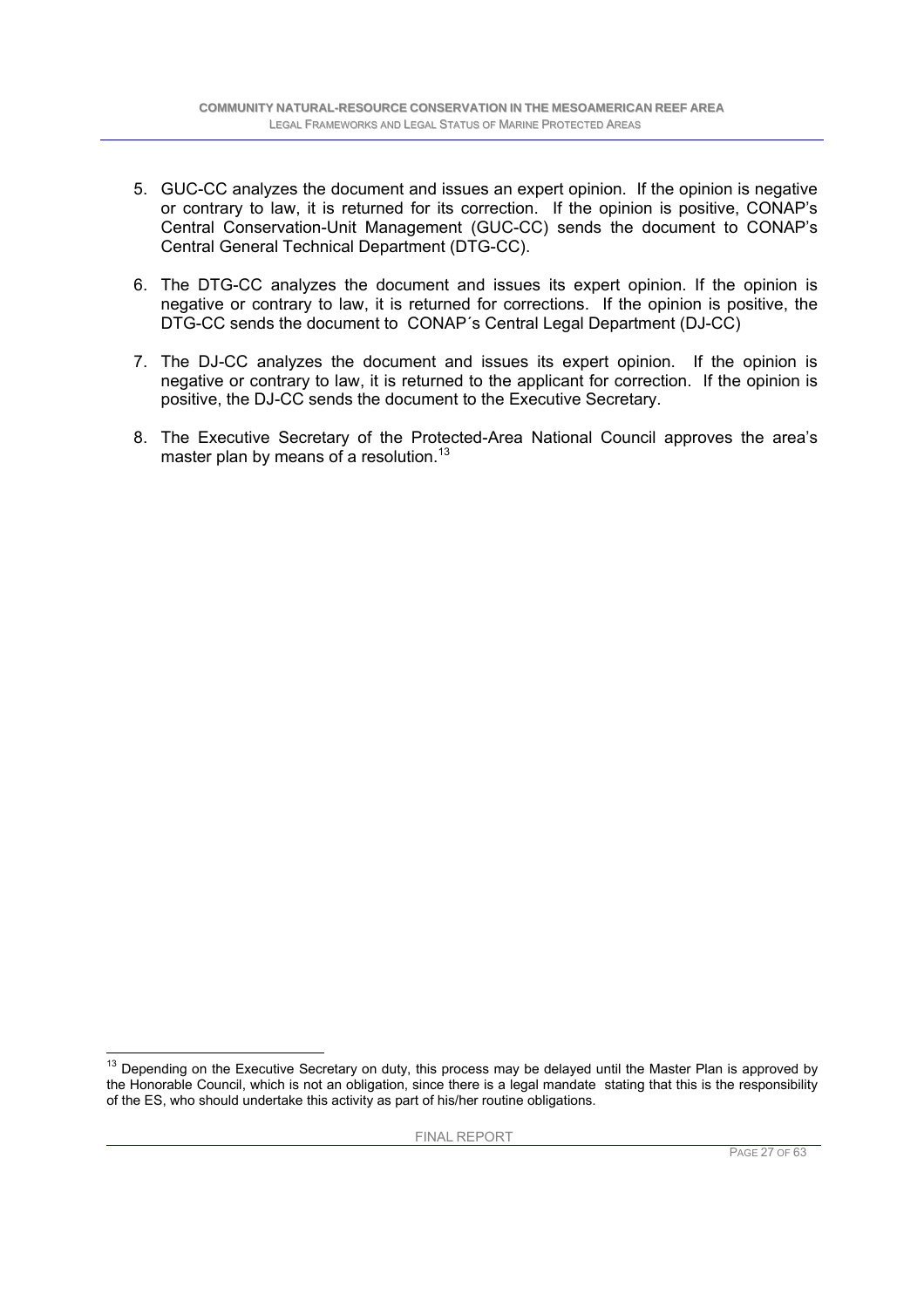### **4.3.2 Wildlife Management Concessions in Protected Areas14**

- 1. Preparing an Environmental Impact Evaluation or Study<sup>15</sup> on the Fishing Activity that will be undertaken, describing the project, its management plan, conditions and operating norms.
- 2. The applicant completes the "CONAP Process Sole Application Form" indicating the type of application it contains (Number 2, paragraph e). Adequately preparing the information requested in Article 20 of the Law on Protected Areas and Articles 27, 28, 47, and 48 of its Regulations. An application letter addressed to CONAP's Executive Secretary must be attached to the form.
- 3. The applicant submits the proposal through the "sole window" system. The study should be submitted to the CONAP Regional Offices corresponding to the proposed area, in order to streamline the administrative processes. The original, two printed copies, and an electronic version must be delivered (either CD or diskette).
- 4. The Regional Office analyzes whether the study complies with the requirements and issues its expert opinion<sup>16</sup>. If the expert opinion is negative or contrary to law, the file is returned so it can be corrected. If it is positive, it is sent along with the expert opinion<sup>17</sup> to CONAP's Central Wildlife Department (DVS-CC in Spanish) for analysis.
- 5. The DVS issues an expert opinion and sends the file to the Ministry of the Environment and Natural Resources (MARN in Spanish) for its expert opinion<sup>18</sup>. If it is negative, the file is returned to the user so that it may be submitted to MARN for approval.
- 6. If the opinion is positive, the DVS sends the file to CONAP's Executive Secretary so a contract is drafted, based on the recommendations and stipulations established by the EIS.

 $14$  Article 19 - Law on Protected Areas

<sup>15</sup> Article 20 – Law on Protected Areas<br>16 Article 20 – Law on Protected Areas<br>16 The Regional Office decides whether the process complies with the requirements and whether the paperwork is<br>complete. It must issue an exper

It is important to emphasize that CONAP issues expert opinions on the specific activity to be developed. If the activity is not compatible with the management category or if it is not allowed by the respective management plan, it must be rejected at the very beginning of the process. CONAP must not issue an opinion on the Environment Impact Study, since this is MARN's responsibility. The only case when CONAP issues an expert opinion on an Environment Impact Study is when highways must be built within protected areas.

Author's Note: The law establishes this procedure, making it very difficult for the user. Ideally, the user should present the project's EIS, already approved by the MARN, and based on it, CONAP should decide if the activity is to be authorized or not within the protected area.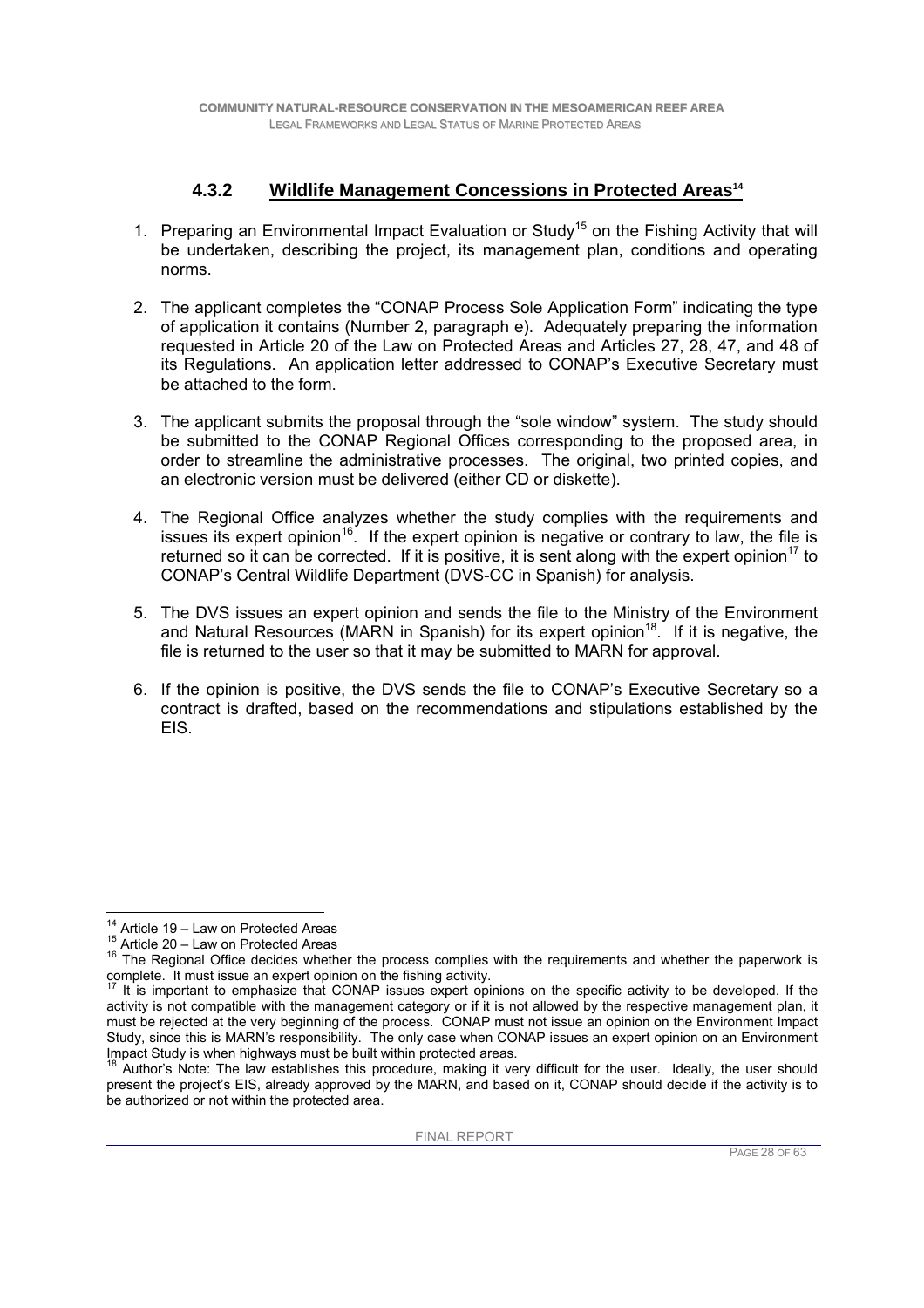### **4.3.3 Sport or Commercial Fishing in Protected Areas**

- 1. The applicant completes the "CONAP Process Sole Application Form to Request a Procedure" indicating the type of procedure being requested (Number 13, paragraphs a or c). Preparing the information requested by CONAP19. An application letter addressed to CONAP's Executive Secretary must be attached to the form.
- 2. The applicant submits the proposal through the "sole window" system. The study should be submitted to the CONAP Regional Offices corresponding to the proposed area, in order to speed up the administrative processes. The original, two printed copies and an electronic version (CD or diskette) must be delivered.
- 3. The Regional Office analyzes if the study complies with all requirements and issues its expert opinion. If the opinion is negative or contrary to law, the file is returned to the applicant so the necessary corrections can be made. If it is positive, it is sent to CONAP's Central Wildlife Department (DVS-CC) for analysis and an expert opinion. If the Regional Office has the pertinent technical capabilities, the step of sending it to the main offices may be omitted.
- 4. With the positive expert opinion of CONAP's Regional Office or the DVS-CC, the corresponding collection license and transportation guide are issued.

### **4.3.4 Fishing Outside of Protected Areas**20

*Licensed Fishing (Artisan, Mid-Scale and Sport Fishing)* 

#### **First License:**

- 1. The applicant submits a fishing-concession application to the Ministry of Agriculture, Livestock and Food (MAGA in Spanish) with adequate proof of the technical and financial capability to undertake the tasks required by the concession, an activity program, and should the case so require, the type of corporation requesting the concession, as it appears in its Articles of Incorporation. The specific requirements are detailed in Article 9 of the Regulations.
- 2. After 30 days, at the most, UNIPESCA issues a technical opinion regarding the application, according to Article 13 of the Regulations. In a term that shall not exceed 60 days, the MAGA issues a resolution notifying the outcome of the application.

<sup>19</sup> Author's Note: The procedure to issue fishing licenses was defined recently (2001) and it has not been institutionalized by CONAP. To that end, technical support has been received from MAGA's UNIPESCA, even though administratively, the legal documents that are being issued are different. Homologation is a simple process within the

framework of an institutional cooperation agreement, as it has been done with INAB for forests.<br><sup>20</sup> This section refers to a procedure established by the Fishing Law and its Regulations for authorized and recognized fisheries in the Guatemalan Caribbean (Atlantic Ocean, according to the law). The Regulations expressly prohibit large-scale fishing in the Bahía de Amatique and the Atlantic Coast. There is no express prohibition for sport fishing, but there are no details available as there are for the Guatemalan Pacific.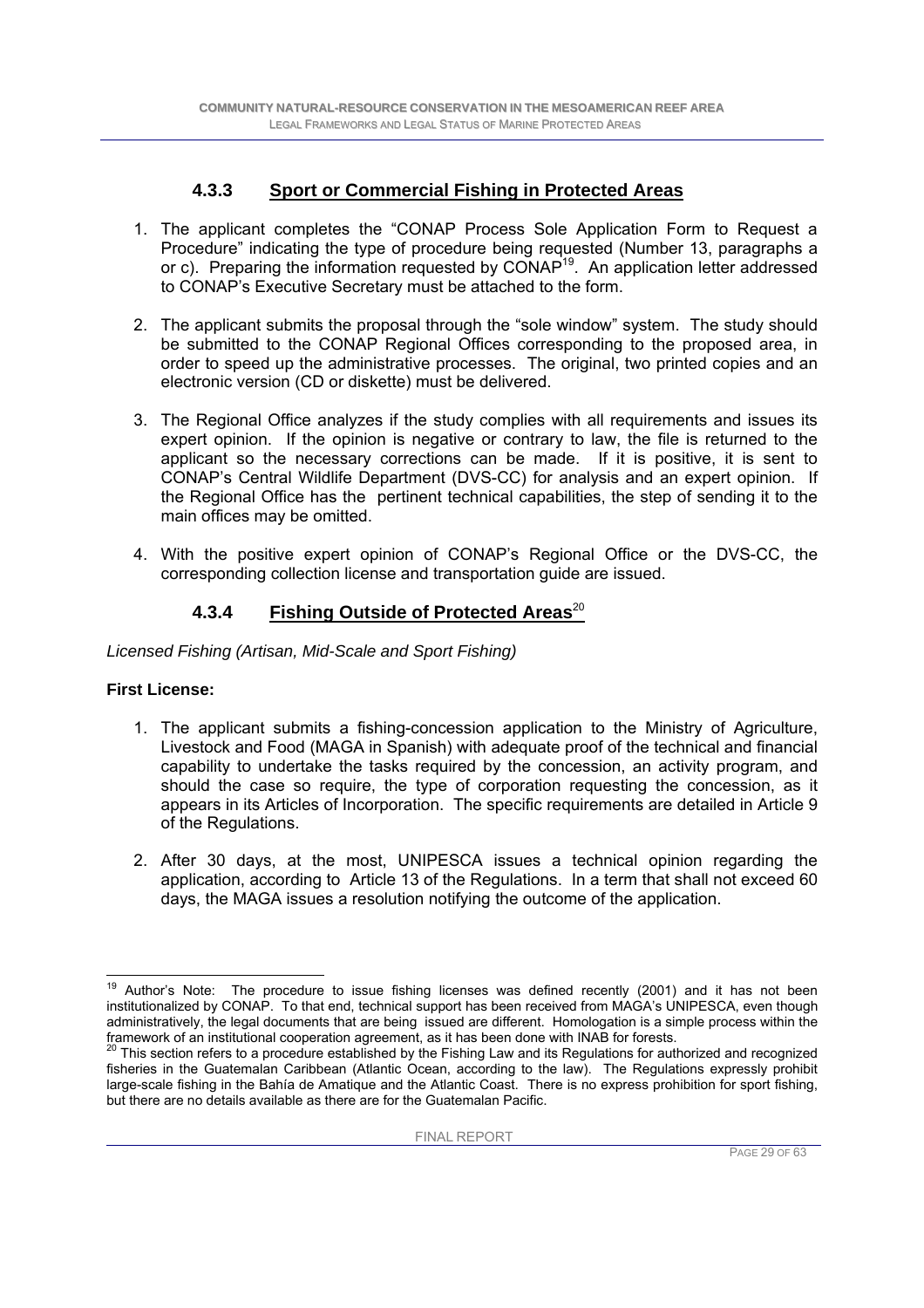- 3. In case of a positive opinion, a ten-year license will be issued. A management contract will also be executed, specifying the conditions of the license. The minimum information required is indicated in Article 12 of the Regulations.
- 4. A Ministry Resolution granting the license is issued.
- 5. The Resolution is published in the official newspaper, at the expense of the applicant, within 60 days of its issuance.
- 6. Operations must start within the twelve months following publication in the official newspaper.

#### **Extension:**

- 7. Preparing the extension application for MAGA two months before the license expiration date. The requirements to apply for an extension are detailed in Article 10 of the Regulations.
- 8. The corresponding authority will resolve and notify the applicant in a term that shall not exceed 60 days after receiving the extension application. If there is no resolution or notification, the extension will be considered granted.
- 9. The extension will cover a period equal to the one originally granted for the license.
- 10. An administrative contract will be executed based on the extension that has been granted. Said contract must include the minimum information required by Article 12 of the Regulations.
- 11. The extension is approved by means of a Ministry Resolution.

*Fishing Authorized by Permit (Artisan and Small-Scale Commercial Fishing)* 

#### **First Permit**

- 1. The applicant submits a fishing-concession application to MAGA with adequate proof of the technical and financial capability to undertake the tasks required by the concession, an activity program, and should the case so require, the type of corporation requesting the concession, as it appears in its Articles of Incorporation, and according to the stipulations contained in Article 4 of the Regulations.
- 2. After 30 days, at the most, UNIPESCA issues a technical opinion regarding the application, according to the guidelines contained in Article 13 of the Regulations.
- 3. In case of a positive expert opinion, the permit will be issued for a 5-year period.
- 4. A certificate is issued, specifying the conditions in which the permit is granted and containing, at the very minimum, the information required by Article 7 of the Regulations.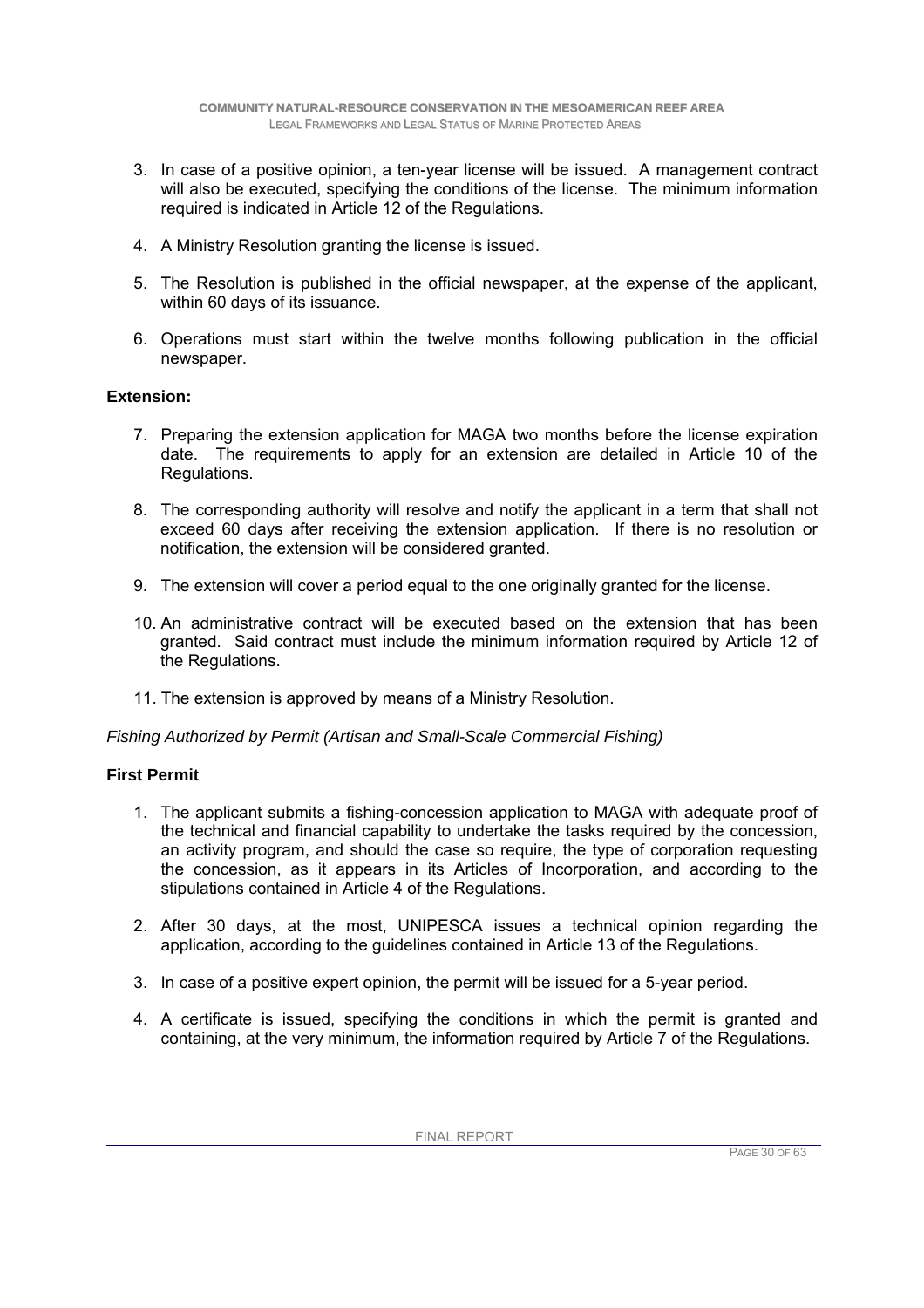#### **Extension:**

- 5. The applicant submits an extension application to the MAGA two months before the expiration date, according to the guidelines contained in Article 5 of the Regulations.
- 6. The pertinent authorities will resolve and notify the applicant within 60 days of receiving the application. If there is no resolution or notification, the extension will be considered granted.
- 7. The extension will be issued for a period equal to the one granted for the previous permit.

#### **4.3.5 Analysis**

In general, the procedures described above ―when applied specifically to fishery comanagement by artisan fishermen― are very complex; sometimes they overlap, so that there is an evident need for UNIPESCA and CONAP to homologize procedures and documents.

With the purpose of improving protected-asset management, both institutions may establish a simple process within legal frameworks aiming to:

- 1. strengthen local power for fishery management, as it was done to acknowledge the "Gentlemen's Agreement" contained in the Fishing Law Regulations.
- 2. support gathering statistical information under standards established by pertinent authorities, assigning fishing communities significant responsibility for improving fishery management.
- 3. implement a regulatory culture that is not imposed by decree, but by understanding that fishery management must be carried out according to an established plan.

To that end, the following steps are proposed:

- 1. Supporting and strengthening the initiative to issue an ID card for artisan fishermen (permits).
- 2. Preparing Fishery-Management Simplified Plans (PSMP in Spanish) according to the group interested in management.
- 3. If the activity is executed in a protected area, the area manager must give his/her approval and the activity must be included in the Master Plan for the area. With that purpose in mind, CONAP can give its express approval through the Hydro-Biological Resource Section of its Wildlife Department.

These simple steps may easily be implemented in the area, provided that they can be operated within the institutional cooperation agreement recently signed by the MAGA-MARN-CONAP<sup>21</sup>, with the purpose of preserving the nation's natural heritage by coordinating hydro-biological resource management in matters related to joint commitments and with total institutional support.

 $\overline{a}$ <sup>21</sup> Ministry Resolution 88-2007, signed on February 21, 2007. For protocol reasons, this resolution was signed on February 2 during the celebration of the World Wetlands Day.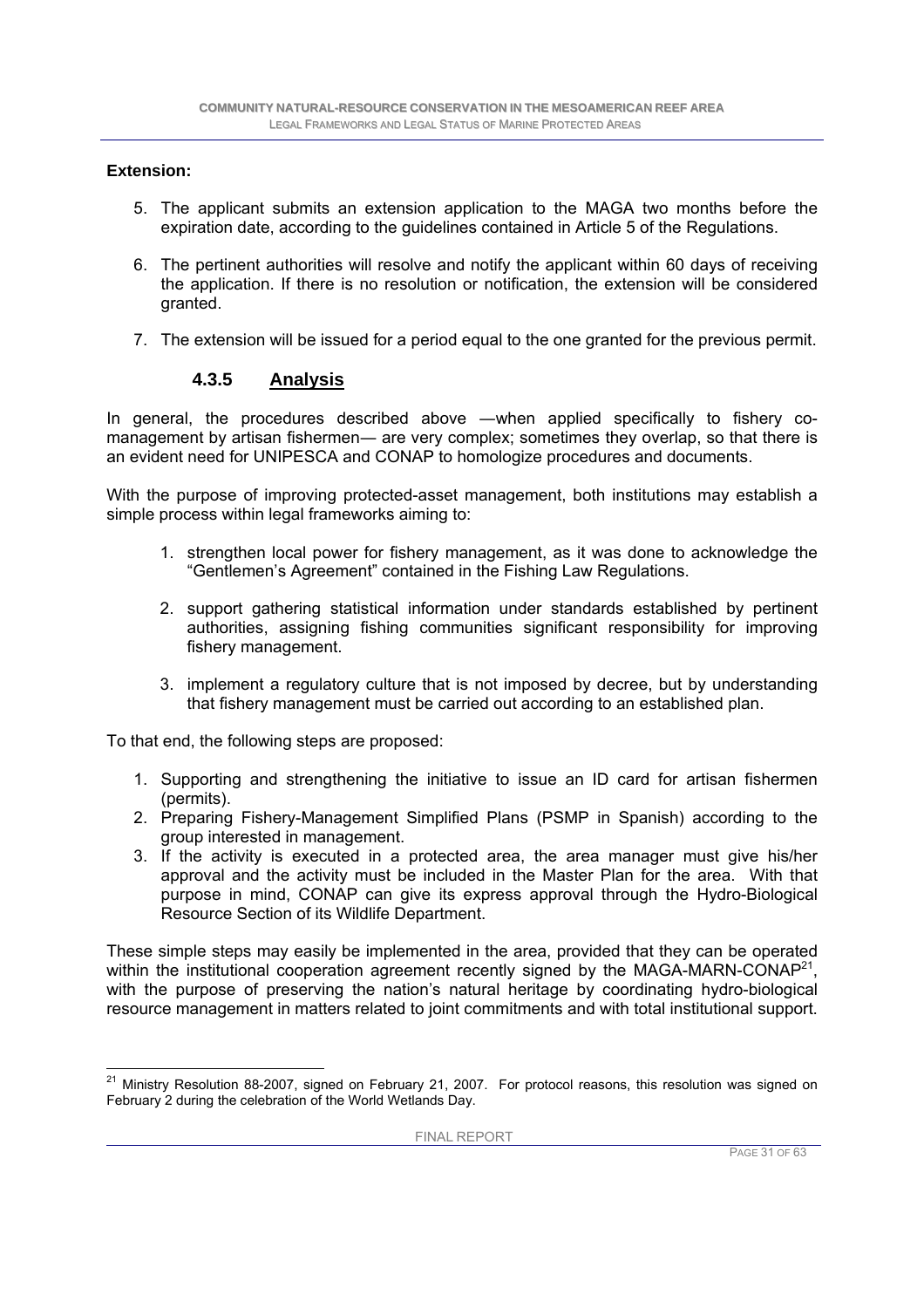Several of the technicalities that sometimes prevent the implementation of related laws could probably be overcome with this agreement.

Pursuant to these general guidelines, two routes have been identified to coordinate a possible intervention by MAR Fund. The first one could be developed in the Punta de Manabique Wildlife Refuge, based on:

- 1. Decree 23-2005 creating the Protected Area promotes fishing sustainability (Article 3); recognizes the economic importance of fishing for local populations (Article 4), and acknowledges the participation of fishermen representatives in the Refuge Consulting Council (Article 7, paragraph 6).
- 2. The area has an updated Master Plan regulating all fishing activities and developed with the participation of local fishermen.
- 3. The Refuge can prepare and develop a Fishery Management Plan and send it to CONAP to be submitted to UNIPESCA for revision, according to the institutional cooperation principles established in paragraphs a, b, d, e, g, and s of the joint commitments.
- 4. This would require the correct identification of fishermen in the area, by means of ID cards issued to them, as well as a survey of fishermen working in the area. UNIPESCA already performed one some years ago, so the registry only needs to be updated (IARNA 2007).
- 5. As part of the commitments, fishermen should be required to keep an adequate registry of species, amounts, weights, and sizes of the fish caught, in order to improve the Management Plan during a five-year implementation period.

The second step is to foster compliance with the Gentlemen's Agreement in order to develop fishing in the internal waters of the Caribbean coasts:

- 1. This requires enforcing compliance of the fishing-zoning established in the pact and the contents of Articles 41, 43, 44, and 45 of the Fishing Law Regulations.
- 2. This implies registering all fishermen who work in the zone. Part of this work was undertaken by UNIPESCA in 2006 (IARNA 2007).
- 3. It also implies Simplified Management Plans developed by the Fishermen Networks, with UNIPESCA's approval, for the most important fisheries in the area.
- 4. Fishermen must commit to keeping an adequate registry of species, amounts, weights, and sizes of fish caught, in order to improve the Management Plan in an implementation term that should not exceed five years.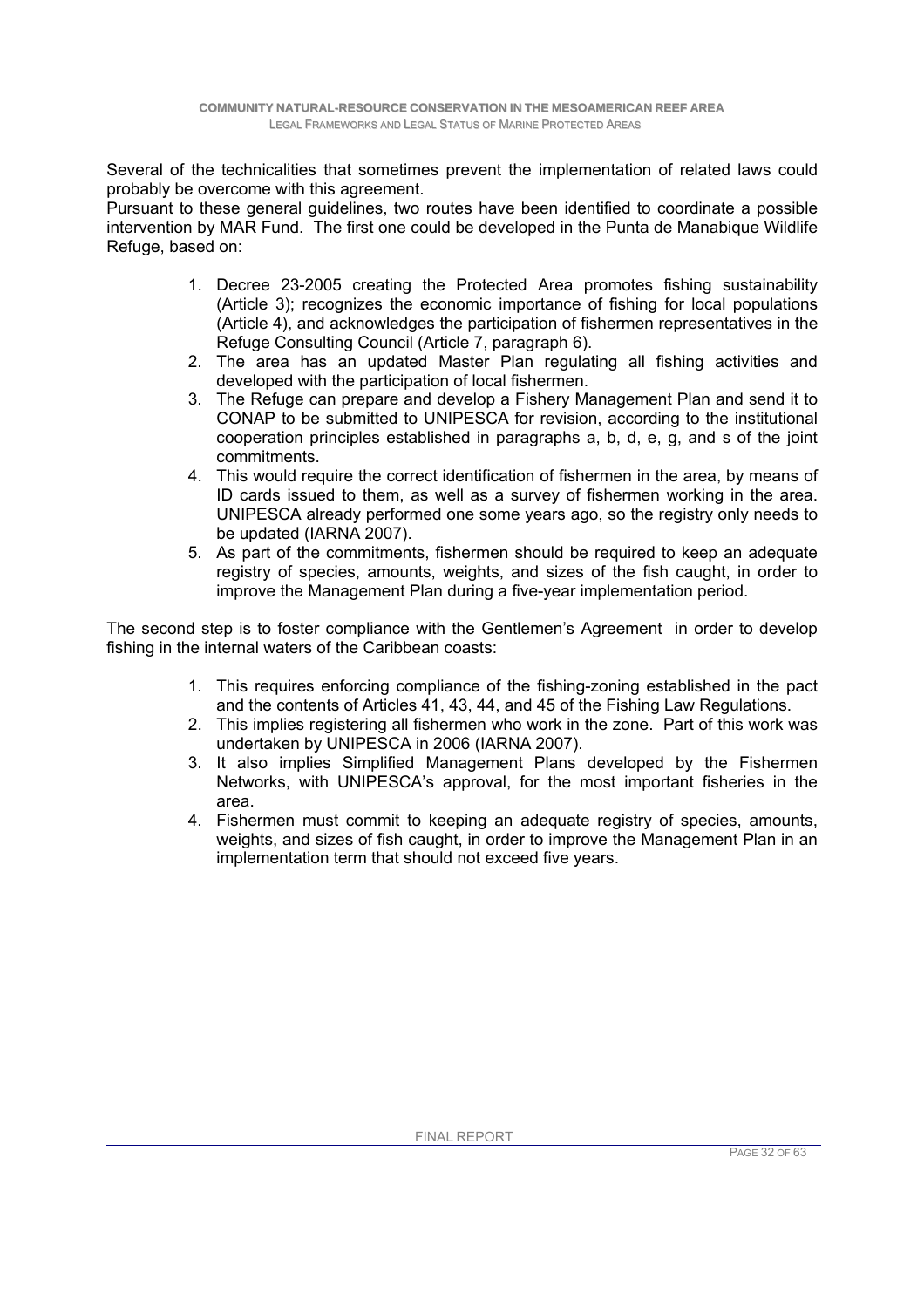### **5. HONDURAS**

### **5.1 Legal and Policy Framework**

The Sistema Nacional de Áreas Protegidas de Honduras (SINAPH) (Honduras National Protected-Area System) is organized in such a way that Civil-Society Organizations and local Governments (Municipal Mayors' Offices) can be coordinated at various levels, from high-level decision making (Consejo Nacional de Áreas Protegidas [National Protected-Area Council]) to de-centralized organization by the Consejo Regional de Áreas Protegidas (CORAP) (Regional Protected-Area Councils), and the Consejo Local de Áreas Protegidas (COLAP) (Local Protected-Area Councils) (see Annex 1). Through these structures, administrators of the Honduras System streamline administration, co-management, management-plan development, technical studies, and specific studies, among others (AFE-COHDEFOR 2006).

The following are institutions connected with SINAPH management<sup>22</sup> (see Annex 2, AFE-COHDEFOR 2006):

#### **a. Government Bodies**

**Secretaría de Recursos Naturales y Ambiente (SERNA) (Natural-Resource and Environmental Secretariat):** It is in charge of coordinating and evaluating policies related to the environment and ecosystems; protecting flora and fauna, and coordinating the Protected-Area National System.

**Administración Forestal del Estado (AFE-COHDEFOR) (State Forestry Administration):** It is in charge of executing policies related to SINAPH and to wildlife, by means of the Departamento de Áreas Protegidas y Vida Silvestre (DAPVS) (Protected-Area and Wildlife Department).

**Instituto Hondureño de Turismo (IHT) (Honduran Tourism Institute)**. It has the powers and the responsibility to participate in planning tourist activities within protected areas, and it is a member of the Consejo Nacional de Áreas Protegidas (CONAP) (National Protected-Area Council).

**Municipalities:** The law prescribes that they must establish the regional and local bodies to participate in managing protected areas, and lead municipal efforts to manage protected areas and to establish territorial ordering in its jurisdiction (including protected areas).

**Secretaría de Agricultura y Ganadería (SAG) (Agriculture and Livestock Secretariat):** It is in charge of regulating and executing agricultural-sector policy. By means of the Dirección General de Pesca (DIGEPESCA) (General Fishing Directorate), it regulates the use of aquatic wild fauna, inside and outside protected areas. This body is in charge of enforcing specific fishing laws. However, it is deemed a weak entity that has little presence in the corresponding areas.

 $\overline{a}$  $22$  This section has been taken directly from the National Report presented in Honduras before the II Mesoamerican Protected-Area Congress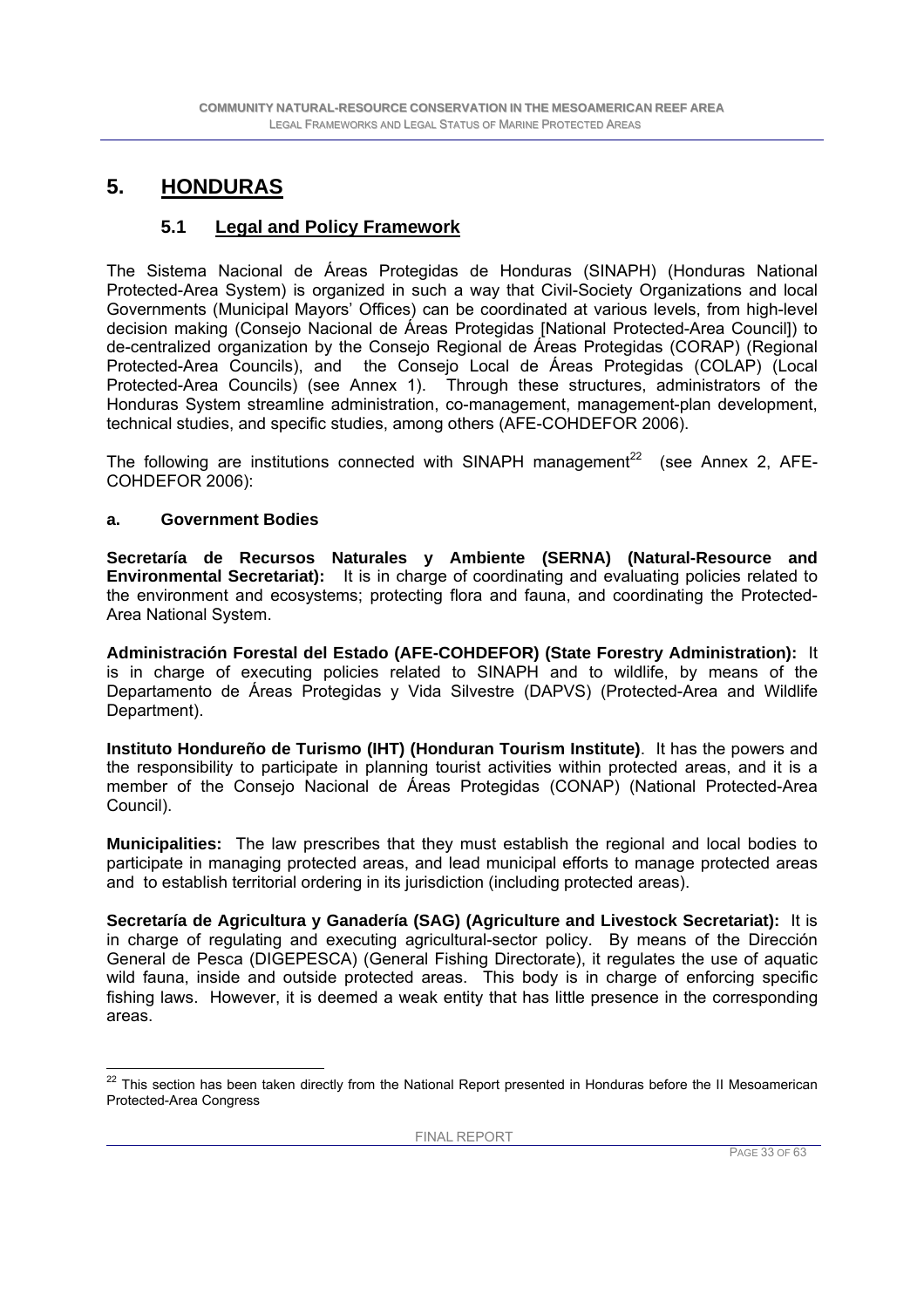**Instituto Hondureño de Antropología e Historia (IHAH in Spanish) (Honduran Anthropology and History Institute):** Among its responsibilities is managing the protected areas that are part of Honduran cultural heritage.

**Consejo Nacional de Ordenamiento Territorial (National Territorial Ordering Council):** A deliberating, consultative, and advisory entity in charge of implementing territorial-ordering initiatives, and in whose establishment law protected areas are defined as "Areas Under a Special System" (ABRE in Spanish).

**Asociación de Municipios de Honduras (AMHON) (Association of Honduras Municipalities):** It joins together all of the country's municipalities, including those whose jurisdiction is within the boundaries of protected areas, and it represents them in CONAP.

**Federación de Organizaciones de Desarrollo de Honduras (FOPRIDEH) Federation of Honduras Development Organizations:** It represents non-governmental organizations working for protected areas in CONAP, in accordance with SINAPH's current regulations.

**Instituto Hondureño del Café (IHCAFE) (Honduran Coffee Institute):** Executes coffeepromotion policies, an activity that has been developed mostly in protected areas.

**Servicio Autónomo Nacional de Acueductos y Alcantarillados (SANAA) (National Aqueduct and Sewer-System Autonomous Service):** It manages drinking water and sewers in most of the largest cities in the country. A considerable number of the projects it manages are located in protected areas, or depend on the water produced within them.

Among the above-mentioned bodies, AFE-COHDEFOR and SERNA are the two entities with the most conflicting stances on the management of protected areas and their resources.

#### **b. Non-Governmental Bodies**

**Non-Governmental Organizations (NGOs):** As a result of their own interest and due to the legal protection afforded to them, these entities have participated fully at the local level, and they have been, to date, the most important representatives of civil society in protected-area management. According to the SINAPH set of regulations, at a strategic level they are represented by the Federación de Organizaciones de Desarrollo de Honduras (FOPRIDEH) (Honduras Federation of Development Organizations).

#### **c. SINAPH Operational Levels**

SINAPH operates at the three following levels: strategic, managerial, and operative.

**SINAPH's Strategic Level:** It includes the development and coordination of policies and guidelines, and the strategic decision-making about the system, based on the feedback received from the two other levels and current situation. At present, the strategic level is represented by CONAP, presided by the Natural-Resource Secretary, who is responsible for summoning and facilitating meetings.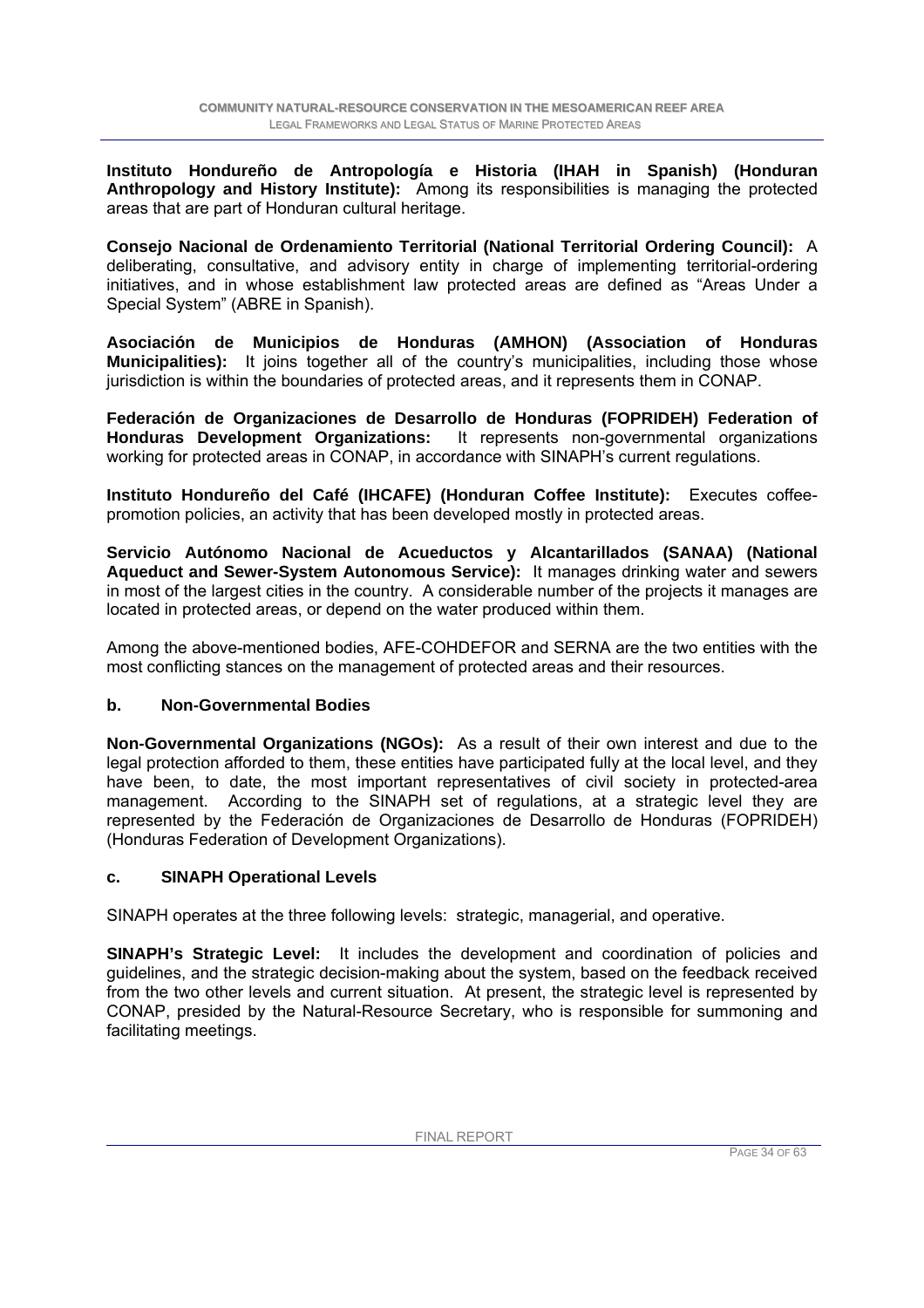The following are part of CONAP: AFE-CODEHDEFOR, the Natural Resource and Environmental Secretariat, the Honduran Tourism Institute, non-governmental organizations, universities, the private sector, and municipalities.

**Management Level**: It is responsible for implementing the policies and guidelines developed by the strategic level, streamlining strategy implementation by way of planning and operational evaluation of the system. Additionally, it is the link between the other two levels in order to guarantee that information flows both ways.

This level is represented by DAPVS, DIBIO, DIGEPESCA, INA, IHAH, IHT, AMHON, FOPRIDEH and SANAA. Actions at the management level have been practically non-existent from the time it was created to date, so it has been recommended that this level be represented by the body that, as mandated by law, should execute the policies defined at the strategic level; in this case by AFE/COHDEFOR through DAPVS.

**Operative Level.** It works by means of the Regional Councils (CORAPs) and the Local Councils (COLAPs). This is the level at which civil-society organizations should participate the most, both in decision-making and in regard to jobs, contracts, and project development.

At the regional level (CORAP), stakeholders from forest regions should participate in the AFE/COHDEFOR structure. This is the level at which operative decisions on each regional subsystem are made. It is constituted by municipalities; regional NGOs; government and private institutions present in the region and knowledgeable about protected areas; organized community and ethnic groups; regional protected-area coordinators (in turn coordinated by CORAP), and the protected-area managers in each region.

At a local level (COLAP), stakeholders linked to a specific protected area should participate. COLAP is the body making decisions on managing the protected area and its resources. It is constituted by the municipal authorities pertinent to each area, local NGOs, the area manager (who also heads COLAP), community and ethnic organized groups, and other governmental or private institutions working in the area.

Civil society participation is organized by way of various tools, among which are the following: (AFE-COHDEFOR 2006):

- 1. Forestry Policy for Protected and Wildlife Areas
- 2. National Strategy to Manage Protected Areas, Wildlife, and Biodiversity
- 3. National Ecotourism Strategy
- 4. Norms and Procedures to Create Protected Areas
- 5. Ecosystem Map used in rationalizing SINAPH
- 6. Management Plans for Protected Areas
- 7. Technical norms to manage protected areas and wildlife
- 8. Legal bases for agreements to co-manage protected areas and wildlife
- 9. Management and financial-administration mechanisms to manage protected areas and wildlife
- 10. Mechanisms for resolution of conflicts about land occupation and use in protected areas
- 11. Regional (CORAPs) and local (COLAPs) protected area committees

It is worthwhile underscoring some specific elements of these tools: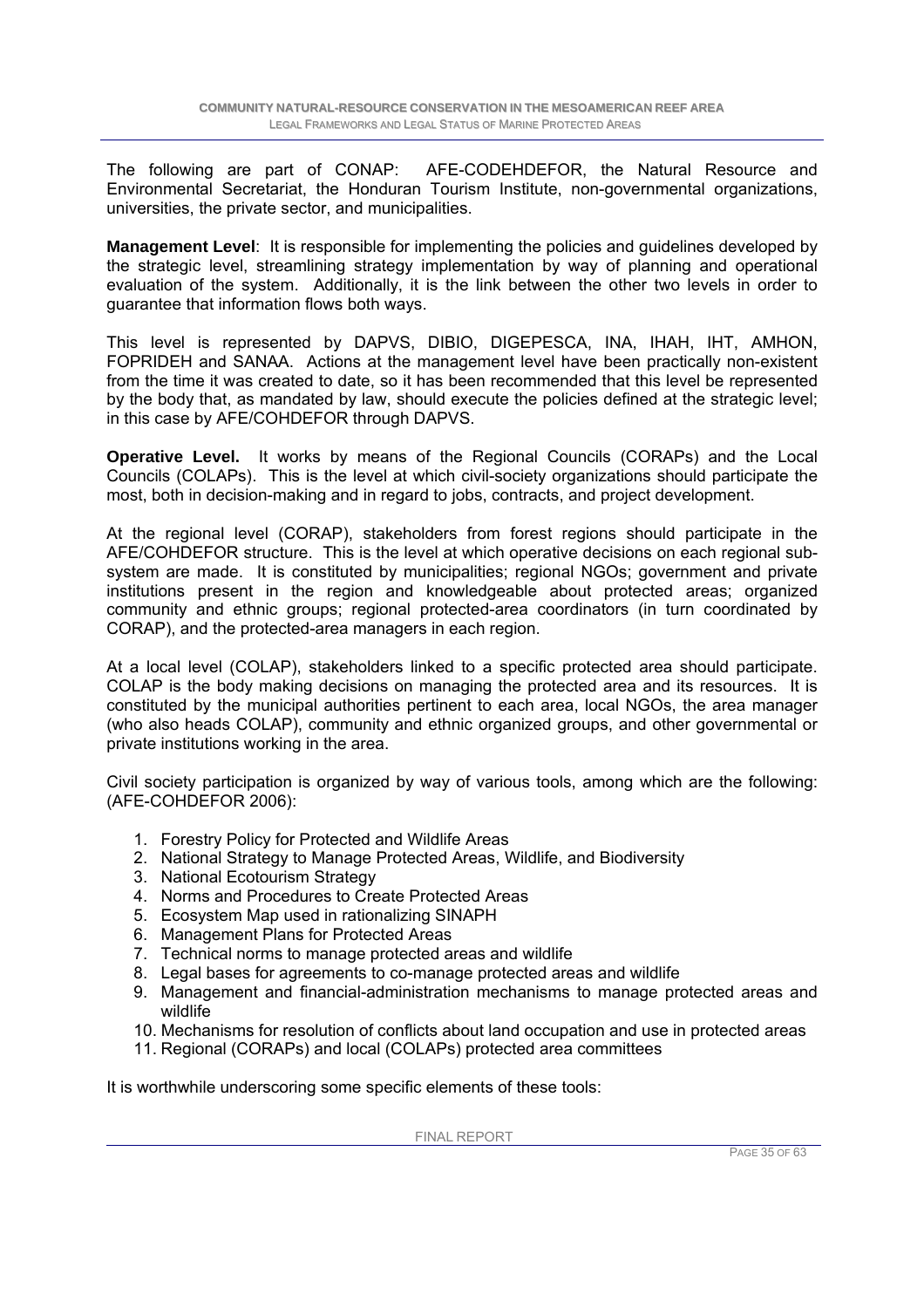- *Forestry Policy for Protected and Wildlife Areas:* In 2001, through the Agriculture and Livestock Secretariat, this policy was approved. It defines twelve strategic lines, one of which literally reads "To consolidate the National Protected- and Wildlife-Area System, by introducing institutional ordering that will simplify the participation of stakeholders in national, regional and local protected areas".
- *National Strategy to Manage Protected Areas, Wildlife, and Biodiversity:* There is a strategy to manage SINAPH protected areas (the first draft was developed in 1999). It was updated in mid 2005, but it has still not been approved by CONAP. Some of the lines of action of this strategy show certain progress, above all on issues such as establishing the Honduran Protected-Area Fund, the SINAPH Rationalization Study, developing management plans, and establishing co-management agreements. In 2001, SERNA developed the "National Biodiversity Strategy" that, on the issue of conservation *in situ*, concurs with the SINAPH strategic-plan lines.
- *Legal bases for agreements to co-manage protected areas and wildlife.* SINAPH's set of regulations (Executive Agreement 921-97) establishes that it is the State's responsibility to promote the shared management of protected areas. In 2005, a proposal was developed for a policy to co-manage protected areas in Honduras, even though this document has not yet been approved by the relevant authorities.
- *Technical guidelines to manage protected areas and wildlife.* DAPVS has developed a Manual with the Technical-Administrative Norms to Manage Honduran Protected Areas, and a Manual with the Technical-Administrative Norms to Manage and Use Wild Fauna. These manuals are currently being reviewed and updated.

In regard to legal frameworks, it is important to underscore the following issues: In Honduras, there are no specific protected-area laws. Regulations on the subject are contained in several laws, above all, in the General Law on the Environment and its Regulations, on which the SINAPH is based. The legal framework for the existence of protected areas is defined by:

- *The Constitution of the Republic*, which declares that technical and rational exploitation of the State's natural resources is useful to the population, as well as a public need. It also stipulates that the State will regulate its use in accordance with the interests of society and that forest conservation is declared as a national convenience and a collective interest (Article 340). In addition, it states that all anthropological, archeological, and historical wealth is part of the nation's cultural heritage, and that all natural-beauty sites, monuments and reserves shall be protected by the State; all Hondurans must ensure their conservation (Article 172).
- *Decree 85 issued in 1971 (Forestry Law)* is aimed at attaining and maintaining the maximum direct and indirect benefits deriving from the flora, fauna, water resources, and soils in forest areas, ensuring their protection and improvement, and rationalizing the use, industrialization, and marketing of forestry products.
- *Decree 87 issued in 1987* created 37 protected areas, most of which are cloud forests (12 national parks, 6 wildlife refuges, 19 biological reserves), establishing in them natural-resource conservation and ecosystem preservation.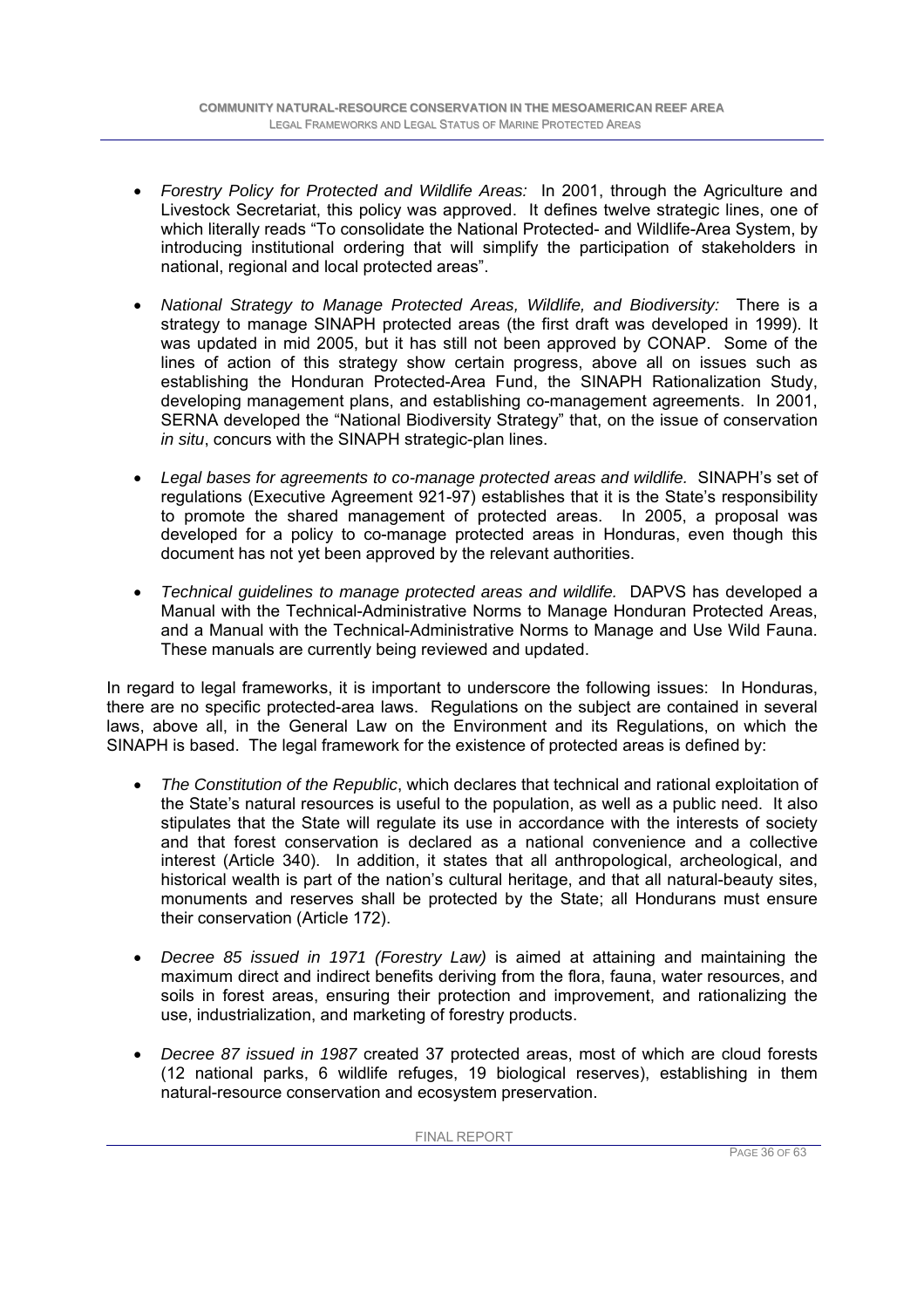- *Resolution 1118 issued in 1992* instructs COHDEFOR to declare 23 of the country's areas as protected forest areas, according to their specific categories; subsequently, other specific Resolutions to create protected areas have been issued.
- *Decree No. 74 issued in 1991* established the Law on Transferring Protected and Wildlife Areas that were previously under the Natural-Resource Secretariat to COHDEFOR, and created the Protected-Area and Wildlife Department (DAPVS) in the latter institution.
- *Decree No. 104 issued in 1993 (General Law on the Environment).* This law created the Honduras National Protected-Area System (SINAPH), and allowed further specification on management categories, and a sanctioning system by way of regulations; it also empowered society so that it could participate in legal proceedings through the Environmental Attorney's Office and its general regulations.
- *Decree No. 218 issued in 1996 (Amendments to the General Law on Public Administration)* it transforms the Secretaría de Ambiente (SEDA) (Environmental Secretariat) into the Secretaría de Recursos Naturales y Ambiente (SERNA) (Natural-Resource and Environmental Secretariat), assigning to it the responsibilities for coordinating and evaluating policies related to the environment, ecosystems, protection of flora and fauna, the National Protected-Area and National Park System, and their highlevel coordination.
- *Resolution No. 921 issued in 1997 "Set of Regulations on the Honduras National Protected-Area System (SINAPH)".* Its general objective is to "establish the norms pertaining to operability, administration, and coordination of the National Protected-Area System, in order to guarantee the conservation and the integral development of natural and cultural resources within protected areas".

In this section, it is important to underscore that the municipal legal and regulatory framework, based on the Law of Municipalities, establishes spaces for their full participation in area comanagement. In the specific case of some areas in the Bay Islands, their legal basis is precisely a local (municipal) declaration; such is the case of Roatán and Utila.

### **5.2 Current Status of Marine and Coastal Areas**

The Honduras National Protected-Area System recognizes 19 marine/coastal areas in the MAR region of the Caribbean Sea. They are under various degrees of protection and various phases of their declaration and subsequent creation. Some details on these areas are shown in Table 3.

**Table 3**: Relevant Information on the Marine Protected Areas Recognized in the Honduran Caribbean. (Developed by the author. Source: SINAP National Report 2006.)

| ID<br><b>No</b> | <b>Name</b>      | <b>Management</b><br><b>Category</b> | Area (ha) | <b>Administrator</b> | Legal<br><b>Basis</b> | Year of<br><b>Declaration</b> | Co-<br><b>Management</b><br><b>Agreement</b> | <b>Status of</b><br><b>Master Plan</b> | Term      |
|-----------------|------------------|--------------------------------------|-----------|----------------------|-----------------------|-------------------------------|----------------------------------------------|----------------------------------------|-----------|
|                 |                  |                                      |           |                      | Proposed<br>Area      |                               |                                              | Ongoing<br>development/                |           |
|                 | <b>Barbareta</b> | Marine                               |           |                      | Resolution            |                               |                                              | updating                               |           |
|                 | (Isla de)        | Reserve                              | 10.107.61 | <b>BICA</b>          | 87-82                 | 1982 No                       |                                              | process                                | <b>NA</b> |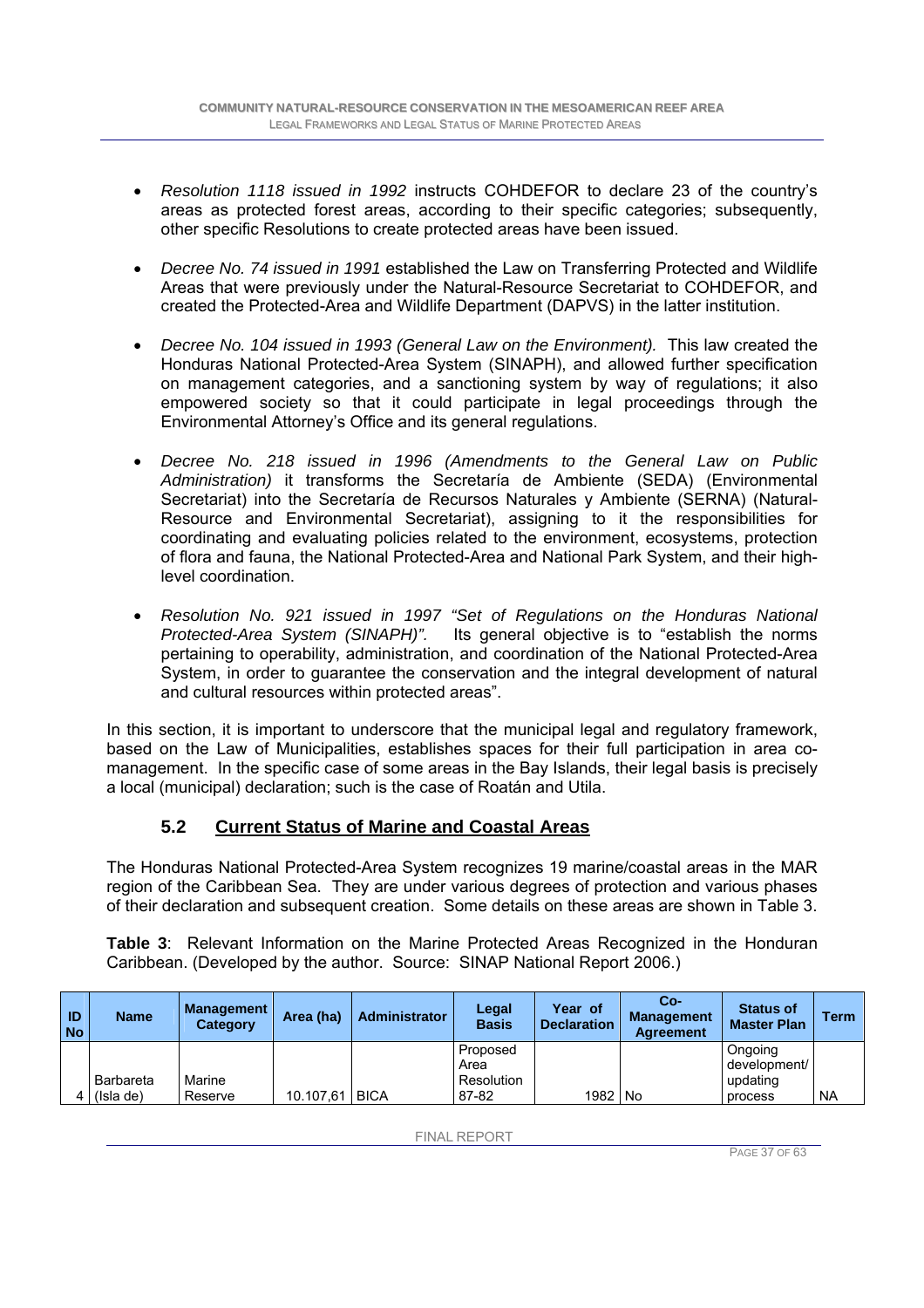| ID<br><b>No</b> | <b>Name</b>                                        | <b>Management</b><br><b>Category</b> | Area (ha) | <b>Administrator</b>            | Legal<br><b>Basis</b>                                                                               | Year of<br><b>Declaration</b> | Co-<br><b>Management</b><br><b>Agreement</b>                                           | <b>Status of</b><br><b>Master Plan</b>             | <b>Term</b>   |
|-----------------|----------------------------------------------------|--------------------------------------|-----------|---------------------------------|-----------------------------------------------------------------------------------------------------|-------------------------------|----------------------------------------------------------------------------------------|----------------------------------------------------|---------------|
| 5               | Barra del<br>Río Motagua<br>(Omoa<br>Baracoa)      | Wildlife<br>refuge                   | 8,843.73  | No                              | Proposed<br>area                                                                                    | <b>NA</b>                     | No                                                                                     | Ongoing<br>development/<br>updating<br>process     | <b>ND</b>     |
| 6               | Barras de<br>Cuero y<br>Salado                     | Wildlife<br>refuge                   | 13.027,00 | <b>FUCSA</b>                    | Decree 99-<br>87 Decree<br>38-89                                                                    | 1987                          | Agreement<br>with FUCSA<br>and<br>municipalities                                       | Management<br>Plan<br>completed<br>and<br>approved | <b>ND</b>     |
| 9               | Capiro y<br>Calentura<br>(Laguna de<br>Guaymoreto) | <b>National Park</b>                 | 4.858,31  | <b>FUCAGUA</b>                  | Proposed<br>Area,<br>Resolution<br>1118-92                                                          | 1992                          | Co-<br>management<br>agreement<br>with<br><b>FUCAGUA</b><br>and<br>Municipality        | Management<br>Plan<br>developed                    | <b>ND</b>     |
| 11              | Cayos<br>Cochinos                                  | <b>National Park</b>                 | 48.925,23 | Cayos<br>Cochinos<br>Foundation | Decree114-<br>2003                                                                                  | 2003                          | No                                                                                     | Management<br>Plan<br>developed<br>and<br>approved | 2004-<br>2009 |
| 39              | Guanaja<br>(Michael<br>Rock)                       | National<br>Marine Park              | 14,568.24 | <b>BICA</b>                     | Proposed<br>Area,<br>Resolution<br>005-97<br>Resolution<br>1118-92                                  | 1992                          | Co-<br>management<br>agreement<br>with BICA and<br>municipality                        | Ongoing<br>development/<br>updating<br>process     | <b>ND</b>     |
| 40              | Guanaja<br>(Bosque de<br>Pino de)                  | Forest<br>Reserve                    | 2.702,87  | <b>BICA</b>                     | Decree<br>049-1961                                                                                  | 1961                          | Agreement<br>with BICA and<br>Municipalities                                           | Ongoing<br>development/<br>updating<br>process     | <b>ND</b>     |
| 42              | Isla del<br>Cisne*                                 | Marine<br>Reserve                    | 458,19    | Naval Force                     | <b>NA</b>                                                                                           | <b>NA</b>                     | <b>ND</b>                                                                              | <b>ND</b>                                          | <b>ND</b>     |
| 44              | Jeannette<br>Kawas<br>(Punta Sal)                  | <b>National Park</b>                 | 79.381,78 | PROLANSATE                      | Decree<br>154-94                                                                                    | 1994                          | Co-<br>management<br>agreement<br>with<br><b>PROLANSATE</b><br>and<br>municipalities   | Management<br>Plan<br>developed<br>and<br>approved | <b>ND</b>     |
| 75              | Port Royal                                         | Wildlife<br>refuge                   | 874,05    | <b>BICA</b>                     | Proposed<br>area<br>Mun. Dec.<br>20-1978;<br>Resol. AFE<br>012-98<br>Resolution<br>n/d Marine<br>NP | 1978                          | Co-<br>management<br>agreement<br>with BICA and<br>municipalities                      | Ongoing<br>development/<br>updating<br>process     | ND            |
|                 | 77 Punta Izopo                                     | National Park                        |           | 21.535,45   PROLANSATE          | Decree<br>261-2000                                                                                  | 2000                          | $Co-$<br>management<br>agreement<br>with<br><b>PROLANSATE</b><br>and<br>municipalities | Management<br>Plan<br>developed<br>and<br>approved | <b>ND</b>     |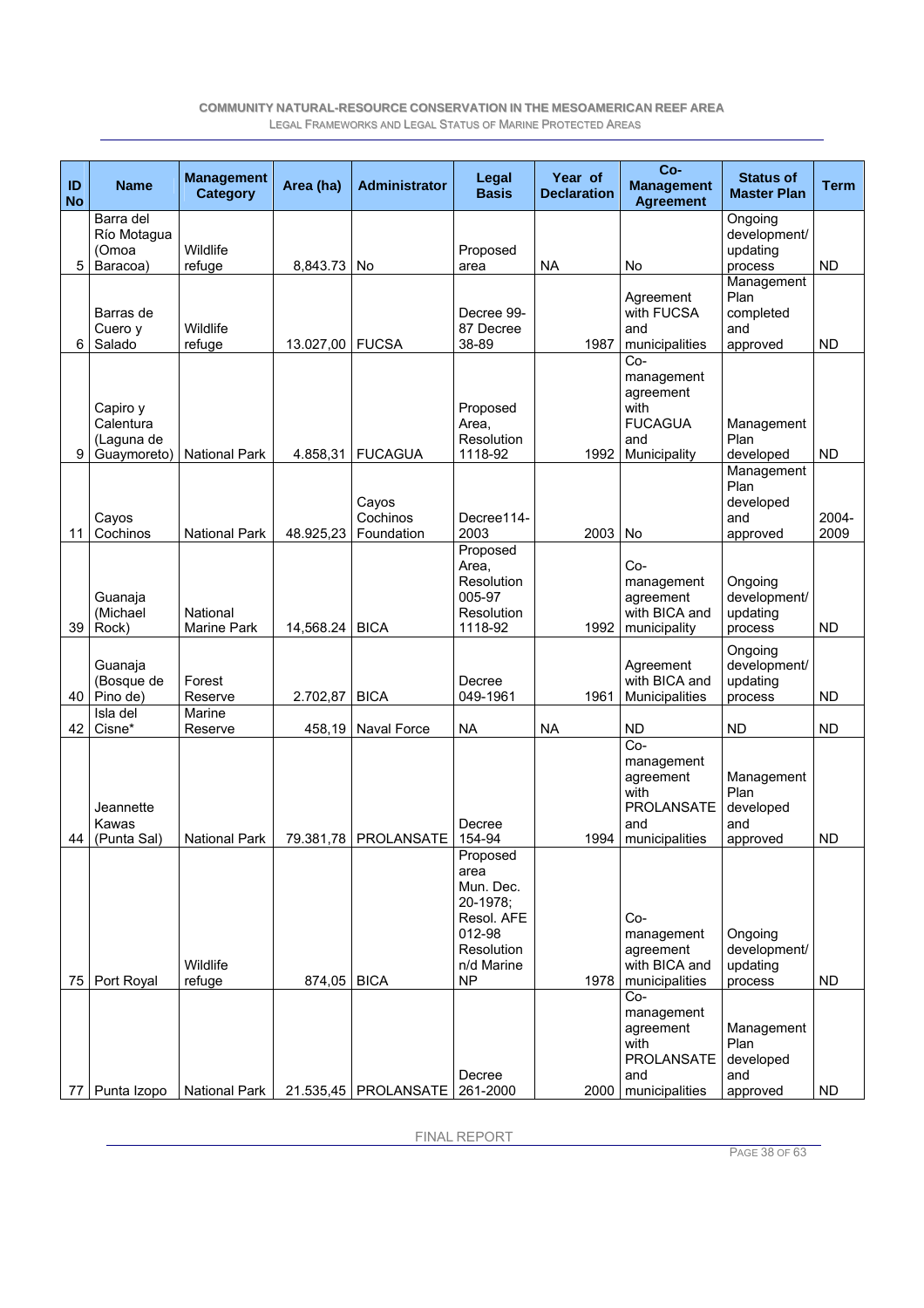| ID<br><b>No</b> | <b>Name</b>                            | <b>Management</b><br>Category | Area (ha)   | <b>Administrator</b> | Legal<br><b>Basis</b>                                      | Year of<br><b>Declaration</b> | $Co-$<br><b>Management</b><br><b>Agreement</b>                      | <b>Status of</b><br><b>Master Plan</b>             | <b>Term</b> |
|-----------------|----------------------------------------|-------------------------------|-------------|----------------------|------------------------------------------------------------|-------------------------------|---------------------------------------------------------------------|----------------------------------------------------|-------------|
| 79              | Río Platano                            | <b>Biosphere</b><br>Reserve   | 833,616.72  | <b>MOPAWI</b>        | Decree<br>977-80<br>Decree170-<br>97                       | 1980                          | <b>No</b>                                                           | Management<br>Plan<br>developed<br>and<br>approved | <b>ND</b>   |
| 87              | Sandy Bay-<br>West End                 | Marine<br>Reserve             | 5.756.97    | <b>BICA</b>          | Proposed<br>area Mun.<br>Dec. 17-89;<br>Mun. Dec.<br>26-93 | 1989                          | Co-<br>management<br>agreement<br>with BICA and<br>municipalities   | Ongoing<br>development/<br>updating<br>process     | <b>ND</b>   |
| 89              | Santa Elena                            | Wildlife<br>Refuge            | 1.421,82    | <b>BICA</b>          | Proposed<br>area<br>Resolution<br>87-82                    | 1982                          | <b>No</b>                                                           | Ongoing<br>development/<br>updating<br>process     | <b>NA</b>   |
| 95              | Turtle<br>Harbour<br>(Rock<br>Harbour) | Marine<br>Reserve             | 2.710,32    | <b>BICA</b>          | Proposed<br>area<br>Mun. Dec.<br>5064304-<br>92            | 1992                          | $Co-$<br>management<br>agreement<br>with BICA and<br>municipalities | Ongoing<br>development/<br>updating<br>process     | <b>ND</b>   |
|                 | Bosque<br>Oeste de<br>Roatán*          | Marine<br>Reserve             | 1.500,00    | <b>ND</b>            | <b>ND</b>                                                  | <b>ND</b>                     | <b>ND</b>                                                           | <b>ND</b>                                          | <b>ND</b>   |
|                 | Raggedy<br>Cave<br>Southwest<br>Caye*  | Marine<br>Natural<br>Monument | 2.528,00    | <b>ND</b>            | <b>ND</b>                                                  | <b>ND</b>                     | <b>ND</b>                                                           | <b>ND</b>                                          | <b>ND</b>   |
|                 | Raggedy<br>Caye*                       | Marine<br>Reserve             | 2.589,00    | <b>BICA</b>          | <b>NA</b>                                                  | <b>NA</b>                     | <b>NA</b>                                                           | <b>ND</b>                                          | <b>NA</b>   |
|                 | South West<br>Cay / Half<br>Moon Caye* | Wildlife<br>Refuge            | 2.589,00 ND |                      | <b>ND</b>                                                  | <b>ND</b>                     | <b>ND</b>                                                           | <b>ND</b>                                          | <b>ND</b>   |

A total 19 areas cover approximately 1,037,669.08 ha. Out of these, 6 have an approved management plan, 8 have plans that are being updated, and 1 does not have a management plan. It was not possible to establish the current management status of the four areas that are not included in the official list (marked with an asterisk). From a total 15 official areas, 8 are reported as proposed areas, 7 have been declared and have legal backing, and one does not have it. In summary, from a total 19 areas, seven have been officially declared protected areas, eight have been proposed, and it is assumed that the four non-official ones are included in the former category.

### **5.3 Identified Procedures**

In the case of Honduras, there are two general procedures for civil society participation: declaration of protected areas and fishery management. Each one is managed by a different institution; protected areas are under the Protected-Area and Wildlife Department (DAPVS) of the State Forest Administration (AFE-COHDEFOR), while fishing is under the General Fishing Directorate (DIGEPESCA) of the Agriculture and Livestock Secretariat.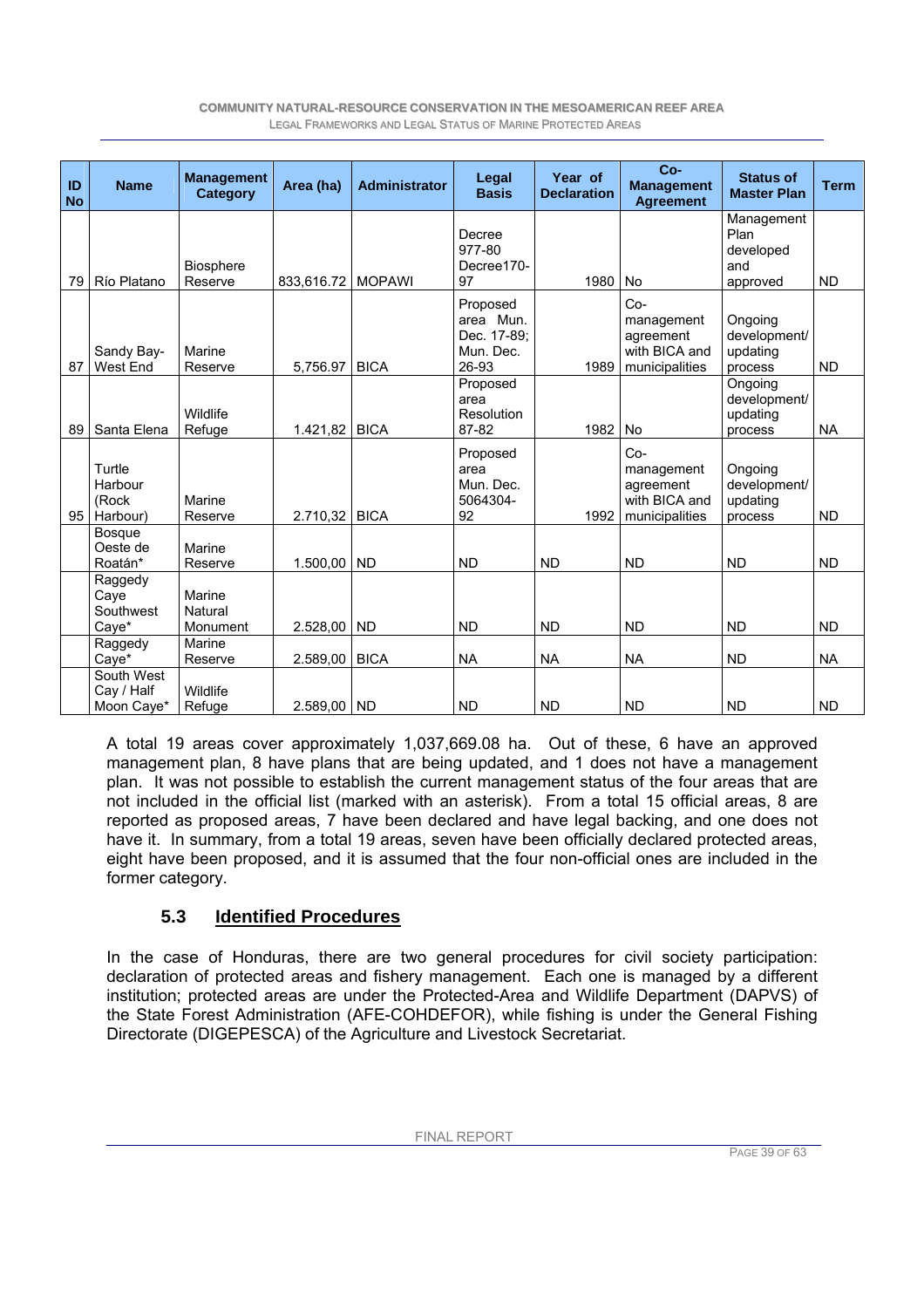### **5.3.1 Protected Areas**

Presidential Resolution No. 921-97 (SINAPH Regulations) defines the process to declare a protected area, and stipulates that it can be started as an official undertaking *ex officio* or at the request of public or private natural or legal persons (AFE-COHDEFOR 2006).

The steps to declare protected areas are the following:

- 1. A request is submitted to DAPVS with: a justification for the declaration requested, objectives of the proposed area, spatial and physical location, studies on land property, biophysical and socio-economic characteristics, proposed category, relevant natural or cultural resources or features, opinion of authorities of the municipality in which the area is located, and funding proposals to purchase land, if necessary.
- 2. A technical commission, composed by DAPVS and DIBIO, analyzes the request and determines its feasibility.
- 3. Municipality or municipalities are notified and the news is published in national- coverage newspapers and radio stations, and in the official newspaper "La Gaceta" (within one month, at the most).
- 4. AFE-COHDEFOR, under CONAP, resolves claims (if any), or alternatively, they are resolved legally (within three months of the last publication).
- 5. DAPVS then sends the file to SERNA for its corresponding technical opinion.
- 6. SERNA prepares a technical opinion and issues an executive resolution.
- 7. The National Congress approves said resolution and issues a Legislative Decree.

The same procedure is followed to re-define management categories or the boundaries of a protected area. Allowed or non-allowed activities within the protected area are regulated by the corresponding Management Plan.

### **5.3.2 Fishing**

The Fishing Law and its Regulations establish the mechanisms to manage fisheries and the way they can be accessed in order to used them. In general, DIGEPESCA must:

- 1. register fishermen and their vessels (Article 8 of the Law), recording them in the National Fishermen Registry. Fishermen must have their ID card, as well as the corresponding license for their vessels (Article 31 of the Law);
- 2. in the case of fishing concessions, individual persons or firms must credit their financial capability to execute such activities (Article 12 of the Law);
- 3. fishermen legally organized in fishing cooperatives will have preference in fishing within the area in which more than half of its members is legally domiciled (Article 15 of the Law);
- 4. to make the deposit established by law for concessions (Article 13 of the Law), except for fishermen's cooperatives (Article 17 of the Law);
- 5. for individual fishermen, permits not to exceed one year will be issued (Article 19 of the Law);
- 6. in case of commercial fishing, it can only be undertaken by Honduran residents or firms whose capital is mostly Honduran (51%) (Article 20 of the Law);
- 7. fishing equipments must be sealed, registered, and licensed, except for pot traps and casting nets (Article 24 of the Law).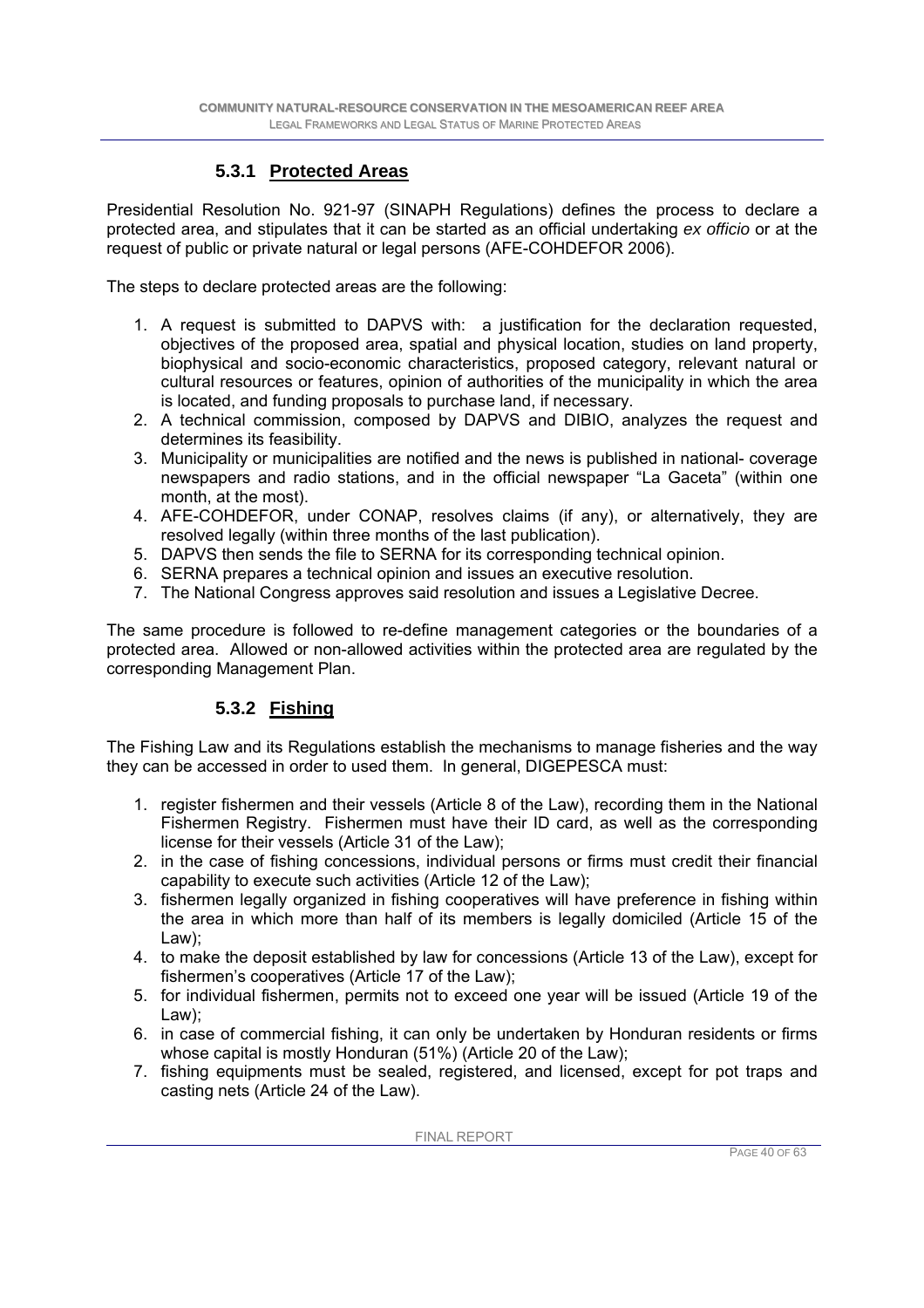### **5.3.3 Analysis**

Honduran fisheries and protected areas are managed by two State entities that have different institutional responsibilities, but converging interests on geographical and thematic areas. That is, DIGEPESCA, under SAG, is responsible for everything relative to fishing (scale fish, crustaceans, etc), and AFE/COHDEFOR is in charge of protected areas. The latter is a decentralized entity, but its Board of Directors is headed by the SAG Secretary (Morazán<sup>23</sup> 2007; personal communication).

Everything would seem to indicate that this situation would pose an advantage, but instead, it has been the main reason for not developing coherent regulations. In order to exemplify this, there was a case in which DIGEPESCA executed a project that supported groups of artisan fishermen and provided them with fishing equipment, gear, and other implements. However, this institution did not provide fishermen with any training on no-take zones within marine protected areas, so that they were never aware that they could not fish in them. Thus, this fleet engaged in fishing activities in the protected areas, and affected endangered species while they were doing so. Naval and Administration authorities in the area captured them, but they were set free because the equipment they were using was still owned by DIGEPESCA, and the State cannot penalize itself (Morazán 2007, personal communication).

This series of institutional problems is further exacerbated by the fact that MPAs in the Honduran MAR region have a rather "basic" legal backing through a presidential resolution and a COHDEFOR or municipal resolution. This leads to weak regulation and enforcement, since it is perceived by the population as a very low-scale hierarchy tool that may or may not be respected (Morazán 2007, personal communication).

An important element in managing natural resources in marine/coastal areas is setting marine boundaries of protected areas. They are not well defined, they are poorly defined *in situ,* or are not defined at all, particularly in marine/coastal areas. Most of these are based on the DIGEPESCA set of regulations that defines the 6 miles from the coastline into the ocean as a fishing no-take zone, and restricts this area to traditional fishing (Morazán 2007, personal communication).

Within this contextual framework -a poorly consolidated regulatory legal framework, State entities with limited personnel and budget, and protected areas with no clear boundaries, demarcation and management– fishing is a threat and not an opportunity for development and conservation (Morazán 2007, personal communication).

In general, "procedures" derived from the Fishing Law are not very clear, and they do not establish a clear path for users and fishing authorities' requirements and procedures. On the topic of procedures, there are interesting experiences in Cuero y Salado and Cayos Cochinos. More details on the latter are provided below.

While working on the Cuero y Salado experience, a specific set of regulations was established for the refuge. This resolution was issued by DIGEPESCA, and it includes fishing regulations in

 $\overline{a}$ <sup>23</sup> Napoleón Morazán. May 2007. Biologist specializing in Protected-Area Management: Fishery Management in Honduras and Social Participation. Electronic communication.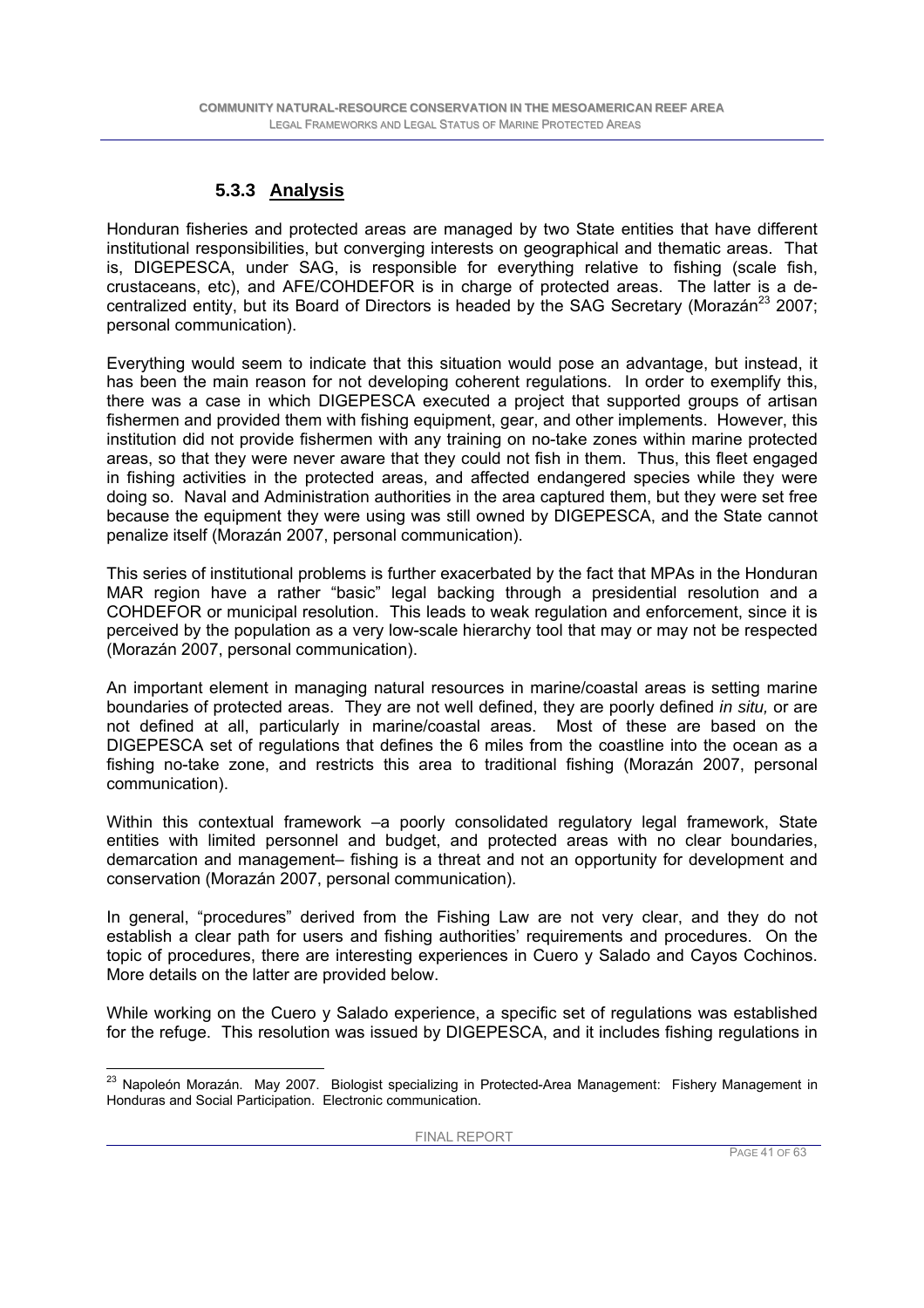the estuary and in the marine area. On the other hand, no-take zones were marked with buoys. These two cases are examples that should be replicated; even though this is not a perfect model, they have found a way to implement a participative management that could be the beginning of an initial co-management system.

The Honduras Coral Reef Fund (HCRF), communities and DIGEPESCA manage fisheries within the Cayos Cochinos Area. These entities meet once a year and negotiate fishing areas, allowed species, and time limits. These negotiations are within the legal framework of the Fishing Law, and DIGEPESCA's existing resolutions on closed seasons and prohibitions. The communities, DIGEPESCA and HCRF negotiated fishing zones in the area for the August 2002-July 2003 period. (Anonymous source 2003).

Fisheries in Cayos Cochinos are managed as follows (Oviedo $^{24}$ , personal communication):

- 1. *Legal Framework:* The General Fishing Law and its set of regulations are applied. The Law on the Declaration of Cayos Cochinos as a Protected Area, which establishes some fishing regulations, is also applied. At the next level, the Regulations pertaining to the Law on Cayos Cochinos are applied. They establish the penalties that must be applied –mainly fines–.
- 2. *Control and Overseeing:* Both protected-area rangers and the Honduran Naval Force jointly patrol the area. There is a naval deployment team of six individuals in Cayos Cochinos. They constantly patrol the protected area along with the protected-area rangers.
- 3. *Monitoring:* With the cooperation of various institutions, various kinds of monitoring are undertaken in this protected area, such as: Fish and reef monitoring with the Reef Check methodology, fish monitoring, marine grasses, mangroves, reefs with MAR-MBRS protocols, fish monitoring with the support of WWF-TNC, reef monitoring with AGRRA, monitoring of fish-aggregation sites (SPAGS) with TNC support.
- 4. *Community Involvement:* In all monitoring, the participation of Cayos Cochinos communities is prioritized. Sometimes, they are involved in data gathering; other times they are asked to identify sample sites, and at times, they perform analysis.

This is a good example of coordination among specific sectoral laws (Fishing and Protected-Area Laws), creating a particular protected area (Law to Create the Cayos Cochinos Protected Area), specific measures and regulations (closed seasons, fishing equipment, vessels), and a Management Plan for the Area, based on information contained in fishery studies in the zone. This relationship is described in detail in the Fishing Management Plan for the Cayos Cochinos Natural Monument, Honduras (Anonymous source 2003).

Apparently, the system is facing some problems in relation to implementing control and overseeing measures aimed at achieving due compliance (Villagrán<sup>25</sup> personal communications). What is interesting in this particular example is that the implementation of the system is quite open; however, it must comply with the following:

 <sup>24</sup> Adrian Oviedo, HCRF Executive Director. May 7, 2007. Managing Fisheries in Cayos Cochinos. Electronic communication.

<sup>&</sup>lt;sup>25</sup> Juan Carlos Villagrán. MAR TNC Program, Guatemala. May 2007. Fisheries and Community Management. Personal and electronic communications.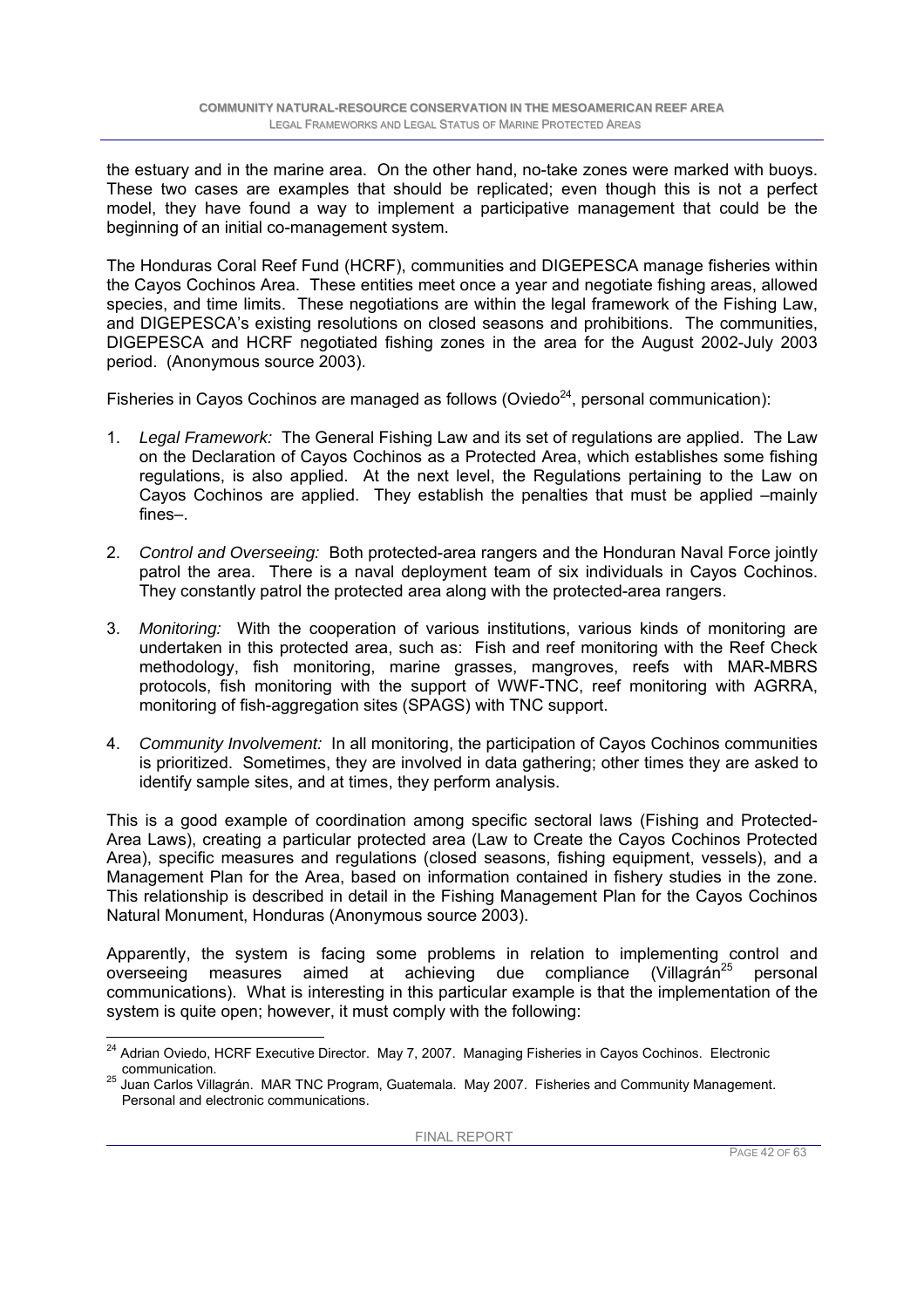- 1. Informing about and consulting on the Fishery Management Plan with key stakeholders connected with this activity;
- 2. Agreeing on the roles and responsibilities of the Area's Administrator with fishing authorities and fishermen, in order for the system to function properly;
- 3. Strengthening efforts to gather biological information, in order to improve regulations relating to areas, fishing equipment and seasons:
- 4. It is proposed that actions start in those communities that are closely linked with the protected area, most of which are coastal areas.

The following are the coastal areas working inside the Cayos Cochinos Natural Monument: Corozal, Sambo Creek, Roma, Cacao, Nueva Armenia, Balfate and Río Esteban. In addition, the Cayo Bolaños, Chachahuate and East End communities are also within the protected area.

There is a direct relationship among the communities located within the protected area and coastal communities, since all inhabitants of the protected areas have homes and even their families in coastal towns. The various direct relationships occur between Chachahuate and Nueva Armenia; East End and Río Esteban; Cayo Bolaños and Sambo Creek. Chachahuate and East End are permanent towns, while Cayo Bolaños is temporary, that is, it is used by fishermen as a sort of fishing camp.

In the case of Honduras, Morazán (2007 personal communication) suggests a series of steps that, coordinated according to the Cayos Cochinos experience, can help to extrapolate it to other areas:

- 1. To establish an artisan fishermen registry and to start a conservation and sustainable-use program for fishing sites with them.
- 2. To incorporate a specific fishing zone that includes protection, demarcation, and others into area management plans and declarations, with considerable community participation, through fishermen associations.
- 3. To carry out a brief study to determine fishing stocks, aiming to establish closed seasons, quotas, etc.
- 4. To undertake a fishing-productivity study in the protected area, aiming to determine the economic value of the industry, the ecosystem, and the protected area and to impact conservation with them.
- 5. To jointly identify fishing areas, closed-season sites, seasons and others, in order to guarantee conservation of the refuge.
- 6. To identify community programs and projects that help generate added value to the activities undertaken and thus, reinforce community conservation of fishing resources in protected areas.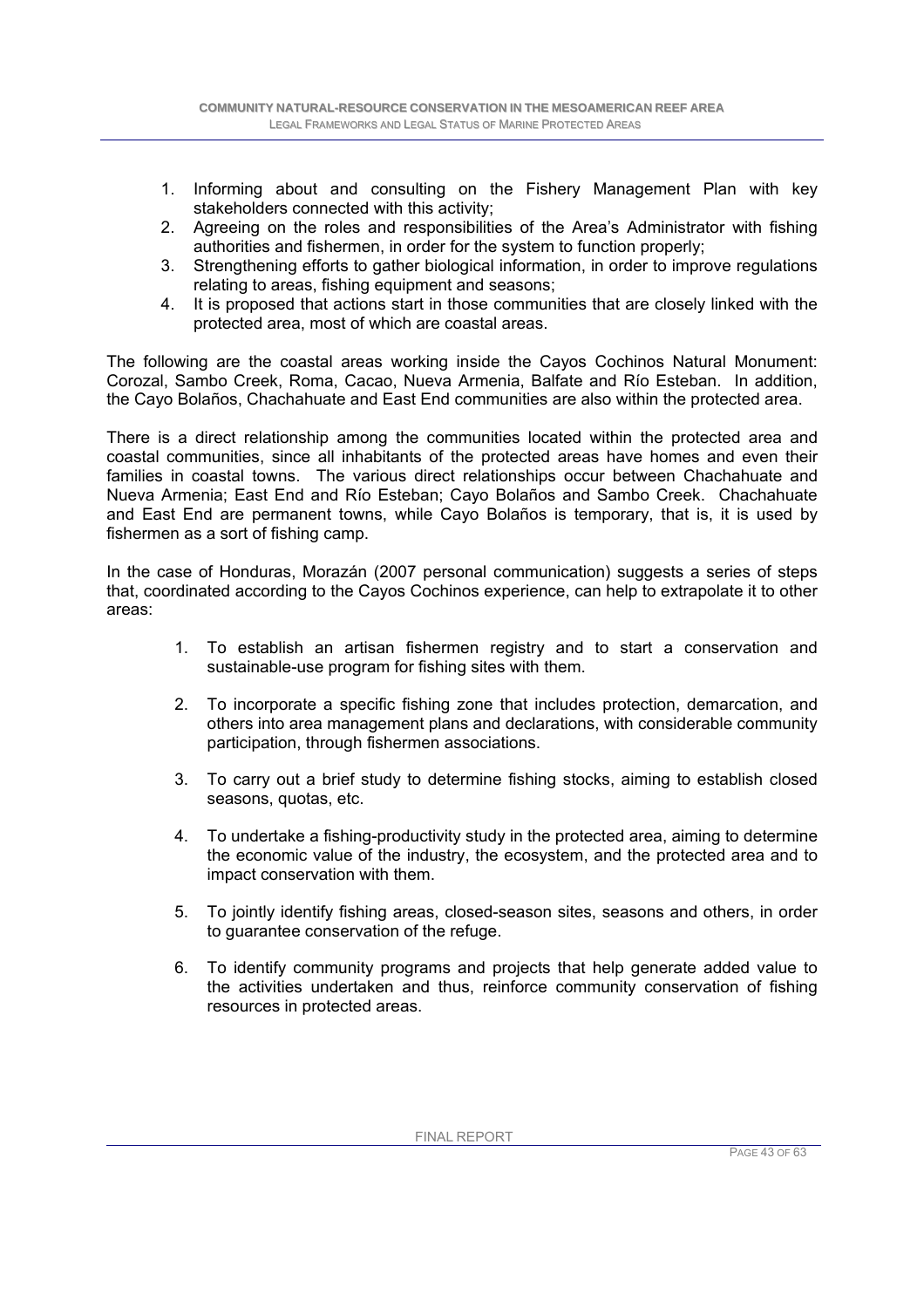### **6. MEXICO**

### **6.1 Legal and Policy Framework**<sup>26</sup>

Mexico has a very structured legal and policy framework to manage protected areas and fishing. The bases for it are contained in its legal framework:

- 1. Federal laws and official Mexican regulations and norms
	- a. General Law on Ecological Balance and Environmental Protection
		- i. Regulations for the General Law on Ecological Balance and Environmental Protection on the Subject of Natural Protected Areas
	- b. Fishing Law
		- i. Regulations for the Fishing Law
		- ii. Official Mexican norm NOM-029-PESC-2006, Responsible Fishing of Sharks and Sting Rays. Specifications for their Use.
	- c. General Wildlife Law

The country has a series of tools and guidelines on policies, which are updated every five years. The following instruments are the central axes:

- 1. National Development Plan
- 2. National Environmental and Natural-Resource Program
- 3. Gender-Equity, Environmental, and Sustainability Program
- 4. Indigenous-Peoples Program

Mexico's administrative organization –from the Federal Government to State Governments– has a de-concentrated and de-centralized system in which the operation of legal mandates is streamlined, something that does not happen in other countries within the MAR region.

Ordering guidelines included in official fishing norms published in 2004 and updated in 2006 establish fishing areas, allowed equipment, and specific details for fishing areas established in the country. There are clearly established procedures for protected areas and fishing areas, with easy-to-follow guidelines according to legal mandates indicated in each one of the laws mentioned above.

 You can visit the following web pages to read documents on the laws and policies: CONAPESCA http://www.conapesca.sagarpa.gob.mx/ and CONANP (http://www.conanp.gob.mx/anp/anp.php)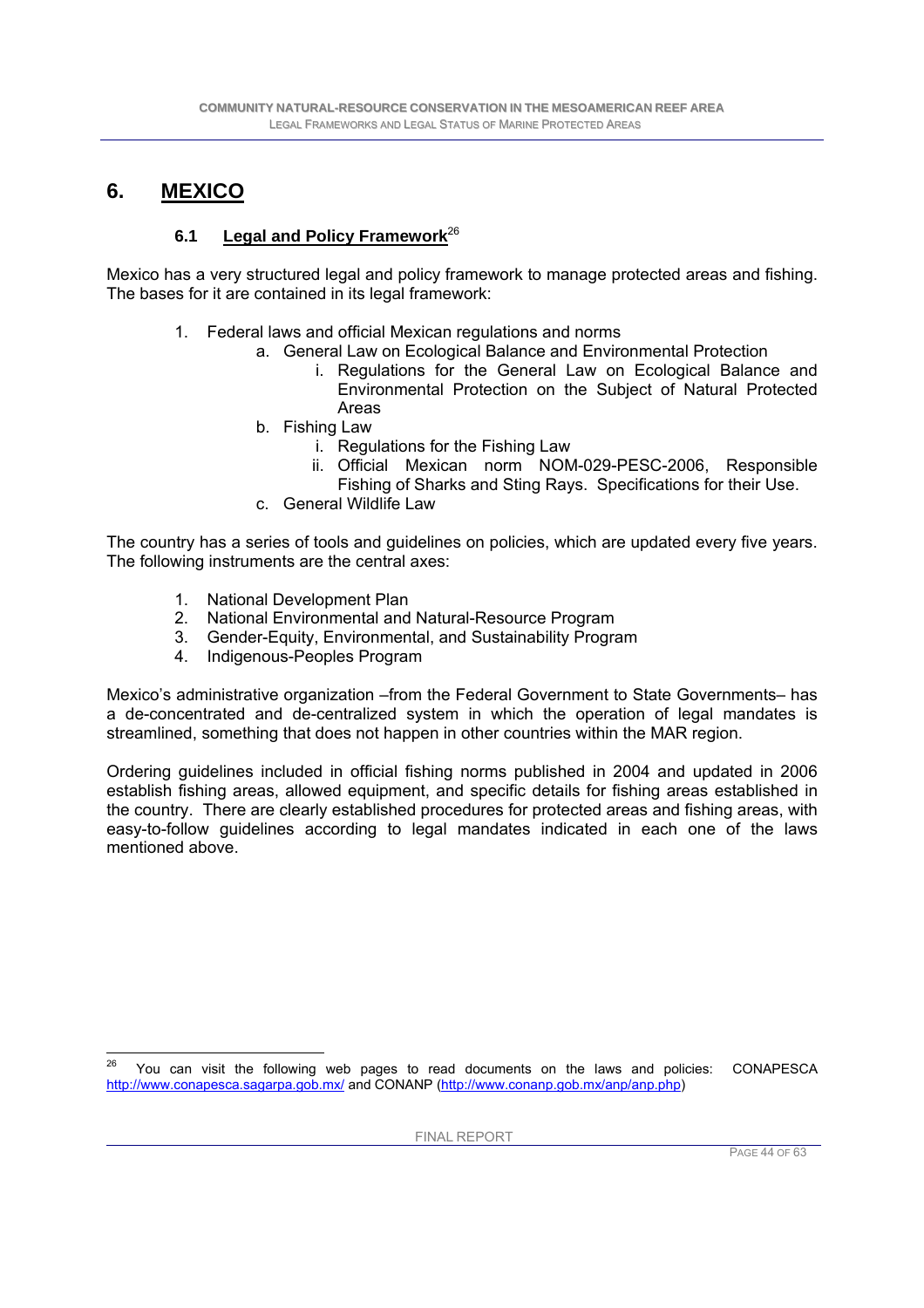### **6.2 Current Status of Marine and Coastal Areas**

The Mexican National Protected Area System follows a procedure to incorporate areas into it. In fact, out of the 15 recognized areas for the MAR area in Mexico, only 10 of them are part of the SINAP; 4 are state areas, and one is a private area that has not been clearly recognized as a protected area. Table 4 contains some details about these areas.

**Table 4**: Relevant information on the marine protected areas recognized in the MAR area in the Mexican Caribbean. (Developed by the author. Source: http://www.conanp.gob.mx/anp/anp.php)

| No.            | <b>Name</b>        | <b>Management</b><br><b>Category</b> | Area (ha)           | <b>Administration</b> | <b>Creation</b><br><b>Decree</b> | Year of<br><b>Declaration</b> | <b>Management</b><br>Program | <b>SINAP</b> |
|----------------|--------------------|--------------------------------------|---------------------|-----------------------|----------------------------------|-------------------------------|------------------------------|--------------|
|                | Arrecifes de       | <b>Biosphere</b>                     |                     | Federal               |                                  |                               |                              |              |
| 1              | Sian Ka'an         | Reserve                              | 34.927,00           | (CONANP)              | 02-02-98                         | 1998                          |                              | 015          |
|                |                    |                                      |                     | Federal               |                                  |                               |                              |              |
|                |                    |                                      |                     | (National             |                                  |                               |                              |              |
|                | <b>Banco</b>       | <b>Biosphere</b>                     |                     | Ecology               |                                  |                               |                              |              |
| $\overline{2}$ | Chinchorro         | Reserve                              | 144.360,00          | Institute)            | 07-19-96                         | 1996                          | 2000                         | 033          |
|                |                    | Biosphere                            |                     | Federal               |                                  |                               |                              |              |
| 3              | Sian Ka'an         | Reserve                              | 528.148,00          | (CONANP)              | 01-20-86                         | 1986                          | 1993                         | 002          |
|                |                    |                                      |                     | Federal<br>(National  |                                  |                               |                              |              |
|                | Arrecifes de       |                                      |                     | Ecology               |                                  |                               |                              |              |
| $\overline{4}$ | Cozumel            | <b>National Park</b>                 | 11.988,00           | Institute)            | 07-19-96                         | 1996                          | 1998 046                     |              |
|                | Arrecife de        |                                      |                     |                       |                                  |                               |                              |              |
|                | Puerto             |                                      |                     | Federal               |                                  |                               |                              |              |
| 5              | <b>Morelos</b>     | <b>National Park</b>                 | 9.067,00            | (CONANP)              | 02-02-98                         | 1998                          | 2000                         | 044          |
|                | Costa              |                                      |                     |                       |                                  |                               |                              |              |
|                | Occidental         |                                      |                     |                       |                                  |                               |                              |              |
|                | de Isla            |                                      |                     |                       |                                  |                               |                              |              |
|                | Mujeres,           |                                      |                     | Federal               |                                  |                               |                              |              |
|                | Punta              |                                      |                     | (National             |                                  |                               |                              |              |
|                | Cancún and         |                                      |                     | Ecology               |                                  |                               |                              |              |
| 6              | <b>Punta Nizuc</b> | <b>National Park</b>                 | 8.673,00            | Institute)            | 07-19-96                         | 1996                          | 1998 NI                      |              |
| 7 <sup>1</sup> | <b>Isla Contoy</b> | <b>National Park</b>                 | 5.126,00            | Federal<br>(CONANP)   | 02-02-98                         | 1998                          | 1997                         | 008          |
|                | Arrecifes de       |                                      |                     | Federal               |                                  |                               |                              |              |
| 8              | <b>Xcalak</b>      | <b>National Park</b>                 | 17.949,00           | (CONANP)              | 11-27-00                         | 2000                          | 2004                         | 045          |
|                | <b>Uaymil</b>      | Flora and                            |                     |                       | Creation                         |                               |                              |              |
|                |                    | Fauna                                |                     |                       | Decree: 11-                      |                               |                              |              |
|                |                    | Protection                           |                     |                       | 17-1994                          |                               |                              |              |
|                |                    | Areas                                |                     |                       | Notice of                        |                               |                              |              |
|                |                    |                                      |                     |                       | misprints: 11/                   |                               |                              |              |
|                |                    |                                      |                     |                       | 22/1994                          |                               |                              |              |
| 9              |                    |                                      | 89.118,00           | Federal<br>(CONANP)   | SINAP notice:<br>06/07/2000      | 1994                          | $\gamma$                     | 028          |
|                | <b>Yum Balam</b>   | Flora and                            |                     |                       | Creation                         |                               |                              |              |
|                |                    | Fauna                                |                     |                       | Decree: 06-                      |                               |                              |              |
|                |                    | Protection                           |                     |                       | 06-94                            |                               |                              |              |
|                |                    | Areas                                |                     |                       | SINAP notice:                    |                               |                              |              |
|                |                    |                                      |                     | Federal               | 06/07/2000                       |                               |                              |              |
| 10             |                    |                                      | 154.052,00 (CONANP) |                       |                                  | 1994 ?                        |                              | 014          |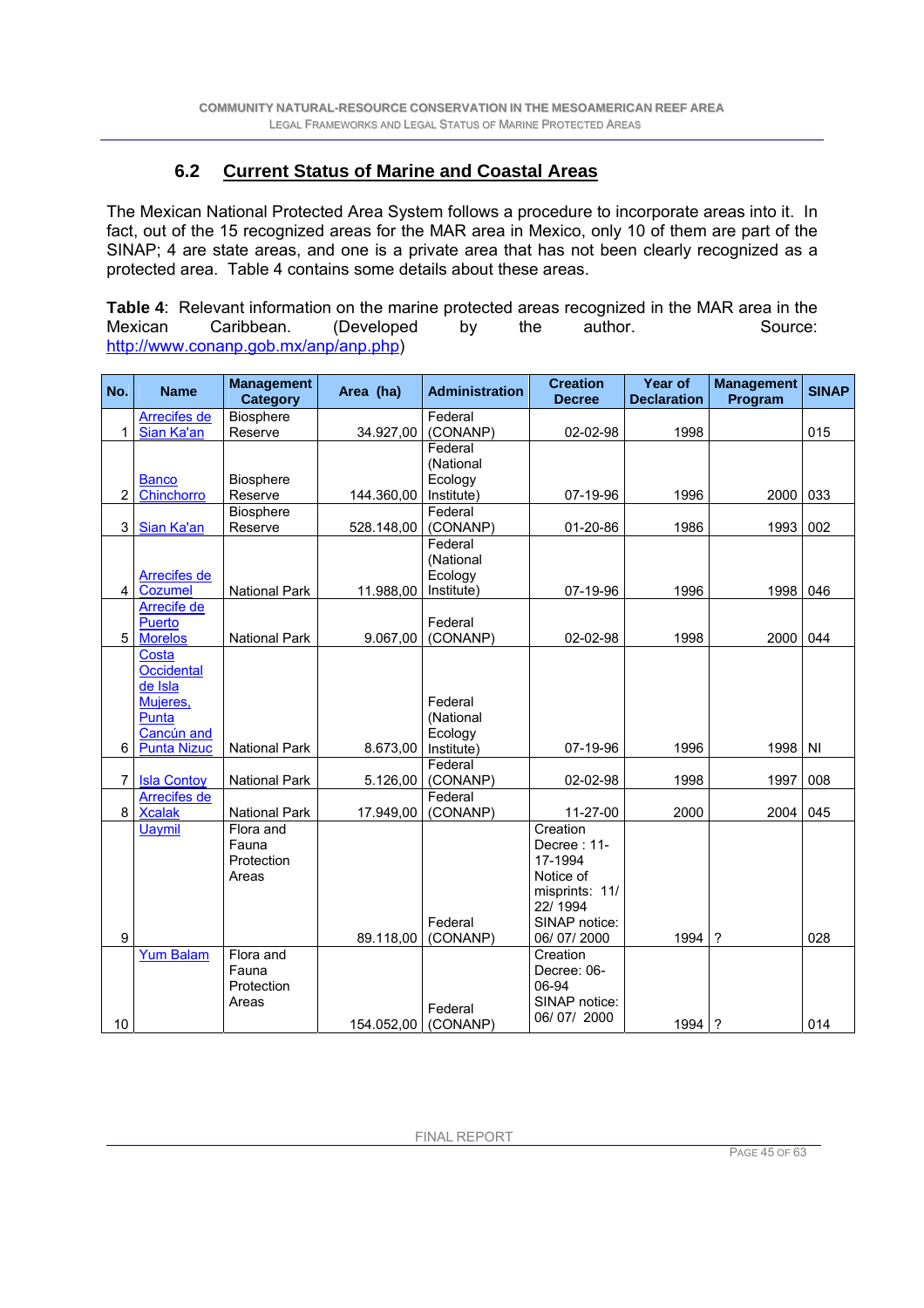| No.  | <b>Name</b>                                        | <b>Management</b><br>Category | Area (ha)  | <b>Administration</b> | <b>Creation</b><br><b>Decree</b>                                                      | Year of<br><b>Declaration</b> | <b>Management</b><br>Program | <b>SINAP</b> |
|------|----------------------------------------------------|-------------------------------|------------|-----------------------|---------------------------------------------------------------------------------------|-------------------------------|------------------------------|--------------|
| 11   | Playa de la<br><b>Isla Contoy</b>                  | <b>Sanctuaries</b>            |            | Federal<br>(CONANP)   | Creation<br>Decree: 10/<br>29/1986 Re-<br>categorization<br>Resolution:<br>07/16/2002 | 1986                          | 1997                         | 008          |
| 12 I | De la<br>Tortuga<br>Marina<br>Xcacel-<br>Xcacelito | Sanctuaries                   | 362,00     | <b>State</b>          | ?                                                                                     | 1998                          | no                           |              |
| 13   | Del Manatí<br>Bahía de<br>Chetumal                 | <b>Sanctuaries</b>            | 281.320,00 | <b>State</b>          | ?                                                                                     | 1996                          | no                           |              |
| 14   | Laquna<br>Manatí and<br>Chacmochuc                 | <b>National Park</b>          | 202,00     | State                 | ?                                                                                     | 1999                          | no                           |              |
| 15   | U-Yumil<br>C'EH                                    | ?                             | 638,00     | Private               | ?                                                                                     | ?                             | ?                            |              |

1.285.930,00

The 15 protected areas cover a total 1,285,930.00 hectares. 11 of them are federal, and only one did not fulfill the requirements needed to be incorporated into SINAP, according to CONANP evaluations. All Federal Areas have a management plan, a fact that could not be established for State Areas. In the case of the private reserve, there is not much information about it or the relationship between it and the state or federal PA system. In the case of the three state areas, it was not possible to establish the legal backing on which its establishment was based, so it was not possible to clearly ascertain if they are areas that are proposed for their integration into the Federal scale and, ultimately, to SINAP.

### **6.3 Identified Procedures**

In general, both SEMARNAT and CONAPESCA procedures can be summarized as shown in Figure 1. Every procedure that can be undertaken within legal frameworks is duly accompanied by a request form in which requirements, and sometimes the maximum response time, are indicated.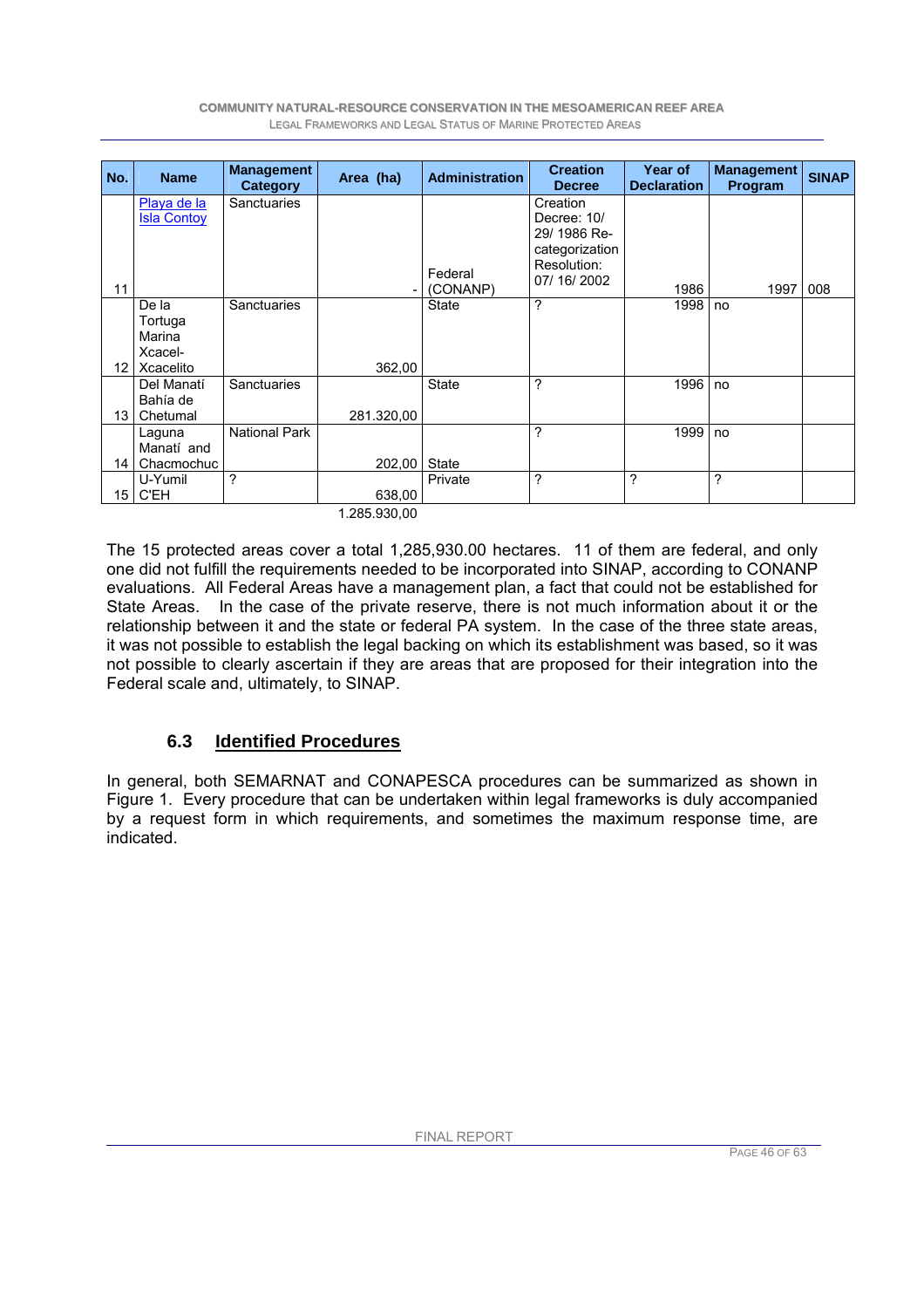

Figure 1. Simplified Flowchart on the Procedures Followed in Mexican State Institutions

### **6.3.1 Protected Areas**

In Mexico there are a series of standard procedures linked to protected-area management. The ones connected to the contents of this document have been identified; their links to electronic documents clearly explain the requirements mandated by law and the steps that must be taken. Among them are the following:

- For PA commercial uses, a request form is available: (http://www.cofemertramites.gob.mx/intranet/co\_dialog\_PublishedTramite.asp?coNodes= 1328518&num\_modalidad=0 )
- To subject areas to protection or conservation: (http://www.cofemertramites.gob.mx/intranet/co\_dialog\_PublishedTramite.asp?coNodes= 424262&num\_modalidad=0 )
- Establishing UMAs (Wildlife Conservation Management Units) in APs: (http://www.cofemertramites.gob.mx/intranet/co\_dialog\_PublishedTramite.asp?coNodes= 903885&num\_modalidad=0 )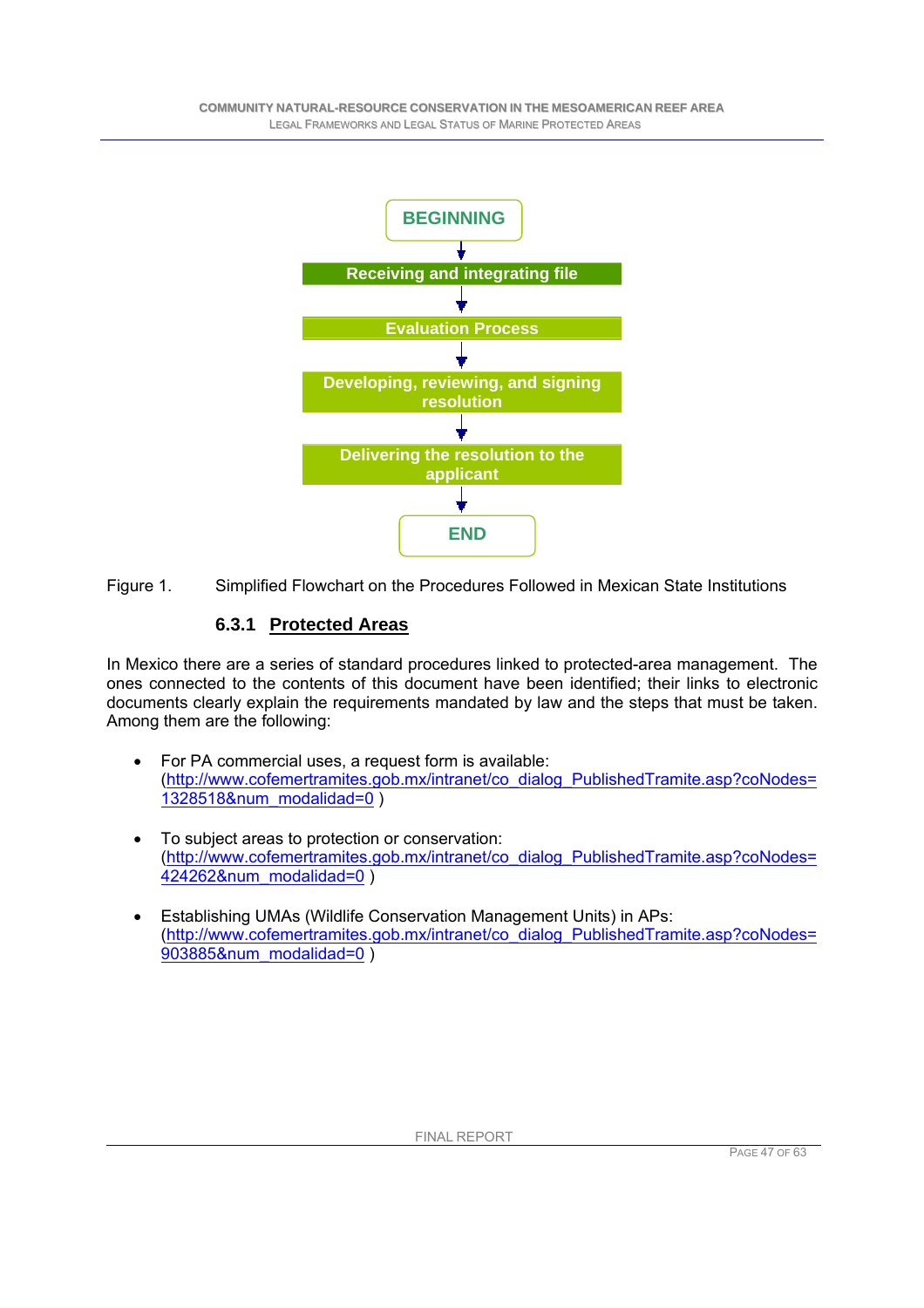### **6.3.2 Fishing**

The following procedures are used for fishing activities:

| <b>PROCEDURE</b> | <b>DESCRIPTION</b>                                                        |
|------------------|---------------------------------------------------------------------------|
|                  | For commercial fishing concessions to catch and/or extract fishing        |
| CONAPESCA-01-    | CONCESIÓN DE PESCA COMERCIAL PARA LA<br>sources:                          |
| 001              | CAPTURA Y/O EXTRACCIÓN DE RECURSOS PESQUEROS                              |
| CONAPESCA-01-    | For commercial fishing permits:                                           |
| 003              | PERMISO DE PESCA COMERCIAL                                                |
|                  | Permit to perform the work needed to back a commercial-fishing            |
|                  | concession request:                                                       |
|                  | PERMISO PARA DESARROLLAR TRABAJOS NECESARIOS PARA                         |
| CONAPESCA-01-    | FUNDAMENTAR UNA SOLICITUD DE CONCESIÓN DE PESCA                           |
| 005              | <b>COMERCIAL</b>                                                          |
| CONAPESCA-01-    | Commercial fishing exception permit:                                      |
| 006              | PERMISO DE PESCA COMERCIAL DE EXCEPCIÓN                                   |
|                  | Authorization to fish in high seas or in foreign jurisdictional waters on |
|                  | vessels licensed in Mexico and under the Mexican flag:                    |
|                  | AUTORIZACIÓN PARA PESCAR EN ALTA MAR O EN AGUAS DE                        |
| CONAPESCA-01-    | JURISDICCIÓN EXTRANJERA CON EMBARCACIONES DE                              |
| 007              | <b>MATRICULA Y BANDERA MEXICANAS</b>                                      |
|                  | Authorization to install and operate fixed fishing equipment in federal-  |
|                  | jurisdiction waters:                                                      |
| CONAPESCA-01-    | AUTORIZACIÓN PARA INSTALAR Y OPERAR ARTES DE PESCA                        |
| 008              | FIJAS EN AGUAS DE JURISDICCIÓN FEDERAL                                    |
| CONAPESCA-01-    | Fishing-promotion permit:                                                 |
| 013              | PERMISO DE PESCA DE FOMENTO                                               |
| CONAPESCA-01-    | Authorization for fishing with teaching purposes:                         |
| 015              | <b>AUTORIZACIÓN DE PESCA DIDÁCTICA</b>                                    |
| CONAPESCA-01-    | Sport/recreational fishing permit:                                        |
| 016              | PERMISO PARA PESCA DEPORTIVO-RECREATIVA                                   |
|                  | Authorization for baiting in fishing areas, solely for the purpose of     |
|                  | favoring fishing tournaments:                                             |
|                  | <u>AUTORIZACIÓN DE LA PRACTICA DE CEBAR EN ZONAS DE</u>                   |
| CONAPESCA-01-    | <u>PESCA, ÚNICAMENTE PARA FAVORECER LA CELEBRACIÓN Y</u>                  |
| 017              | <b>DESARROLLO DE TORNEOS</b>                                              |
| CONAPESCA-01-    | Aquaculture-promotion permit:                                             |
| 028              | PERMISO PARA ACUACULTURA DE FOMENTO                                       |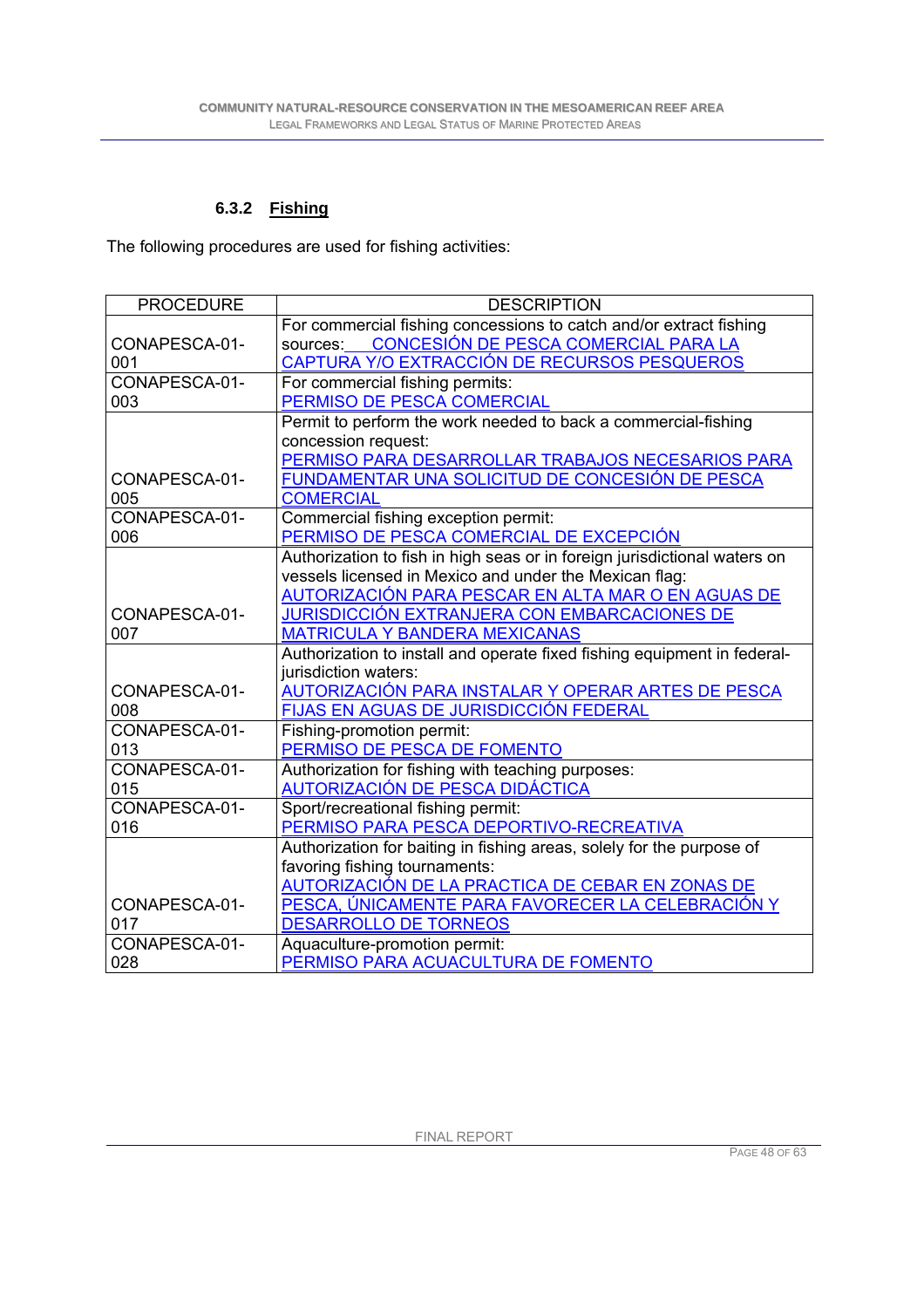### **6.3.3 Analysis**

In general, procedures within Mexican legal frameworks offer very few spaces, since routes are clearly established for the use of hydro-biological resources. In particular, special attention must be afforded to fishermen communities that are duly organized in cooperatives and associations, since this provides them with solid participation spaces to negotiate fishery management.

Both protected-area laws and fishing laws establish that activities being executed must comply with the corresponding legal requirements. In the case of protected areas, their Management Plans should be reviewed in order to ascertain that they include the activity that will be undertaken.

An important aspect of the Fishing Law that must be underscored are the details on the fishing areas that have been established, the regulation of equipment, and the details on fishery and species management, based on studies carried out with this aim. The recently approved Mexican Norm to Catch Sharks and Sting Rays (February 14, 2007), includes the use of circular hooks to reduce mortality of non-targeted species (swordfish, marine turtles, marine birds, and marine mammals).

In the particular case of Mexico, having a model area for fishery management is exceptionally important, since it could be the basis for replicating the management model in other kinds of fisheries and other geographic areas. It is suggested that the experiences had in Punta Allen to manage lobster fisheries be taken into account for such management (Solares-Leal and Álvarez Gil 2003).

Punta Allen is part of the Sian Ka'an Biosphere Reserve Complex. A modern lobster-fishermen community that established the Vigía Chico Cooperative operates here since 1970. Since 1957, cooperatives linked to lobsters have designated "fields" or areas under national reforms, similar to the communal lands used in agriculture. They have been able to organize the areas that have been provided to them as concessions, which have helped them to increase their productivity (Solares-Leal and Álvarez Gil 2003). The system has not been successful in other sites since the ordering system used in Punta Allen has not been successfully replicated in other areas because there is no property ownership or delimitation of "property" as mentioned before.

The development model that has been used is set within legal frameworks and the Area Management Plan, so it can be replicated in other types of fisheries, starting with those in the same area or in neighboring areas. In this case, the way to achieve development could entail using similar cooperatives to develop the model.

An issue that should be noted is that CONAPESCA has a program, "Alianza para el Campo" ("Countryside Alliance"), by means of which the Aquaculture and Fishing Program seeks to increase the standard of living of fishermen and aquaculture producers and their families through subsidies from the Federal Government. The purpose of the program is to provide resources to develop producers, to pilot programs and market infrastructure, as well as developing and executing productive projects that promote and further rational and sustainable use of fishing and aquaculture resources.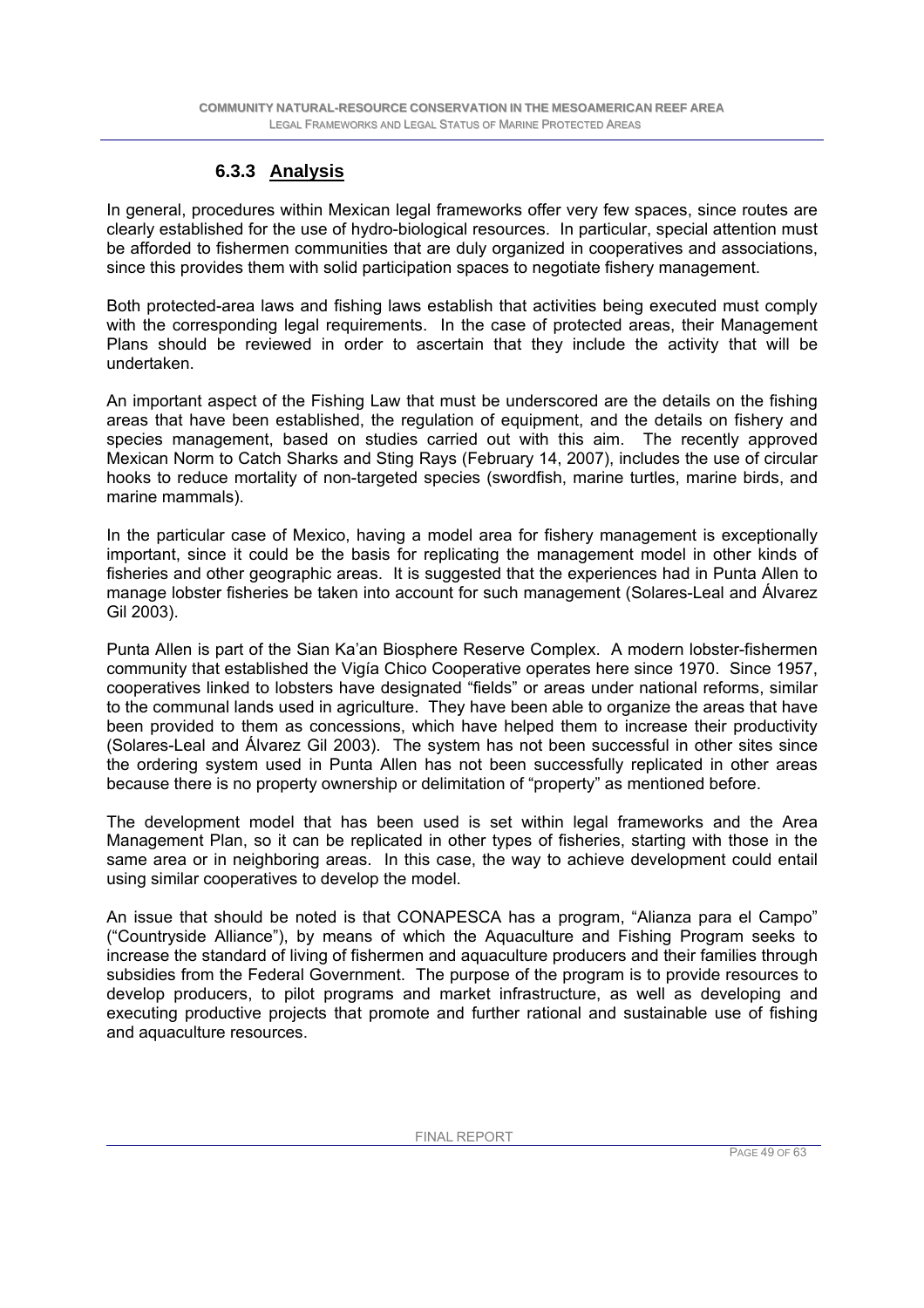Physical or artificial persons legally engaged in the fishing and aquaculture activities, in any of the productive-process phases, can apply for the fund. Priority will be afforded to those individuals living in more marginalized communities. (See details in: http://www.conapesca.sagarpa.gob.mx/wb/cona/cona\_alianza\_para\_el\_campo\_\_acuacultura\_y pesca)

Options include developing action plans for fishing and aquaculture in which the Government and Federal entities in charge of developing productive projects are involved. It is necessary to explore these possibilities further, in order to access funds to replicate experiences within a fishing-ordering framework for special species. (See more details in:

http://www.conapesca.sagarpa.gob.mx/wb/cona/cona\_planes\_de\_accion\_convenios\_con\_entida des alia )

The most practical way to start a process in Mexico is:

- 1. To have a duly-organized consolidated group managing fishing resources;
- 2. to review the updated National Fishing Chart in order to determine the areas and species that may be used;
- 3. Subsequently, to request a commercial fishing concession to catch and/or extract fishing resources in accordance to CONASPESCA-01-001 procedures;
- 4. Based on the "Diagnosis on the Organization and the Needs of Fishing Communities in the Mesoamerican Reef Region to Establish Community Marine Reserves", it is suggested that the following organizations be considered:
	- a. Campo Pesquero María Elena, through the Cooperativa Cozumel, since this is an area where fishermen are being strengthened by the COMPAC Mexico Project, and because fishermen are under one of the most developed organizations in Mexico, the Cooperativa Cozumel.
	- b. The Cooperativa Langosteros in Banco Chinchorro. Just as in the previous case, we consider that is one of the cooperatives that has been aiming its efforts towards fishery sustainability, and that it has had an impact on the decision-making process on this issue.
	- c. Cooperativa Tulum, because it is trying to reduce its fishing efforts by engaging in alternate ecotourism projects.
- 5. Based on the experience of Cooperativa Vigía Chico in Punta Allen, it might be convenient to establish how they have handled administrative procedures to manage the concession granted to them, as well as to adapt the successful measures taken to manage their lobster fishery to other cooperatives' fisheries, particularly the ones in Banco Chinchorro.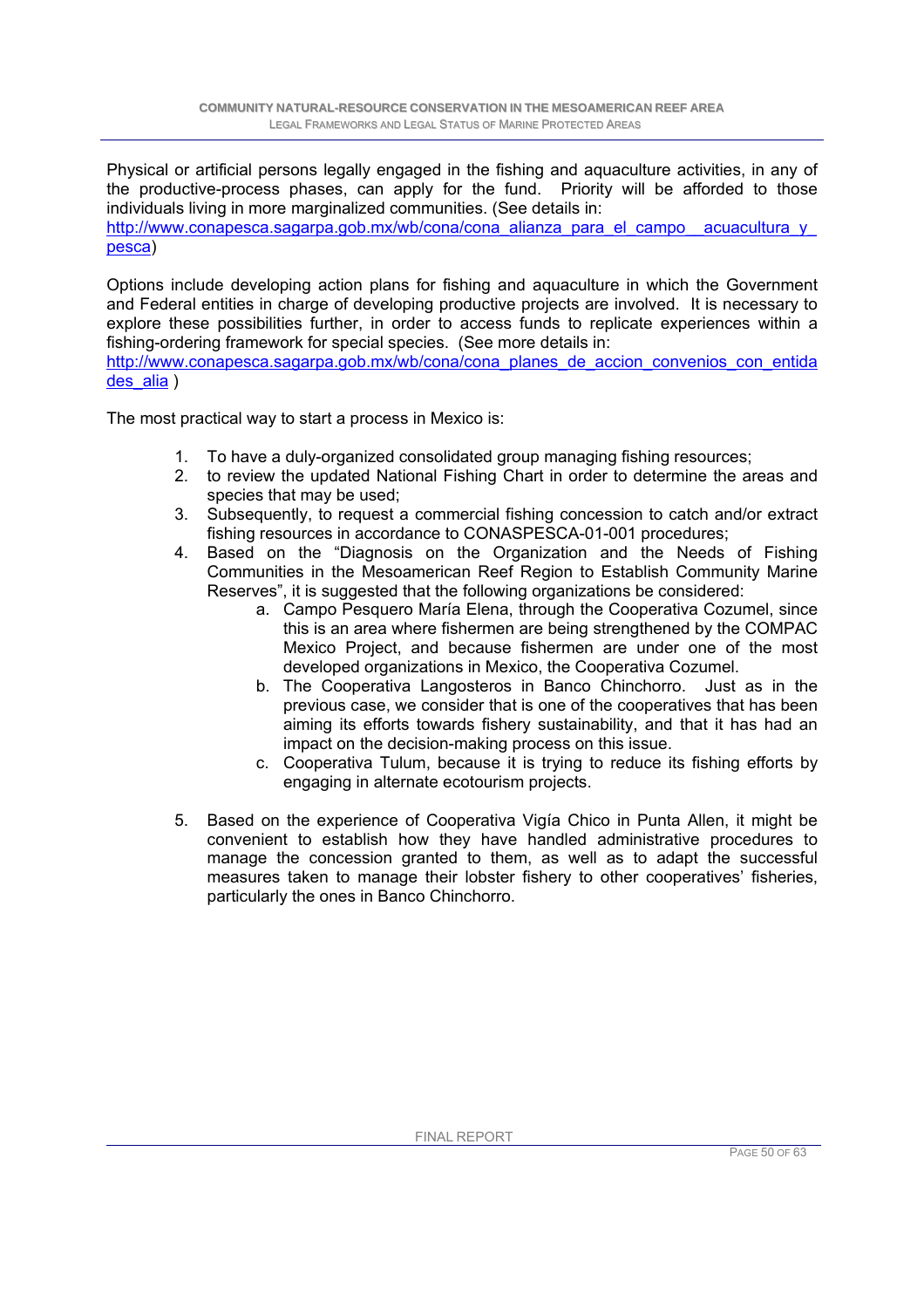### **7. GENERAL PROCEDURES**

While analyzing information, it became clear that there are general processes, common to the four countries, which must be followed when seeking to declare protected areas or to manage natural resources. All of them will have their own characteristics according to the laws of each country, or to the details of parliamentary procedures.

#### **7.1 Non-Governmental Development Organizations**

- 1. To have the minimum number of individual or legal persons required to establish an organization;
- 2. To develop bylaws that must contain, at least, the operation norms established by the corresponding legal bodies;
- 3. To establish the organization by means of a public deed signed by an Attorney-at-Law and Notary.
- 4. To register the NGO in the relevant Civil Registry in the location where it will be domiciled. With this, the NGO acquires it own legal capacity, separate from that of its members;
- 5. Subsequently, the NGO must be registered in the Tax Administration offices (to be assigned a TIN card or number); controls and full accounting procedures must be established.
- 6. To request authorization of documents such as receipts for donations, special invoices and accounting books.
- 7. To open bank accounts to manage funds.

#### **7.2 Procedures to Approve a Bill**

- 1. The bill that will submitted for approval is drafted;
- 2. A "sponsor" $27$  for the bill is sought;
- 3. The bill is submitted to the Legislative Administration, where the bill is assigned a registration number;
- 4. The bill is read before the Full Assembly;
- 5. The bill is transferred to the Environmental, Ecology and Natural-Resource Commission;

 $\overline{a}$  $^{27}$  Bills in Guatemala may be submitted by the Executive Branch of Government, by the Legislative Branch, or by the San Carlos de Guatemala University.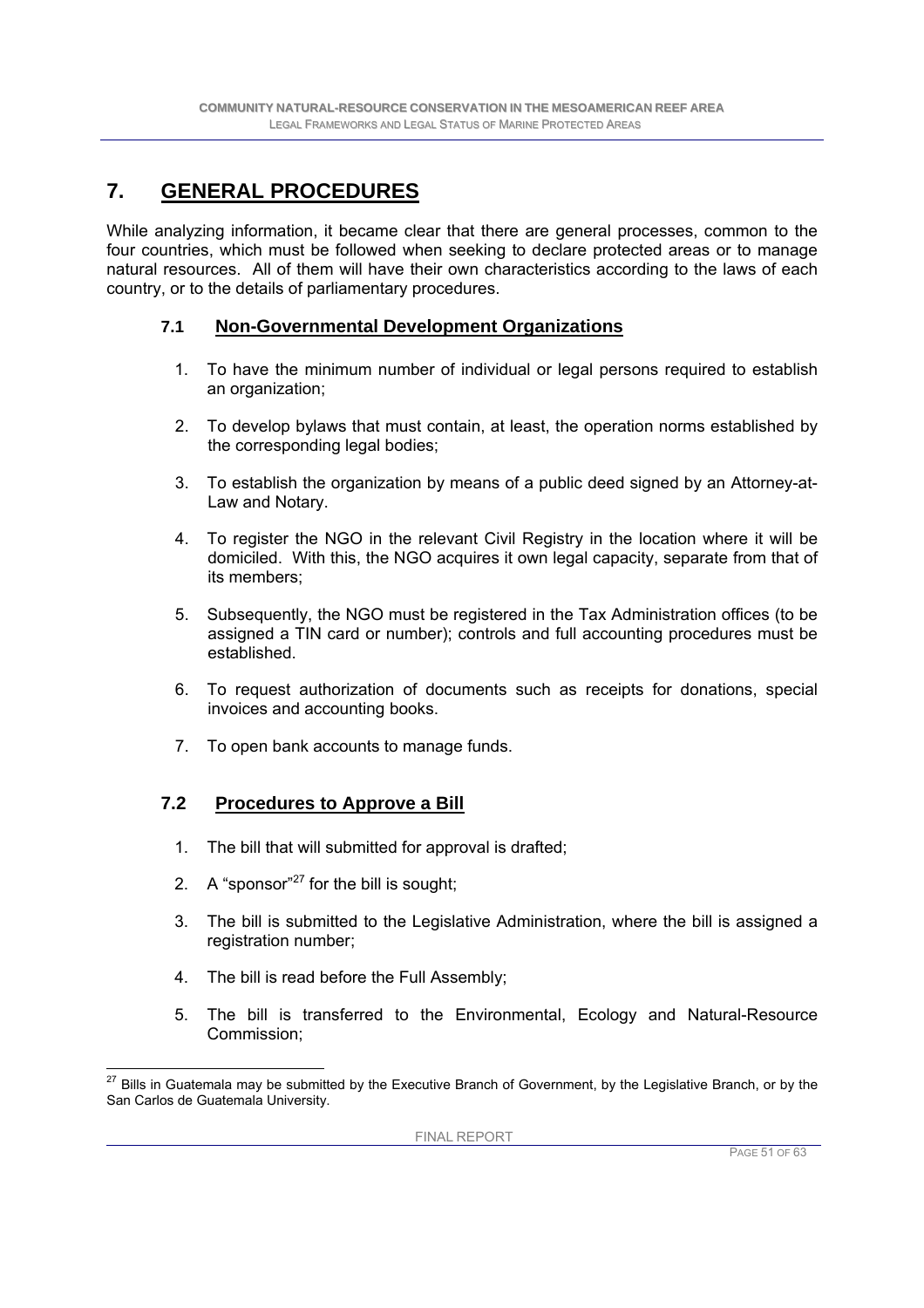- 6. The Commission issues its expert opinion;
- 7. The bill goes back to the Full Assembly
- 8. Copies of the bill are distributed among the deputies;
- 9. The bill is read during three debates (first, second and third debates). If it is declared as an urgent national issue, it can be approved by means of only one debate.
- 10. The individual articles of the bill are discussed;
- 11. If necessary, amendments are submitted;
- 12. Final wording is read;
- 13. A correlative number is assigned to it and the year of approval is added to it;
- 14. It is signed by the President of Congress and by two Secretaries;
- 15. The decree is then sent to the Executive Branch for sanctioning or vetoing;
- 16. The President of the Republic sanctions it;
- 17. The decree is published in the official newspaper;
- 18. It takes effect in the whole national territory.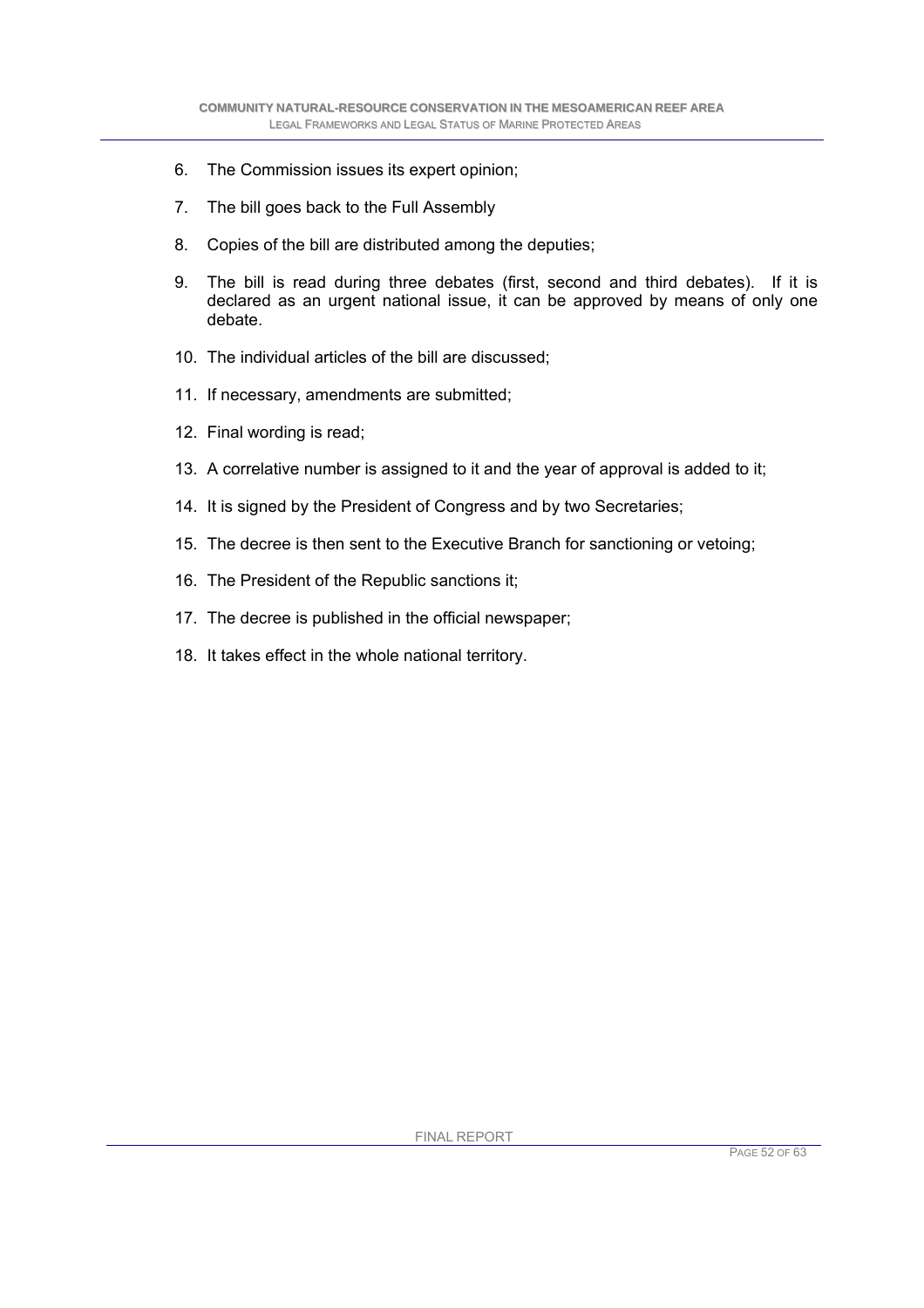## **8. CONCLUSIONS**

According to the objectives that have been proposed, it was determined that establishing new protected areas or community marine reserves is not a technically-feasible option for those communities whose main economic activity is fishing. This would imply that capabilities would have to be developed in order to manage areas and to establish a strong organizational base, which leads us away from the original objective: to co-manage fisheries.

Within the MAR area, there are several types of protected areas: purely marine, marine-coastal, land-marine-coastal, and land, so that when delimiting, demarcating, declaring, and planning area-management, the fishing areas, allowed uses, and fishing regulations corresponding to each area must be clearly identified and zoned.

Community fishermen groups can become involved in managing fisheries by strengthening implementation of legal norms regulating said activity in each country, and by achieving comanagement of fisheries in their respective areas of influence through agreements with protected-area administrators and State entities. This indicates that a viable way to coordinate fishing communities with fishery administration and management would be through: a) a solid base organization that gathers and represents fishermen; b) linking activities to protected areas whose category allows them; c) ensuring that the Management Plan for the protected area allows the development of fishing activities, and d) developing a simplified fishery management plan that supports the agreements reached by State authorities in charge of managing these resources, the authorities in charge of managing marine protected areas, and organized fishermen.

The general analysis on the procedures to manage fisheries, both in protected areas and outside them, indicates that they must act under the State, without implying that they cannot be managed with the support of or by means of civil-society organizations such as cooperatives, fishermen associations or networks. The analysis of the legal frameworks for managing fishing resources shows complex and rigid ordering structures to delegate or co-manage; they probably derive from a poor culture of de-concentration and de-centralization.

There are examples in each of the countries in the MAR region on how de-concentration can be strengthened and furthered in order to achieve fishery co-management, both within and outside protected areas. In some cases, this experience is more developed that in others: laws, regulations, and management plans are harmonized, as in the case of Belize and Honduras; fishery co-management has been implemented as a result of self-management (Mexico) or by means of agreements by fishing communities, which have resulted in legal entities (Guatemala).

An undeniable fact is the need to have organized groups of fishermen, since this level of consolidation helps them to have their proposals taken into account, and their needs and requirements met. Additionally, this strengthens them legally, since they are entities with their own legal capacity, which is separate from that of their members, so that they can undertake responsibilities as bodies that can strengthen the management of fishing resources by the State.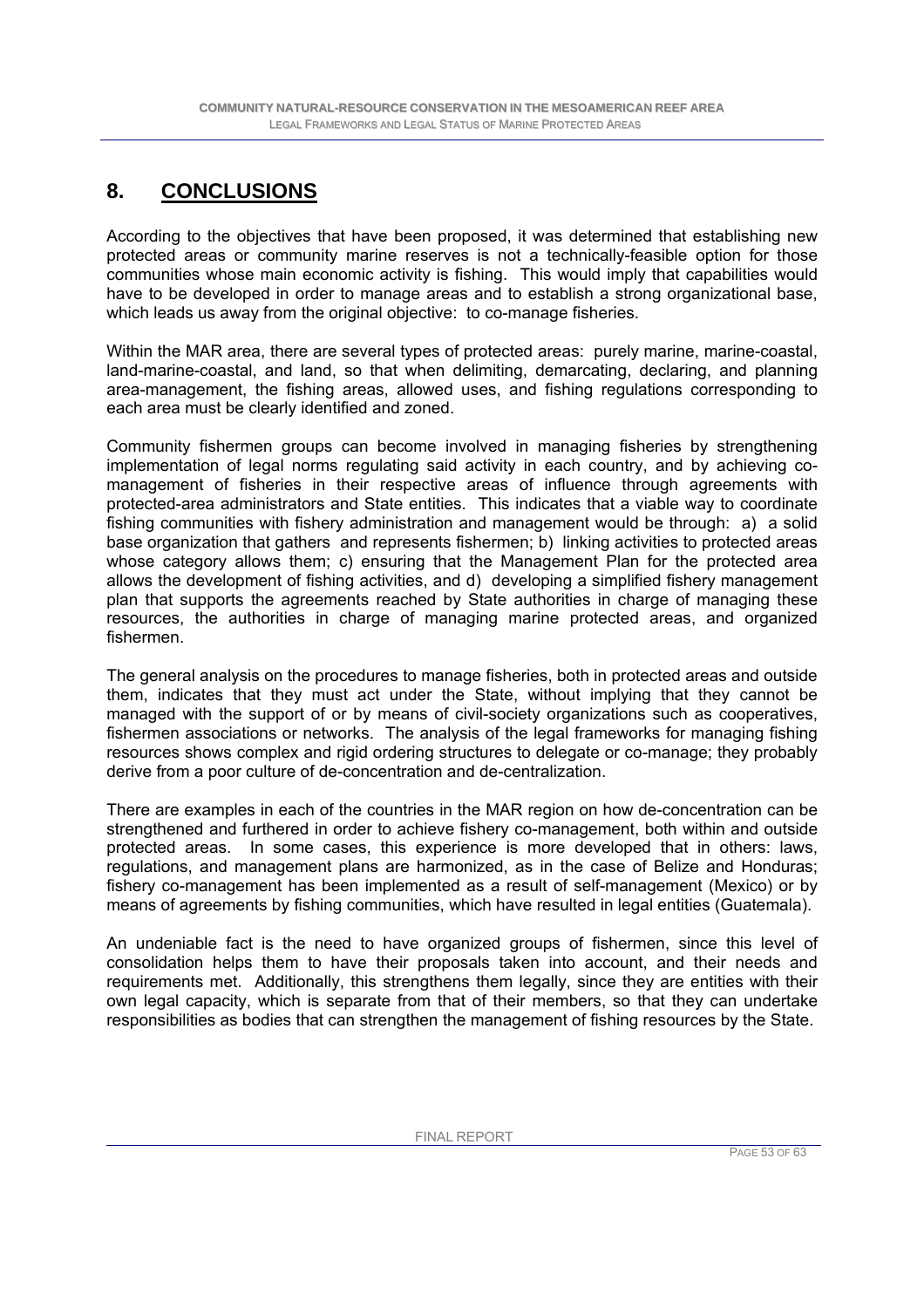### **9. RECOMMENDATIONS**

In order to achieve adequate incorporation of communities to fishing-resource co-management processes, it is recommended that they not be involved in management actions that imply assuming responsibilities for which they are not prepared, such as managing Community Reserves, since that will require a far greater investment to strengthen base organization. In addition, the capabilities that are required to manage marine protected areas are specific and require institutional profiles that associations and cooperatives most probably do not have.

It is essential to work closely with each country's Government in order to clearly establish that managing hydro-biological resources is the State's responsibility, and that co-management does not imply a decrease in the State's guardianship of this resource, but the sharing of responsibilities in attaining responsible use of the resource deriving from the right to access it.

There are fishing communities in each country that have found the way to actively participate in managing this resource, and this is where efforts must concentrate. Thus, the following sites, by country, are recommended:

- 1. Bacalar Chico National Park (Belize)
- 2. Punta Manabique Wildlife Refuge (Guatemala),
- 3. Cayos Cochinos Natural Monument (Honduras).
- 4. Cooperativa Langosteros in Banco Chinchorro, linked to the experiences developed in Punta Allen, within the Sian Ka'an Biosphere Reserve (México) by the Cooperativa Vigía Chico.

These recommendations are initially based on protected areas, since this streamlines administrative processes, and it implements the elements contained in management plans, which are approved by and coordinated with the relevant legislation.

In general, national procedures and legislation are the factors that govern and guide declarations of new protected areas. Thus, budding co-management processes that are currently being undertaken must be identified and supported, in order to strengthen the possible ways to link them to managing fishing resources in other areas.

It is recommended that this work be linked to the efforts exerted by WWF and TNC to develop a portfolio of important fishing sites, analyzing habitats (migration, spawning, and breeding) for the main groups of commercially-important fish species and the corresponding intersection of said areas with the MAR Regional Protected-Area System. The analysis to achieve this linkage must be careful and based on the selection criteria, since this is a biological-ecological approach and not one on productivity. On the other hand, this analysis must not include speciesdistribution maps or the threats associated with fishing.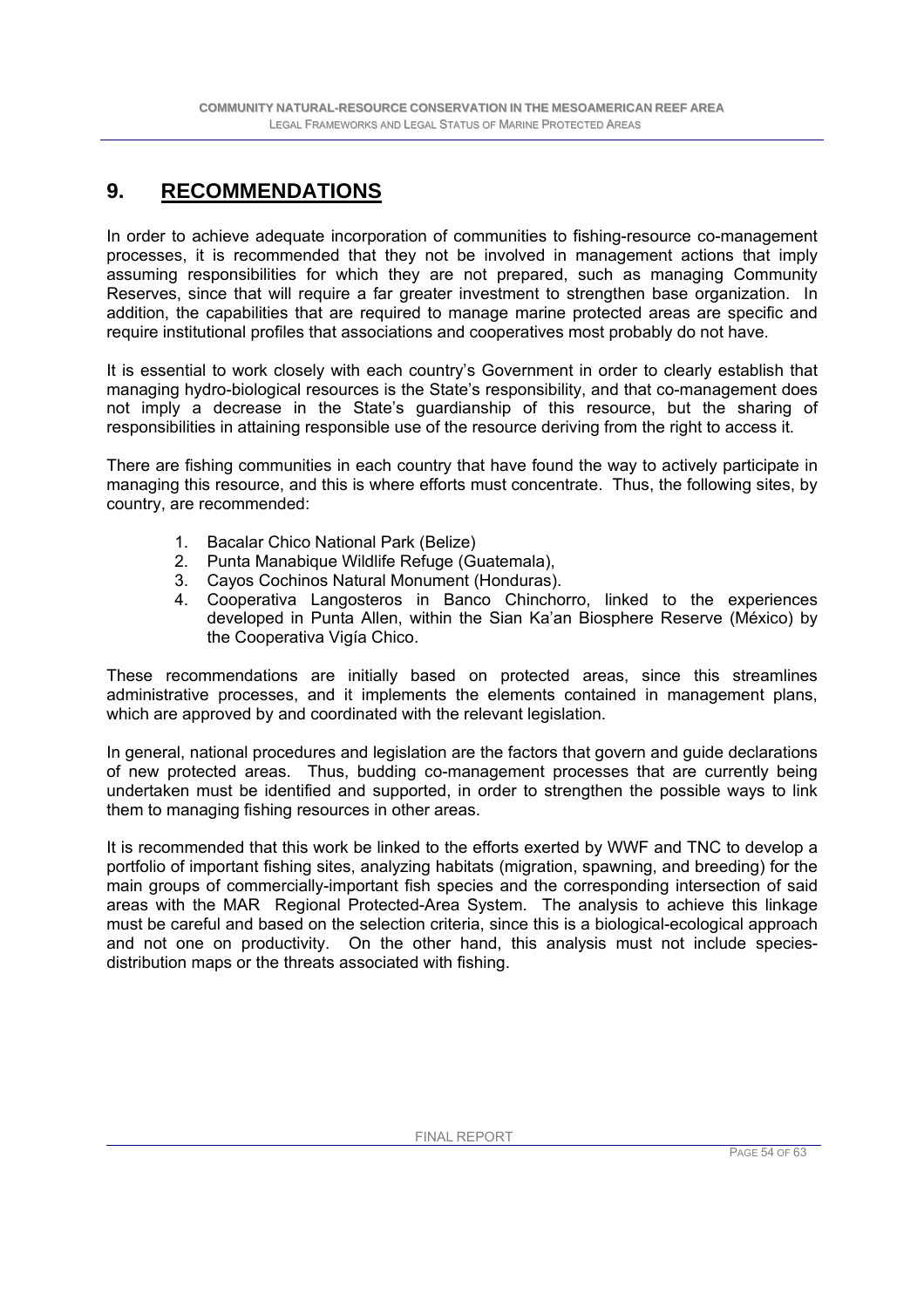### **10. BIBLIOGRAPHY**

Administración Forestal del Estado (AFE-COHDEFOR). 2006. Informe Nacional del Sistema Nacional de Áreas Protegidas de Honduras Previo II Congreso Mesoamericano de Áreas Protegidas (National Report on the Honduras National Protected-Area System, previous to the II Mesoamerican Congress on Protected Areas). Honduras. Electronic document. 87 pp. I DC.

Anonymous 2003. Plan de Manejo Pesquero del Monumento Natural de Cayos Cochinos Honduras (Fishing Management Plan for the Cayos Cochinos Natural Monument). Honduras. 98 pp. Electronic document. 1 DC.

Barzetti v. 1993. Parques y Progreso: Áreas protegidas y desarrollo económico en América Latina y el Caribe. (Parks and Progress: Protected Areas and Economic Development in Latin America and the Caribbean. United States of America: IUCN-BID. pp: 54-72

Belize. Fisheries Act. Chapter 210. Revised Edition 2000. 14 pp. Electronic document.

\_\_\_\_\_\_\_\_. National Parks System Act. Chapter 215. Revised Edition 2000 16 pp. Electronic document.

\_\_\_\_\_\_\_\_. National Parks System Act. Chapter 215. Revised Edition 2003 121 pp. Electronic document.

\_\_\_\_\_\_\_\_. Protected Areas Conservation Trust Act. Chapter 218. Revised Edition 2000. 30 pp. Electronic document.

\_\_\_\_\_\_\_\_. Non-Governmental Organizations Act. Chapter 315. Revised Edition 2003. 6 pp. Electronic document.

\_\_\_\_\_\_\_\_. Forest Act. Chapter 213. Revised Edition 2000. 28 pp. Electronic document.

Castro, M.R., Nuñez D. 2004. Participación Pública. (Public Participation) In: Aguilar G., Iza A. 2004. Central American Environmental Law Manual. Costa Rica: IUCN-HORMA. pp.: 447- 505.

CBM-CI-PROARCA-TNC-WCPA. 2003. El sistema Centroamericano de Áreas Protegidas: más de tres décadas de desafíos en su conceptualización y gestión. (Central American Protected-Area System: More than Three Decades Facing Challenges to Develop Its Conceptual and Management Frameworks). Central America. 127 pp.

CONAPESCA-INP, 2004. Plan de Acción Nacional para el Manejo y Conservación de Tiburones, Rayas y Especies Afines en México. (National Action Plan to Manage and Conserve Sharks, Sting Rays and Related Species in Mexico). National Commission on Aquaculture and Fishing, and National Fishing Institute. Agriculture, Livestock, Rural Development, Fishing and Food. Mazatlan, Mexico. 85 pp. Electronic document. 1 DC.

FINAL REPORT

PAGE 55 OF 63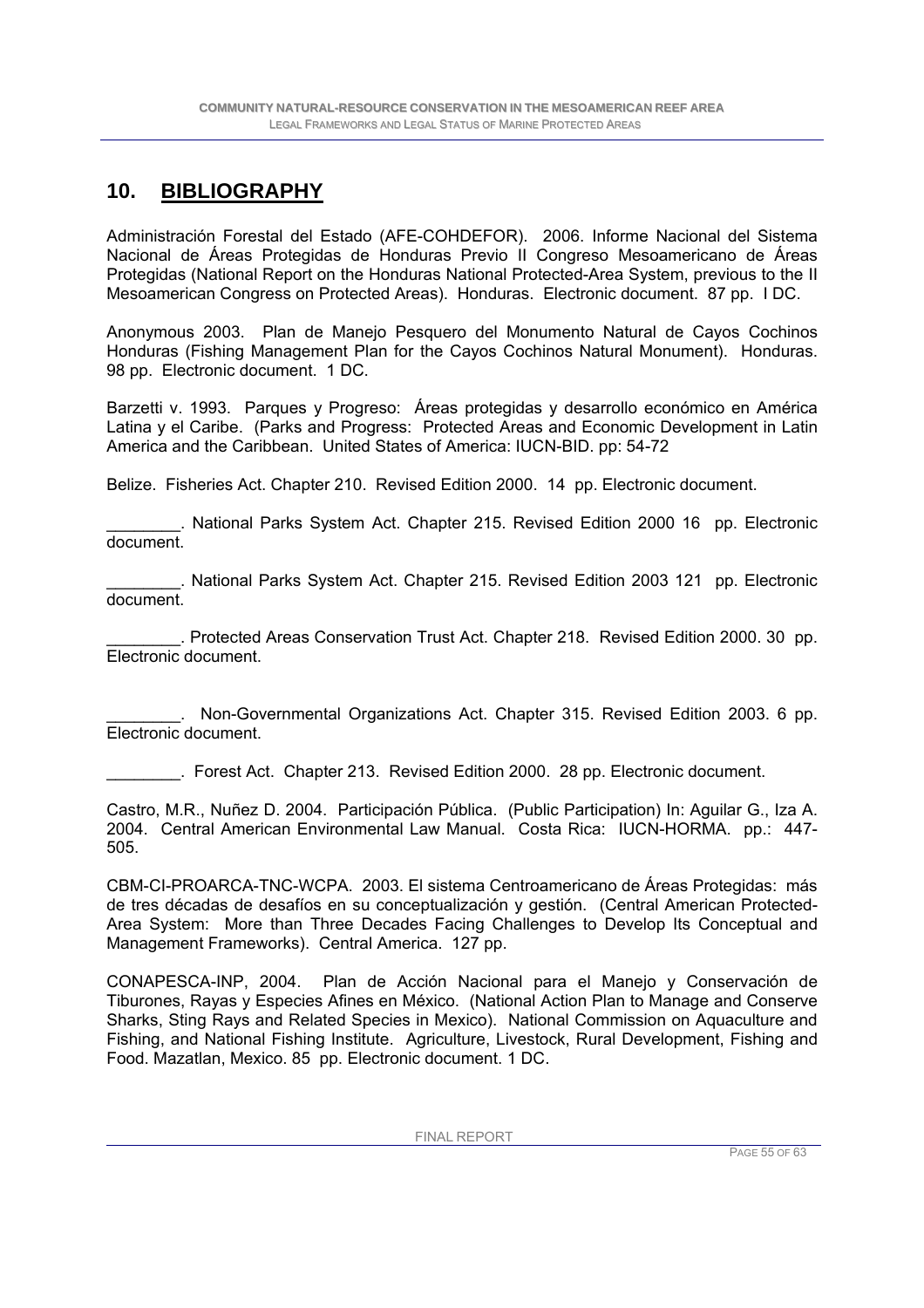Congress of the Republic of Guatemala. 2002. Law on Urban and Rural Development Councils, Decree No. 11-2002.

Congress of the Republic of Guatemala. 2002. General De-Centralization Law. Decree No. 14- 2002.

Congress of the Republic of Honduras. 2003. Decree No. 114-2003. Declaration of Cayos Cochinos Natural Monument as a Protected Area. La Gazeta (30236). pp: 1-4.

Godoy Herrera JC, Gálvez Ruano JJ. 1999. Política Nacional y Estrategias para el Desarrollo del Sistema Guatemalteco de Áreas Protegidas (National Policies and Strategies to Develop the Guatemalan Protected-Area System). Guatemala: CONAP. 50 pp.

INAB. 2004. Master Plan 2004-2009, Laguna Lachúa National Park. Cobán, Alta Verapaz. Guatemala: IUCN-The Netherlands Embassy-INAB. 113 pp.

Hidalgo H., Méndez A. 2007. Diagnóstico organizacional y de necesidades en las comunidades pesqueras en el Sistema Arrecifal Mesoamericano para el establecimiento de reservas marinas comunitarias (Diagnosis on the Organization and Needs of Fishing Communities in the Mesoamerican Reef Region Aimed at Establishing Community Marine Reserves). Guatemala: MAR-FUND. 98 pp. Electronic document. 1 DC.

Linares L. 2003 a. Participación Ciudadana: Información básica para un buen gobierno municipal. (a. Citizen Participation: Basic Information on Good Municipal Governments) Guatemala: ANAM-INFOM-SCEP-GTZ-ASDI. 32 pp.

Linares L. 2003 b. Gobierno Municipal: Información básica para un buen gobierno municipal. (b. Municipal Governments: Basic Information on Good Municipal Governments. Guatemala: ANAM-INFOM-SCEP-GTZ-ASDI. 32 pp.

Madrigal-Cordero, P., Solís-Rivera, V. 2004. COMANEJO: Una reflexión conceptual desde Coope Sol i Dar R. L. (CO-MANAGEMENT: A Conceptual Reflection from Coope Sol i Dar R. L) San Jose (CR): Editorama S. A. 79 pp.

Merman J., Wilson J. R. 2005. The Belize National Protected Areas System Plan. Belize: Ministry of Natural Resources and the Environment. 74 pp. + annex. Electronic document.

Millaleo S., Valdes M. 2005. El concepto de participación en el Programa Orígenes (Desarrollo Integral de Comunidades Indígenas) [The Concept of Participation in the Orígenes Program {Integral Development of Indigenous Communities}]. Electronic document.

Ministry of the Environment and Natural Resources. 2004. Política Nacional de Educación Ambiental (National Policy on Environmental Education). Guatemala: UNICEF. 18 pp. + annexes.

Ministry of Culture and Sports. 2004. Plan Maestro del Parque Nacional Tikal 2004-2008 (2004- 2008 Master Plan for the Tikal National Park) Guatemala: Ministry of Culture and Sports-TNC-UNESCO. 140 pp.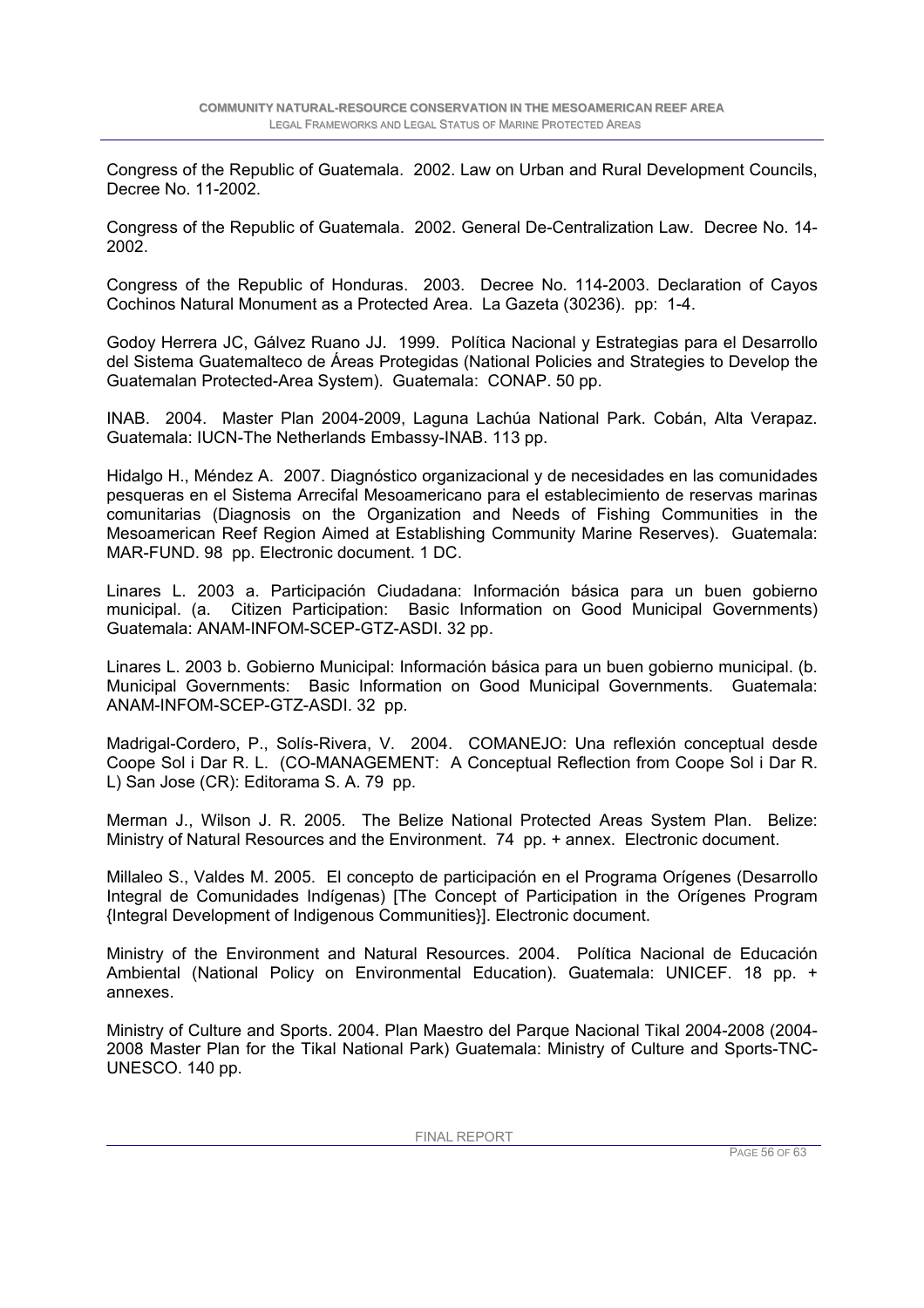Presidency of the Republic of Guatemala. 2002. Regulations on the General De-Centralization Law, Governmental Resolution No. 312-2002. (September 06, 2002).

Presidency of the Republic of Guatemala. 2002. Regulations on the Law on Urban and Rural Development Councils, Governmental Resolution No. 461-2002. (November 29, 2002) Amendments to Resolutions 229-2003 and 241-2003.

Presidency of the Republic of Honduras 2006. Resolution 640-2005. Regulation on Decree 1114-2003 declaring the Cayos Cochinos Archipiélago a "Marine Natural Monument". LA Gazetta (30907). P:1-8.

RAMSAR. 2000. Manuales Ramsar para el uso racional de los Humedales: Establecimiento y fortalecimiento de la participación de las comunidades locales y de los pueblos indígenas en el manejo de los humedales. (Ramsar Manuals on the Rational Use of Wetlands: Establishing and Strengthening the Participation of Local Communities and Indigenous Peoples in Wetland Management). Gland (Switzerland): AECI-ICI. 91 pp.

Agriculture and Livestock Secretariat (SAG). 1959. Fishing Law. 13 pp. Electronic document.

Agriculture, Livestock, Rural Development, Fishing and Food Secretariat (SAGARPA). 2004. Resolution Approving Updated National Fishing Chart and Its Annex. Official Newspaper. Second Section. 112 pp.

\_\_\_\_\_\_\_\_. 2004. Resolution Approving Updated National Fishing Chart and its Annex. Official Newspaper. Third Section. 113 pp.

\_\_\_\_\_\_\_\_. 2004. Resolution Approving Updated National Fishing Chart and Its Annex. Official Newspaper. Fourth Section. 85 pp.

Mesoamerican Reef (MAR). 2004. Políticas de Desarrollo Sustentable de los Recursos Pesqueros, Turismo y Áreas Marinas Protegidas Transfronterizas en el Sistema Arrecifal Mesoamericano. (Sustainable Development Policies for Fishing, Tourist, and Cross-Bordering Marine Protected Areas in the Mesoamerican Reef) Technical Document (14). Belize. Electronic document. Consulted on line on http://www.mbrs.org.bz/dbdocs/tech/politica.pdf

Solares-Leal I., Álvarez-Gil O. 2003. Socioeconomic Assessment of Punta Allen: A Tool for the Management of a Coastal Community. México: CONANP-SIAN KA'AN-ICRAN-UNEP. 86 pp. Electronic document. 1 DC.

Universidad Rafael Landívar (URL). 1993. Informe de los Seminarios Nacionales. Programa: Apoyo a la participación ciudadana en el gobierno local: El caso Trifinio. (National Seminar Reports. Program: Support to Citizen Participation in Local Governments: The Tri-Country Case) Mimeographed document. Guatemala: URL. 29 pp. Annexes.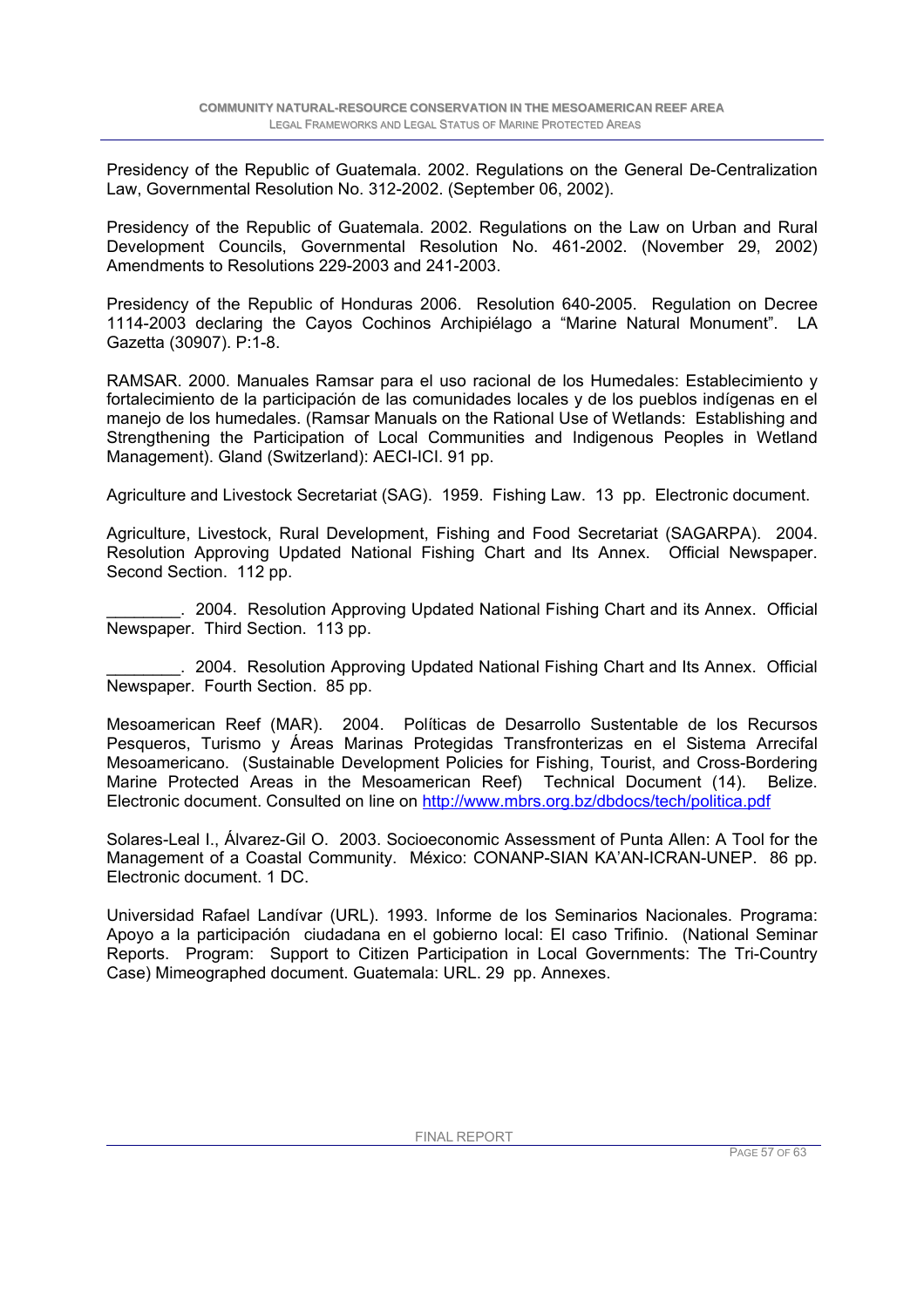# **11. ANNEXES**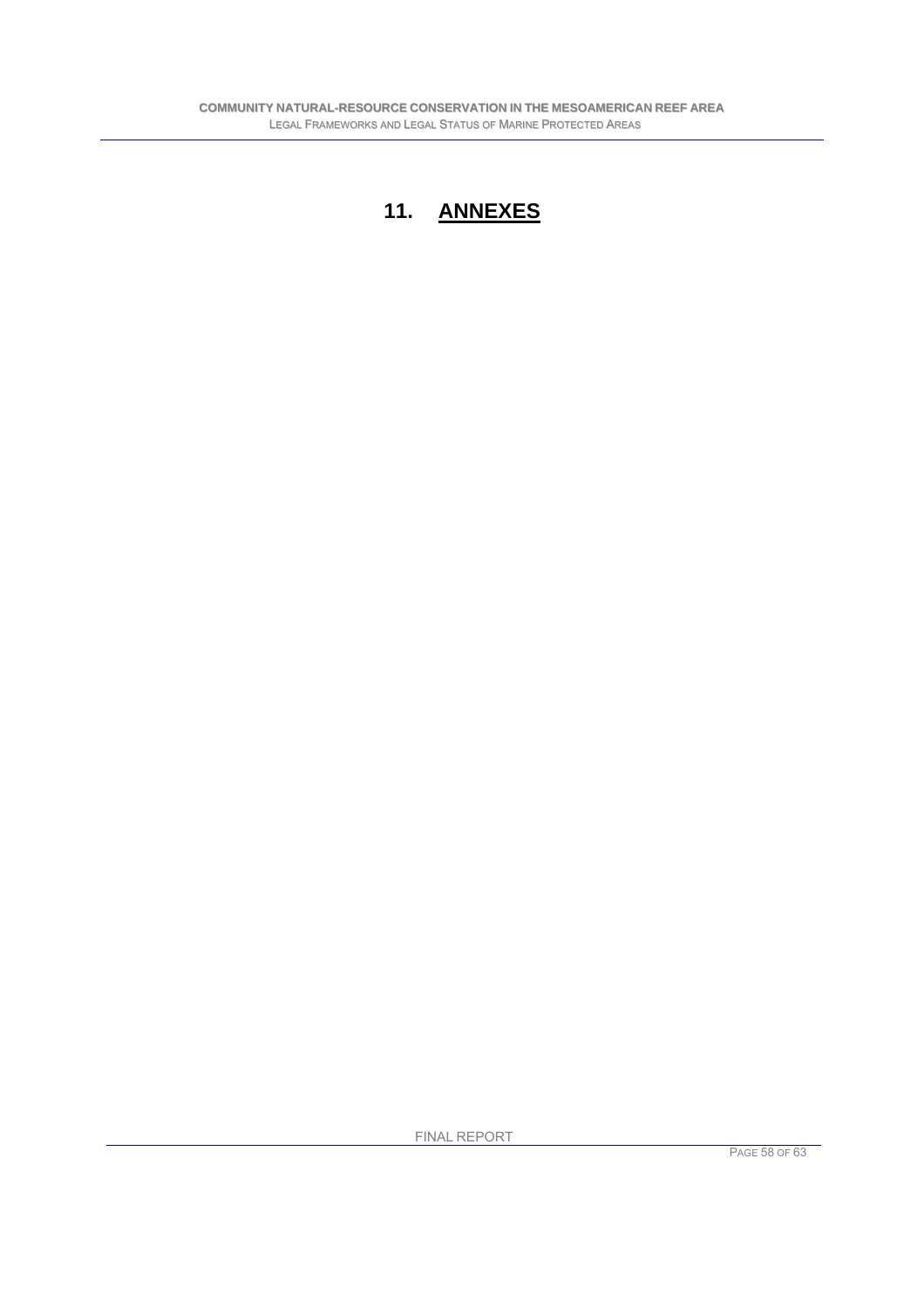#### **ANNEX 1. SINAPH STRUCTURE (according to the regulations in force)**

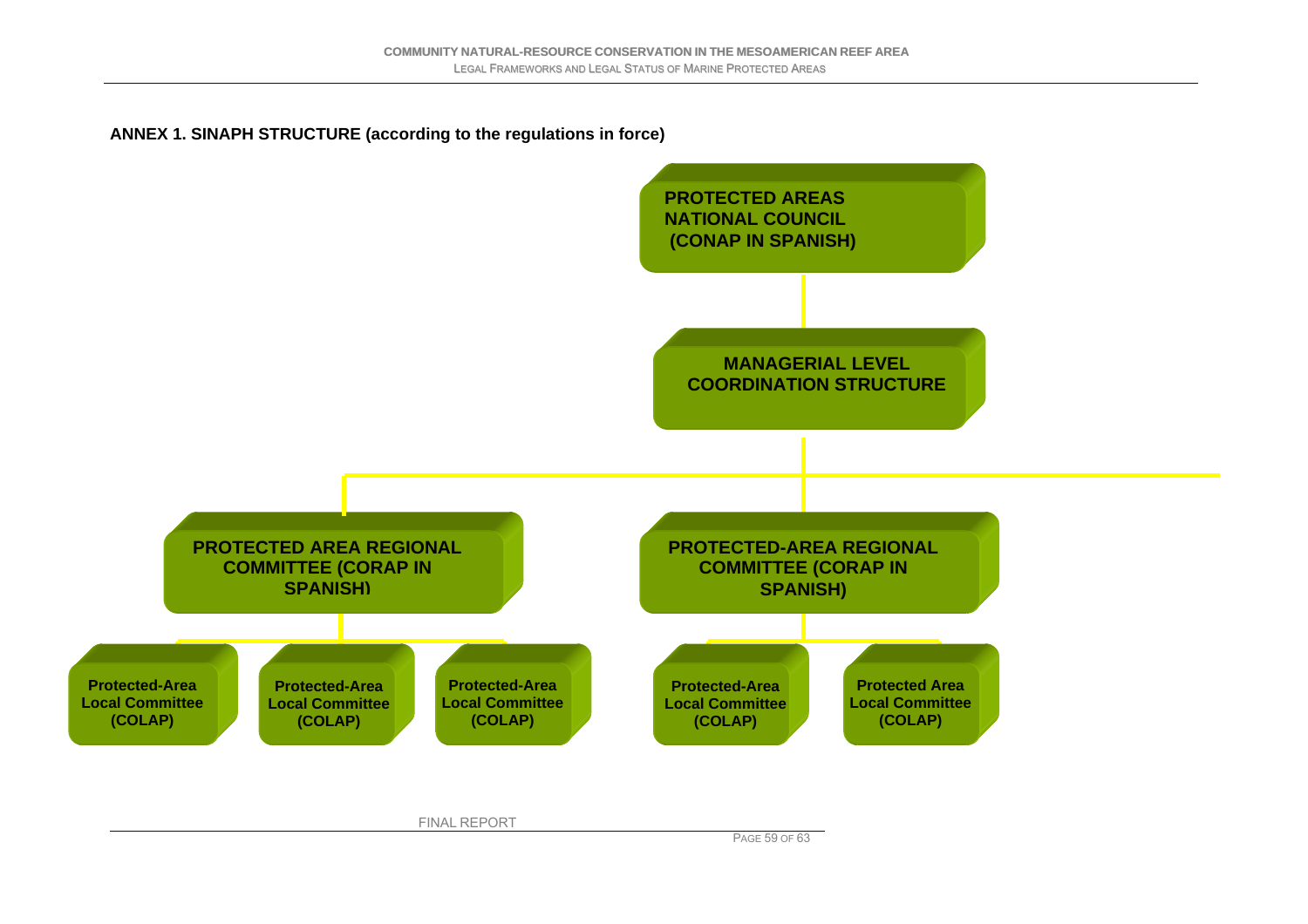

PAGE 60 OF 63

#### **ANNEX 2: CURRENT STRUCTURE OF THE PROTECTED-AREA AND WILDLIFE DEPARTMENT**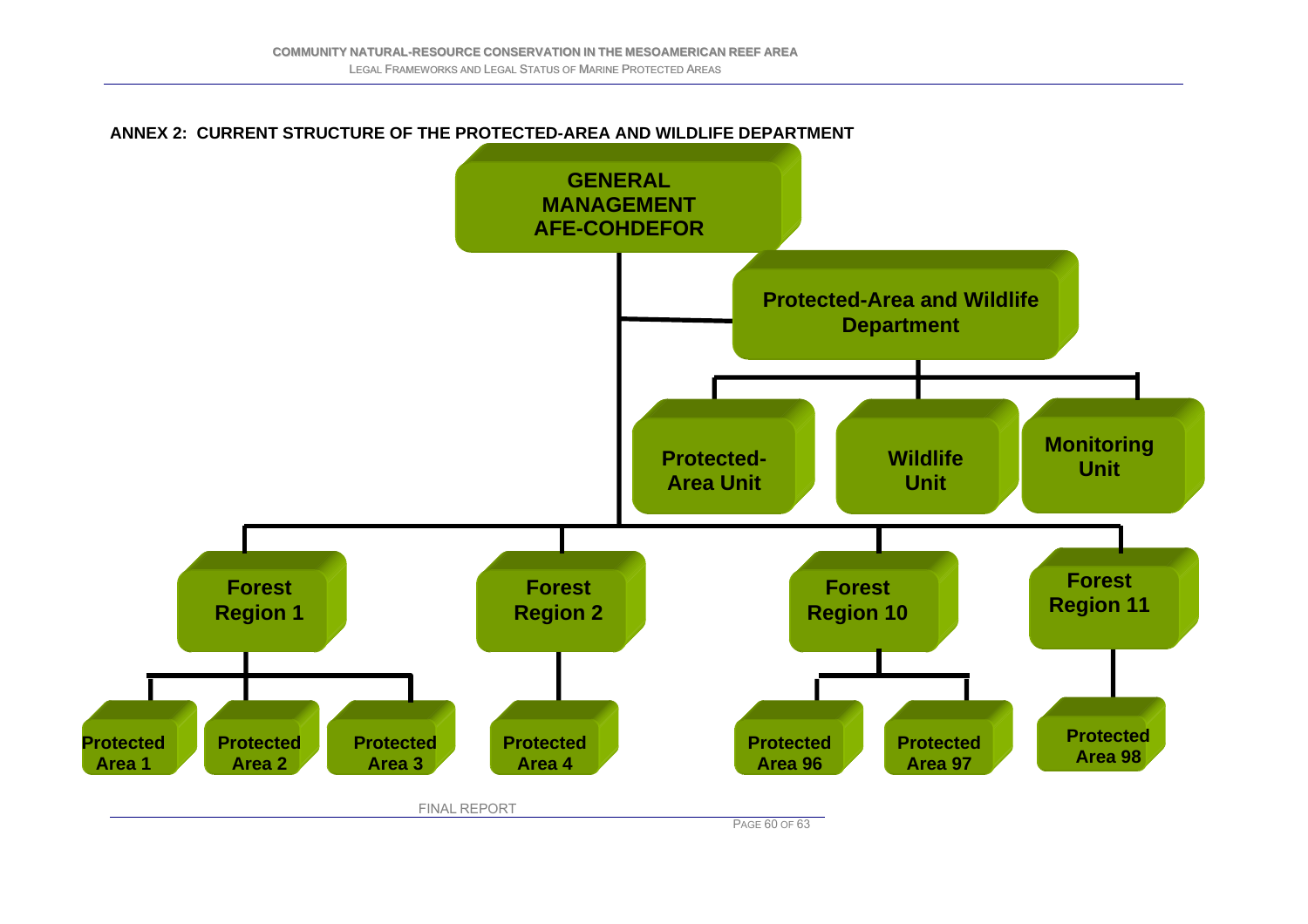### **ANNEX 3. DESCRIPTION OF THE GUATEMALAN LEGISLATIVE PROCESS**

(Source: http://www.congreso.gob.gt/gt/proceso\_legislativo.asp) .

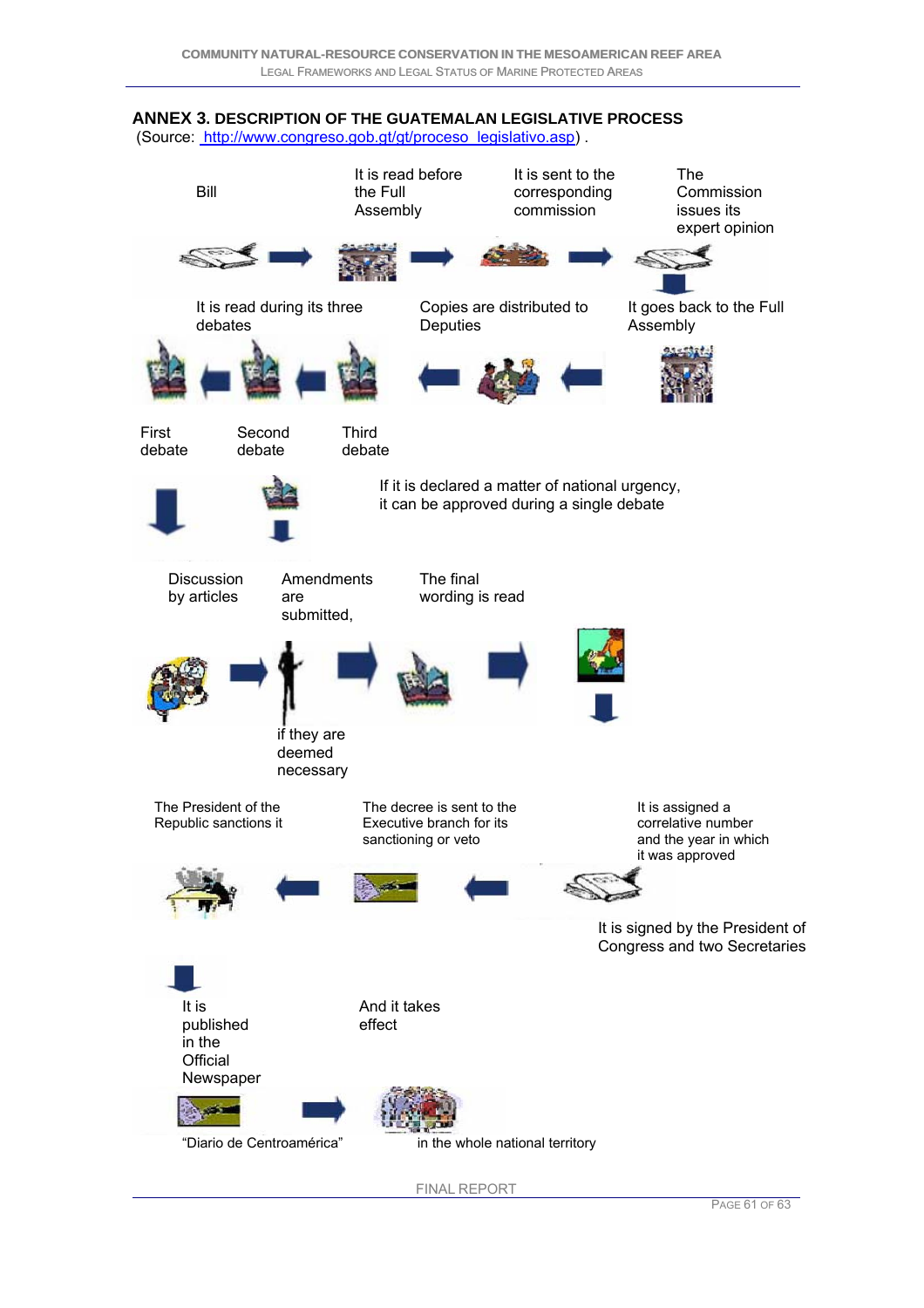#### **ANNEX 4.** PROCEDURE TO DEVELOP A PROJECT ACCORDING TO OFFICIAL MEXICAN NORMS (TAKEN FROM CONAPESCA-INP 2004 )